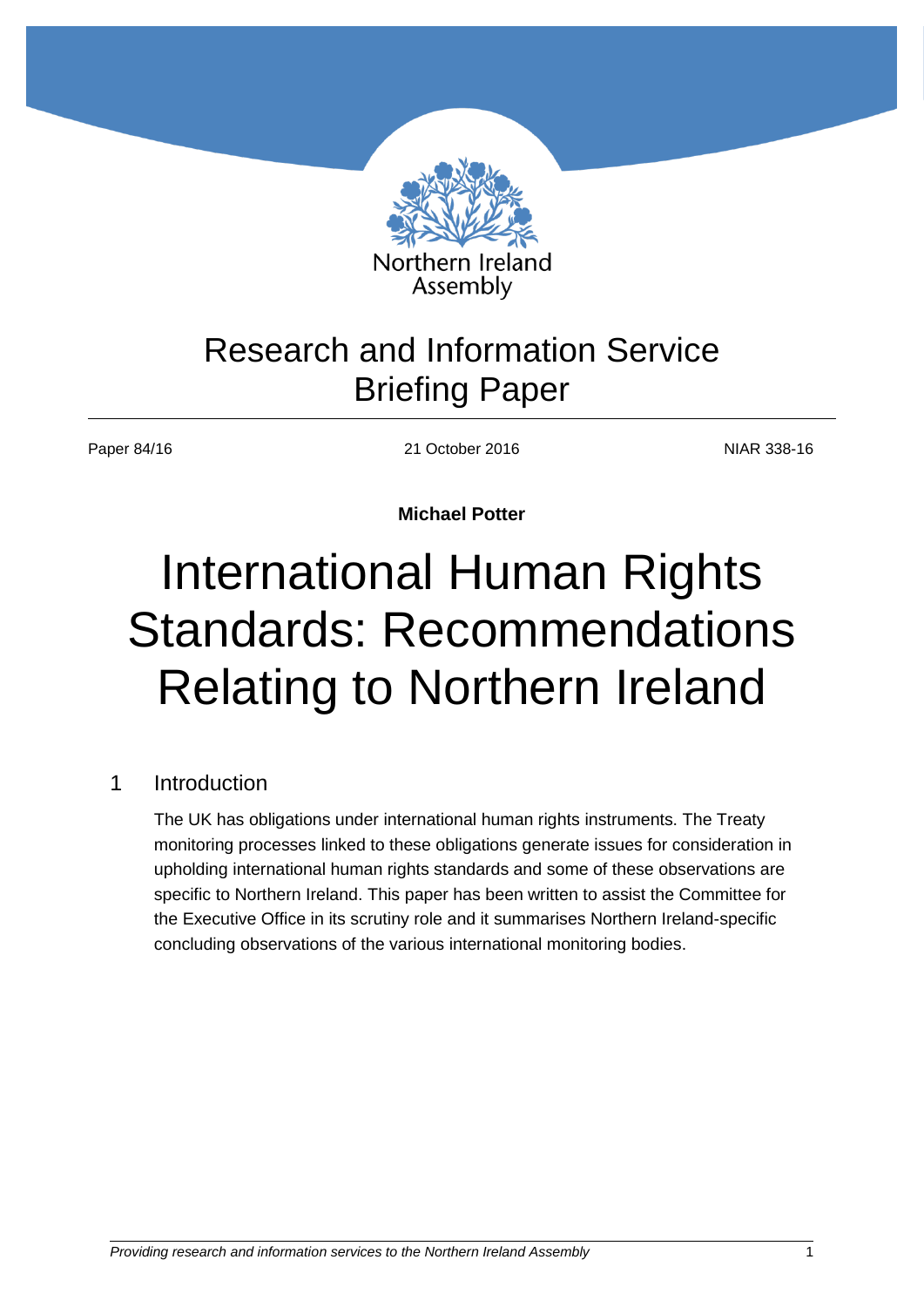## 2 Human Rights in Northern Ireland<sup>1</sup>

The substantive clauses of the European Convention on Human Rights<sup>2</sup> were given effect in UK law by the Human Rights Act 1998<sup>3</sup>. However, the Convention also features in the Northern Ireland Act 1998<sup>4</sup>, to the effect that:

- Any matter incompatible with Convention rights is outside the legislative competence of the Northern Ireland Assembly (Section  $6(2)(c)$ )<sup>5</sup>
- A minister or department may not act in a way that is incompatible with Convention rights (Section 24(1)(a))

Section 68 of the Northern Ireland Act also provides for the establishment of the Northern Ireland Human Rights Commission. The role of the Commission is to *"keep under review the adequacy and effectiveness in Northern Ireland of law and practice relating to the protection of human rights*" (Section 69(1)). This includes contributing to the monitoring of international human rights treaties in Northern Ireland<sup>6</sup>.

The Northern Ireland Commissioner for Children and Young People (NICCY) was established by the Commissioner for Children and Young People (Northern Ireland) Order 2003<sup>7</sup>. The duties of the Commissioner are to promote (Paragraph 7(1)):

(a) an understanding of the rights of children and young persons;

(b) an awareness of the importance of those rights and a respect among children and young persons for the rights of others; and

(c) an awareness of matters relating to the best interests of children and young persons.

The Commissioner uses the UN Convention on the Rights of the Child to guide her work<sup>8</sup>.

<sup>7</sup> Commissioner for Children and Young People (Northern Ireland) Order 2003: [http://www.legislation.gov.uk/nisi/2003/439/contents/made.](http://www.legislation.gov.uk/nisi/2003/439/contents/made) 

<sup>1</sup> For a summary of human rights legislation in Northern Ireland, see Research and Information Service Research Paper 75/11 *Equality and Human Rights Legislation in Northern Ireland: A Review*, August 2011; for an overview of human rights institutions in Northern Ireland, see Research and Information Service Briefing Paper 76/11 *Equality and Human Rights Institutions*, 24 June 2016: [http://www.niassembly.gov.uk/assembly-business/research-and-information-service](http://www.niassembly.gov.uk/assembly-business/research-and-information-service-raise/research-publications-2016/publications-2011/)[raise/research-publications-2016/publications-2011/.](http://www.niassembly.gov.uk/assembly-business/research-and-information-service-raise/research-publications-2016/publications-2011/) 

<sup>&</sup>lt;sup>2</sup> European Convention on Human Rights: [http://www.echr.coe.int/pages/home.aspx?p=basictexts.](http://www.echr.coe.int/pages/home.aspx?p=basictexts)

<sup>&</sup>lt;sup>3</sup> Human Rights Act 1998: http://www.legislation.gov.uk/ukpga/1998/42/contents.

<sup>4</sup> Northern Ireland Act 1998: [http://www.legislation.gov.uk/ukpga/1998/47/contents.](http://www.legislation.gov.uk/ukpga/1998/47/contents) 

<sup>5</sup> See Research and Information Service Briefing Paper 20/14 *Human Rights and Equality Proofing of Public Bills*, 10 February 2014[: http://www.niassembly.gov.uk/assembly-business/research-and-information-service-raise/research-publications-](http://www.niassembly.gov.uk/assembly-business/research-and-information-service-raise/research-publications-2016/research-publications-2014/)[2016/research-publications-2014/.](http://www.niassembly.gov.uk/assembly-business/research-and-information-service-raise/research-publications-2016/research-publications-2014/)

<sup>&</sup>lt;sup>6</sup> 'About us', NI Human Rights Commission website, accessed 22 September 2016: [http://www.nihrc.org/about-us.](http://www.nihrc.org/about-us)

<sup>&</sup>lt;sup>8</sup> 'What we do', NICCY website, accessed 22 September 2016: http://www.niccy.org/about-us/what-we-do/.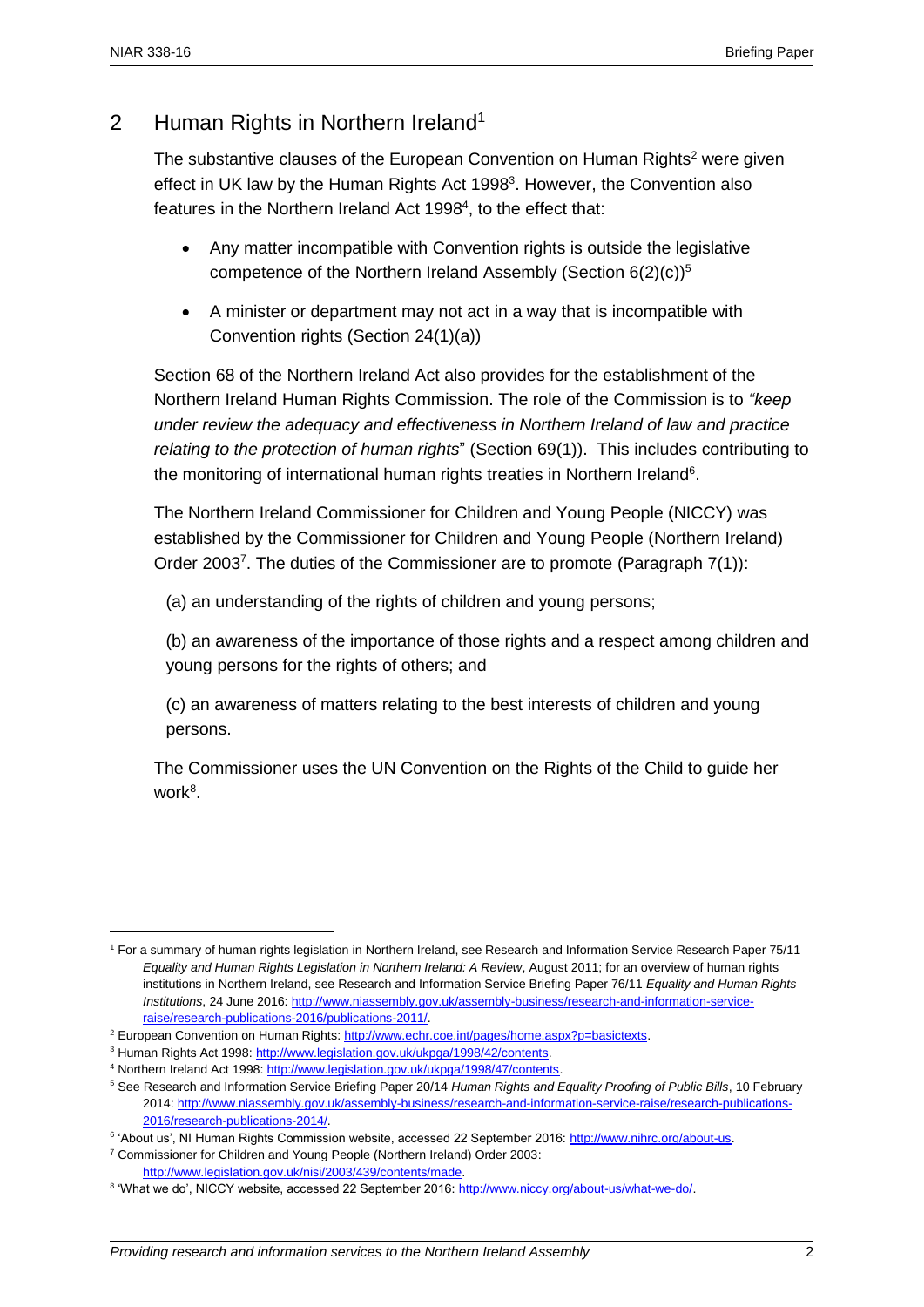## 3 Observations on Northern Ireland from International Treaty Bodies

This section summarises the observations of international human rights treaty bodies in their examinations of UK compliance with international human rights instruments, with a focus on observations on Northern Ireland. As some common issues have emerged across different bodies, the section is arranged thematically. Summaries of the concluding observations of UN committees and recommendations of Council of Europe bodies are given in the appendices.

The relevant reporting cycles are given in the table below.

| Instrument                                                                                           | <b>Last report</b>                                                            |  |  |  |  |  |
|------------------------------------------------------------------------------------------------------|-------------------------------------------------------------------------------|--|--|--|--|--|
| <b>United Nations Instruments</b>                                                                    |                                                                               |  |  |  |  |  |
| Convention on the Elimination of all forms of Racial<br>Discrimination (CERD)                        | August 2016                                                                   |  |  |  |  |  |
| International Covenant on Economic, Social and<br><b>Cultural Rights (ICESCR)</b>                    | <b>June 2016</b>                                                              |  |  |  |  |  |
| International Covenant on Civil and Political Rights<br>(ICCPR)                                      | <b>July 2015</b>                                                              |  |  |  |  |  |
| Convention on the Elimination of all forms of<br>Discrimination against Women (CEDAW)                | <b>July 2013</b>                                                              |  |  |  |  |  |
| Convention Against Torture and other Cruel,<br>Inhuman or Degrading Treatment or Punishment<br>(CAT) | June 2013; list of issues for<br>next reporting cycle<br>published April 2016 |  |  |  |  |  |
| Convention on the Rights of the Child (CRC)                                                          | <b>June 2016</b>                                                              |  |  |  |  |  |
| <b>Council of Europe Instruments</b>                                                                 |                                                                               |  |  |  |  |  |
| European Social Charter (ESC)                                                                        | Last reporting period 2010-13                                                 |  |  |  |  |  |
| European Charter for Regional or Minority<br>Languages (ECRML)                                       | January 2014; due<br>examination again July 2017                              |  |  |  |  |  |
| Convention on Action against Trafficking in Human<br>Beings (CATHB)                                  | Initial report October 2016                                                   |  |  |  |  |  |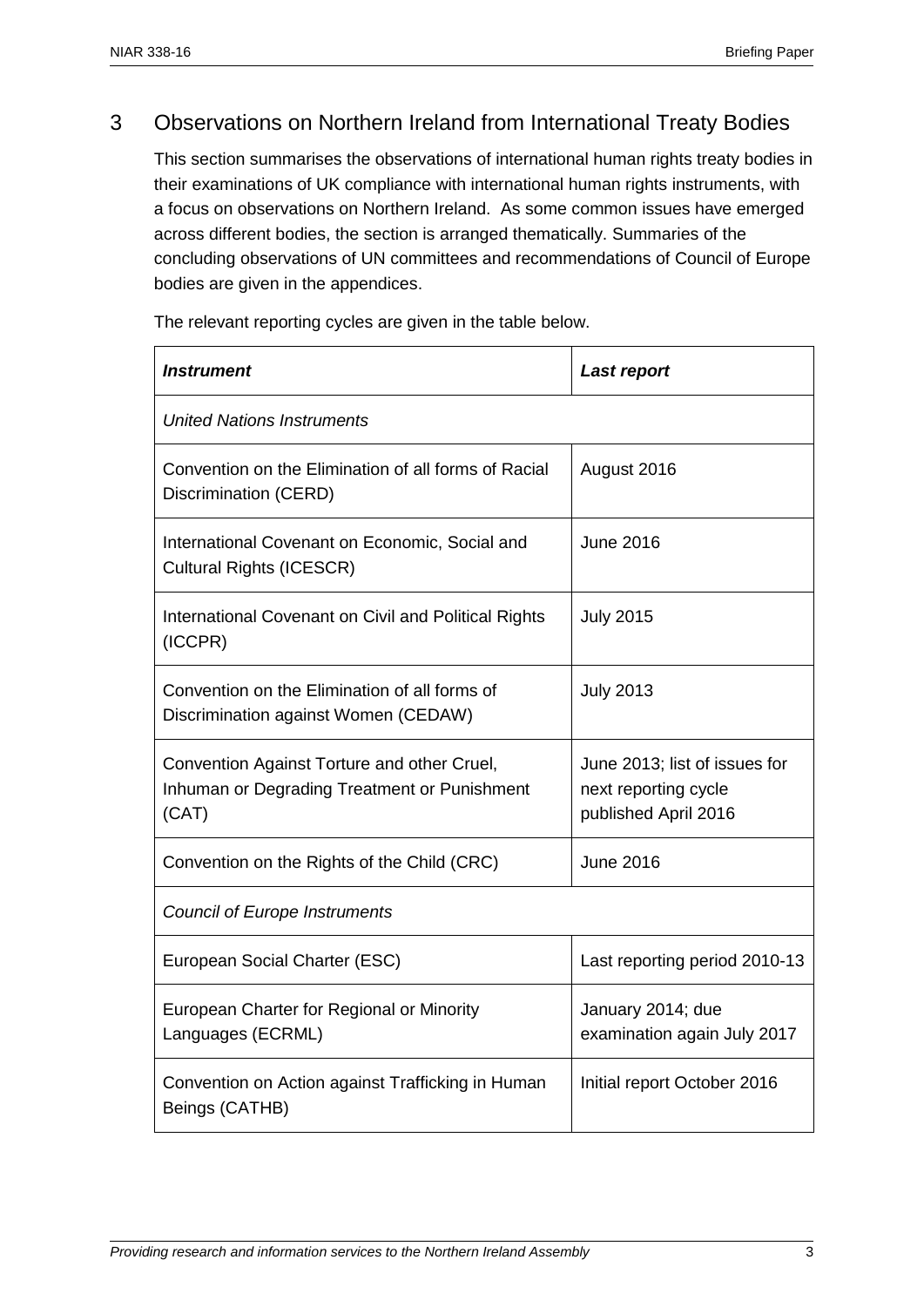| Framework Convention for the Protection of National   December 2012; visited |                               |
|------------------------------------------------------------------------------|-------------------------------|
| Minorities (FCPMN)                                                           | March 2016 for next reporting |
|                                                                              | cvcle                         |

The paper concerns itself with specific references by treaty bodies to Northern Ireland. There may, however, be additional UK-wide issues that are within the legislative competence of the devolved Northern Ireland administration that have not been covered here. Conversely, observations specifically mentioning Northern Ireland that are not devolved are included. Only examinations since 2010 have been referred to. For example, conclusions under the European Social Charter for the reporting period 2010-13 have been referenced, but those under the European Convention for the Prevention of Torture and Inhuman or Degrading Treatment or Punishment have not, as the Committee last visited Northern Ireland in 2008<sup>9</sup>.

The paper does not include reports outside of monitoring processes of international treaties. For example, the European Commission against Racism and Intolerance (ECRI) published its monitoring report on the UK in October 2016, but this is not part of a formal monitoring process for an international human rights instrument<sup>10</sup>.

Concluding observations on each subject usually begin with a statement summarising what is being done in a particular area (positive or negative), then refer to shortcomings and recommended action. For brevity, this paper focusses on the challenges presented by committees as areas for potential development. Summarised in this section, they are given verbatim in the appendices.

Of the issues specific to Northern Ireland, twelve are referred to by more than one of the ten<sup>11</sup> committees monitoring convention compliance under analysis here. These twelve issues are discussed in this section, summarised in the table below.

<sup>9</sup> For these conclusions, see European Committee for the Prevention of Torture and Inhuman or Degrading Treatment or Punishment website[: http://www.cpt.coe.int/en/default.htm.](http://www.cpt.coe.int/en/default.htm)

<sup>&</sup>lt;sup>10</sup> ECRI (2016), ECRI Report on the United Kingdom, Strasbourg: ECRI: [http://www.coe.int/t/dghl/monitoring/ecri/Country-by](http://www.coe.int/t/dghl/monitoring/ecri/Country-by-country/United_Kingdom/GBR-CbC-V-2016-038-ENG.pdf)[country/United\\_Kingdom/GBR-CbC-V-2016-038-ENG.pdf.](http://www.coe.int/t/dghl/monitoring/ecri/Country-by-country/United_Kingdom/GBR-CbC-V-2016-038-ENG.pdf)

<sup>11</sup> Issues raised by the Council of Europe Convention on Action against Trafficking in Human Beings do not cross over with other committee concluding observations, so, while not included in this section, issues raised in the context of that committee relating to Northern Ireland are included in Appendix 2.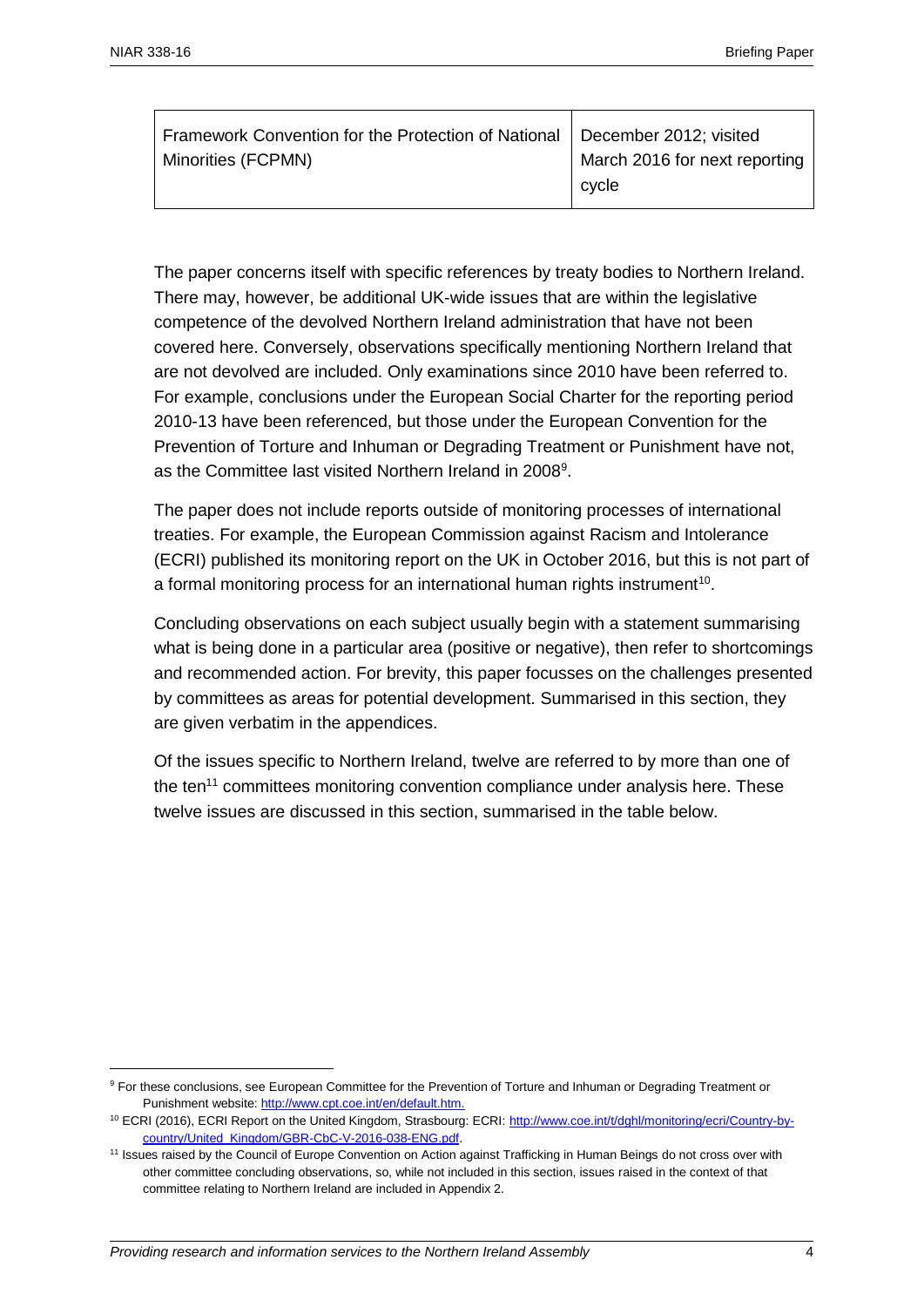| <b>Issues</b>                               | CERD         | <b>ICESCR</b> | <b>ICCPR</b> | CEDAW | CAT          | CRC | ပ္တ<br>$\blacksquare$ | ECRML        | FCPNM |
|---------------------------------------------|--------------|---------------|--------------|-------|--------------|-----|-----------------------|--------------|-------|
| Single equality legislation                 | $\checkmark$ | $\checkmark$  |              | ✓     |              |     |                       |              | ✓     |
| <b>Bill of Rights</b>                       |              |               | ✓            |       |              | ✓   |                       |              |       |
| Termination of pregnancy                    |              |               |              | ✓     |              |     |                       |              |       |
| Irish language protection/promotion         |              | ✓             |              |       |              |     |                       | $\checkmark$ |       |
| <b>Issues for Irish Travellers</b>          | $\checkmark$ |               |              |       |              |     |                       |              |       |
| <b>Promotion of Ulster Scots</b>            |              |               |              |       |              |     |                       | ✓            |       |
| Lack of involvement by NI Executive         |              | ✓             |              |       |              |     |                       | $\checkmark$ |       |
| Poverty                                     |              | ✓             |              |       |              | ✓   |                       |              |       |
| Conflict legacy issues                      |              |               | ✓            |       | $\checkmark$ |     |                       |              |       |
| Age of criminal responsibility/ offences by |              |               |              |       |              |     |                       |              |       |
| children                                    |              |               |              |       |              |     |                       |              |       |
| Historical institutional abuse              |              |               |              | ✓     | $\checkmark$ |     |                       |              |       |
| Structures for participation                |              |               |              |       |              |     |                       |              |       |

## **Single Equality Legislation**

The Equality Act 2010<sup>12</sup>, which harmonised and consolidated equality legislation in Great Britain, does not extend to Northern Ireland. Instead, individual equality laws prohibit discrimination on different equality grounds<sup>13</sup>. The effect of this has been differential protections across equality grounds. This has been referred to in the following concluding observations:

- Convention on the Elimination of Racial Discrimination (CERD) racial equality legislation is not as comprehensive in Northern Ireland as in the rest of the UK<sup>14</sup>;
- International Covenant on Economic, Social and Cultural Rights (ICESCR) equality legislation in Northern Ireland does not include all discrimination grounds, such as national or social origin<sup>15</sup>;
- Convention on the Elimination of all forms of Discrimination Against Women (CEDAW) – the equality framework in Northern Ireland does not include multiple discrimination and there is no prohibition against pay secrecy<sup>16</sup>;

<sup>&</sup>lt;sup>12</sup> Equality Act 2010[: http://www.legislation.gov.uk/ukpga/2010/15/contents.](http://www.legislation.gov.uk/ukpga/2010/15/contents)

<sup>&</sup>lt;sup>13</sup> For a summary of equality legislation in Northern Ireland, see Research and Information Service Research Paper 75/11 *Equality and Human Rights Legislation in Northern Ireland: A Review*, August 2011: [http://www.niassembly.gov.uk/assembly-business/research-and-information-service-raise/research-publications-](http://www.niassembly.gov.uk/assembly-business/research-and-information-service-raise/research-publications-2016/publications-2011/)[2016/publications-2011/.](http://www.niassembly.gov.uk/assembly-business/research-and-information-service-raise/research-publications-2016/publications-2011/)

<sup>&</sup>lt;sup>14</sup> The Committee here is making a direct comparison between protections provided for in legislation in Northern Ireland and those under the Equality Act in Great Britain.

<sup>&</sup>lt;sup>15</sup> Section 9 of the Equality Act includes 'nationality' as one of the definitions of 'race' in the legislation, but 'social origin' is not one of the protected characteristics in the Act.

 $16$  Section 14 of the Equality Act provides for 'dual' discrimination, that is, a case may be brought on the grounds of discrimination relating to two characteristics, but this Section has not been commenced. The Equality Act prohibits employers from forbidding employees to disclose salary details.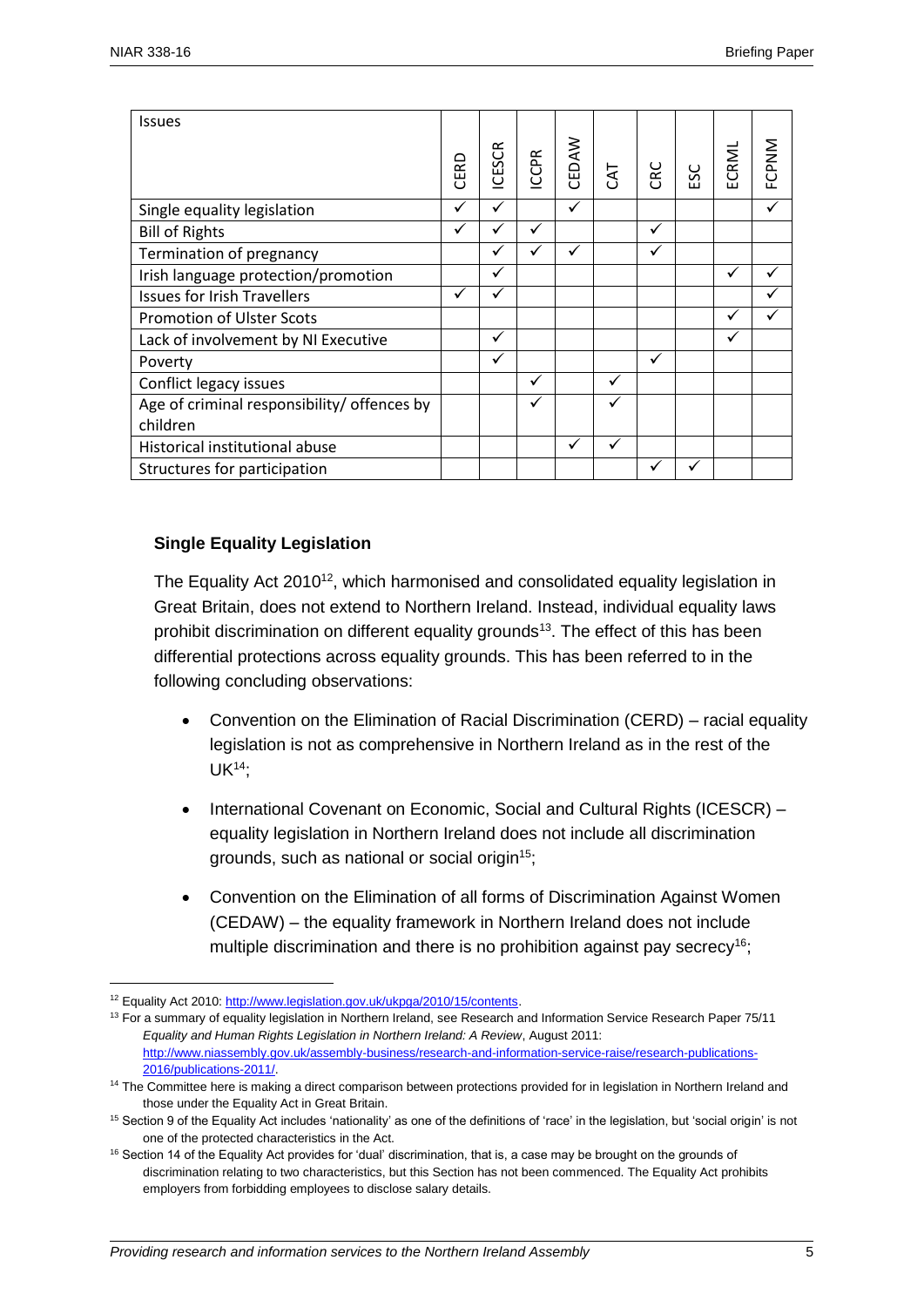• Framework Convention for the Protection of National Minorities (FCPNM) – states efforts should be stepped up for a single equality act in Northern Ireland.

A Single Equality Bill to harmonise and update the disparate equality legislation in Northern Ireland was considered by the Northern Ireland Executive, but to date has not progressed since a consultation in 2004 and a ministerial statement in 2005. In response to an Assembly Question in 2012, the First Minister and deputy First Minister stated the following<sup>17</sup>:

*There are currently no plans to develop a Single Equality Bill here. Our Department continues to legislate in order to provide legal protection against discrimination and to promote equality of opportunity*.

The Equality Commission for Northern Ireland has identified the following disparities between equality legislation in Great Britain and Northern Ireland<sup>18</sup>:

- The Equality Act simplifies and harmonises legislation on discrimination across grounds;
- The definition of 'race' in GB includes colour, nationality and ethnic of national origin;
- Age discrimination extends beyond the workplace in GB;
- Disability legislation is stronger in GB, such as the inclusion of discrimination arising from disability and protection of people form harassment when accessing facilities, goods and services;
- Equal pay provisions are stronger in GB, prohibiting employers to forbid employees from discussing pay to establish differences;
- Positive action measures are permissible in GB across all equality grounds:
- Protection from discrimination by private clubs is extended to more equality grounds in GB.

## **Bill of Rights for Northern Ireland**

The Belfast/Good Friday Agreement (the Agreement) states<sup>19</sup>:

*The new Northern Ireland Human Rights Commission (see paragraph 5 below) will be invited to consult and to advise on the scope for defining, in Westminster legislation, rights supplementary to those in the European Convention on Human Rights, to* 

<sup>17</sup> AQW 13980/11-15 answered 7 September 2016.

<sup>18</sup> Equality Commission (2014), *Gaps in Equality Law Between Great Britain and Northern Ireland*, Belfast: Equality Commission[: http://www.equalityni.org/Delivering-Equality/Addressing-inequality/Law-reform/Tabs/Gaps-in-equality-law.](http://www.equalityni.org/Delivering-Equality/Addressing-inequality/Law-reform/Tabs/Gaps-in-equality-law)

<sup>&</sup>lt;sup>19</sup> Belfast Agreement, 1998, 'Rights, Safeguards and Equality of Opportunity': [https://www.gov.uk/government/publications/the](https://www.gov.uk/government/publications/the-belfast-agreement)[belfast-agreement.](https://www.gov.uk/government/publications/the-belfast-agreement)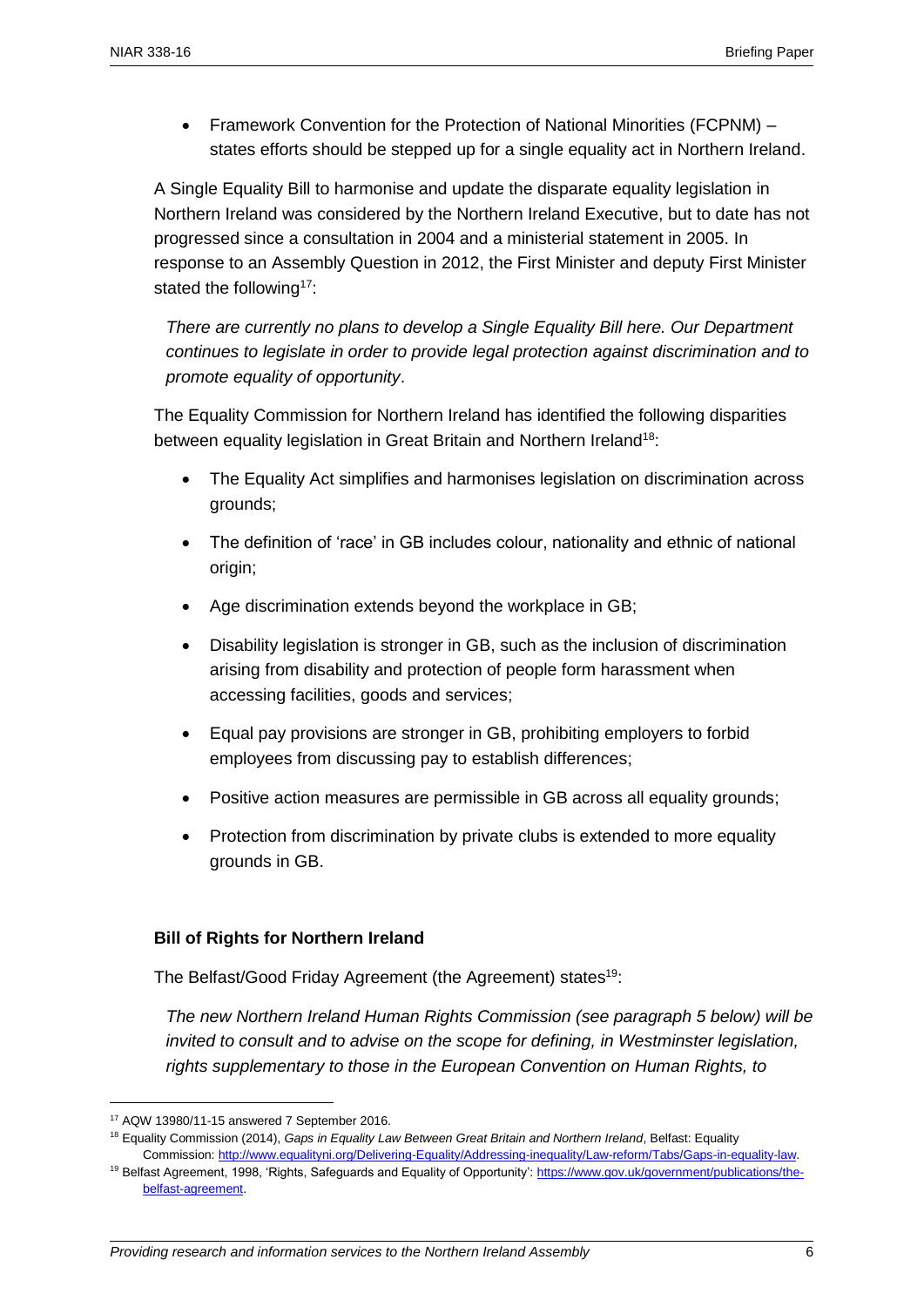*reflect the particular circumstances of Northern Ireland, drawing as appropriate on international instruments and experience. These additional rights to reflect the principles of mutual respect for the identity and ethos of both communities and parity of esteem, and - taken together with the ECHR - to constitute a Bill of Rights for Northern Ireland.*

The notion of a Northern Ireland Bill of Rights had been debated before the Agreement and its inclusion in the political settlement raised hopes for those campaigning for such an initiative<sup>20</sup>. A cross-sectoral, cross-party Bill of Rights Forum published its report in March 2008<sup>21</sup> and the Human Rights Commission published its Advice to Government in December of that year<sup>22</sup>. A Government response in November 2009<sup>23</sup>, which was subject to public consultation, outlined some additional rights for consideration in Northern Ireland. Development of a Bill of Rights has not progressed since then.

The issue of a Bill of Rights for Northern Ireland has been raised in the following concluding observations:

- Convention on the Elimination of Racial Discrimination (CERD);
- International Covenant on Economic, Social and Cultural Rights (ICESCR);
- International Covenant on Civil and Political Rights (ICCPR);
- Convention on the Rights of the Child (CRC).

In response to an Assembly Question, the First Minister and deputy First Minister stated the following<sup>24</sup>:

*The development of a Bill of Rights for Northern Ireland is an excepted matter and is, therefore, the responsibility of the UK Government. However, we are aware that the UK Government proposes to replace the Human Rights Act 1998 with a British Bill of Rights. As details emerge on the proposals, we will wish to discuss them with the Westminster Government*.

## **Termination of Pregnancy**

The Abortion Act 1967<sup>25</sup> does not extend to Northern Ireland. Guidance by the Department of Health, Social Services and Public Safety (now the Department of

 $20$  For example, the Human Rights Consortium, an alliance of organisations campaigning for a strong and inclusive bill of rights: [http://www.billofrightsni.org/.](http://www.billofrightsni.org/)

<sup>21</sup> Bill of Rights Forum, *Final Report: Recommendations to the Human Rights Commission for a Bill of Rights for Northern Ireland*, 31 March 2008.

<sup>22</sup> Northern Ireland Human Rights Commission, *Advice to Government on a Bill of Rights for Northern Ireland*, 10 December 2008.

<sup>23</sup> Northern Ireland Office, *A Bill of Rights for Northern Ireland: Next Steps*, November 2009.

<sup>24</sup> AQW 3990/16 answered 6 October 2016.

<sup>&</sup>lt;sup>25</sup> Abortion Act 1967: http://www.legislation.gov.uk/ukpga/1967/87/contents.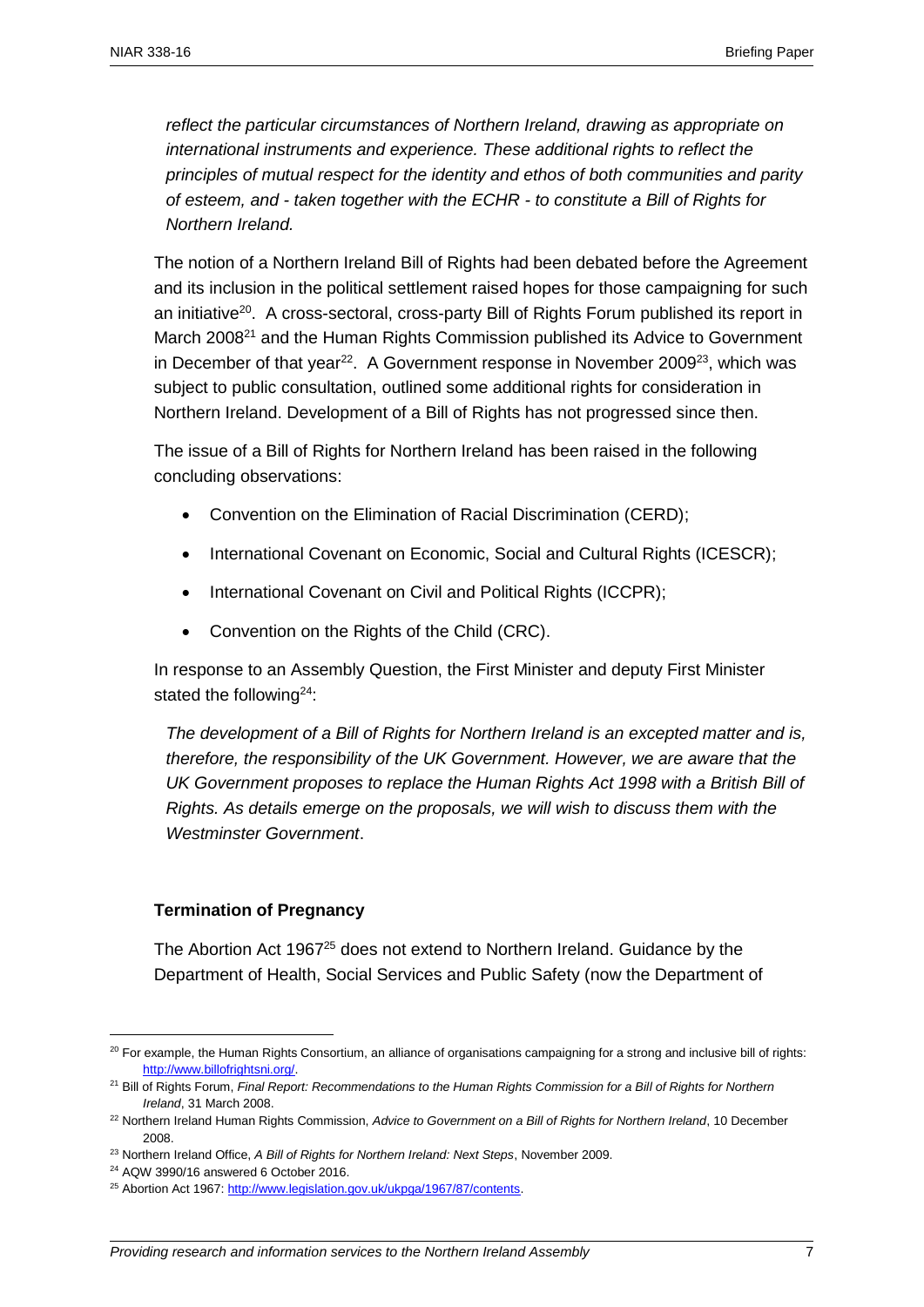Health) states that termination of pregnancy is only lawful in the following circumstances<sup>26</sup>:

- it is necessary to preserve the life of the woman; or
- there is a risk of real and serious adverse effect on her physical or mental health, which is either long term or permanent.

Abortion has been raised in the following concluding observations:

- International Covenant on Economic, Social and Cultural Rights (ICESCR) the lack of availability of abortion could lead to unsafe abortions and disproportionately affects women who cannot travel to other parts of the UK for a termination;
- International Covenant on Civil and Political Rights (ICCPR) the restricted circumstances in which termination is permitted puts women's life and health at risk and forces them to travel for a termination;
- Convention on the Elimination of all forms of Discrimination Against Women (CEDAW) – a public consultation on revising the laws on abortion has not been carried out;
- Convention on the Rights of the Child (CRC) abortion except under specific circumstances is sanctioned with life imprisonment.

In 2014-15, the Department of Justice carried out a consultation<sup>27</sup> into abortion in cases of fatal foetal abnormality and sexual crime, following which the then Minister for Justice, David Ford, proposed legislation<sup>28</sup>. However, such legislation has not been brought forward.

When asked whether legislation to legalise abortion in the case of fatal foetal abnormality would be introduced, the Justice Minister Claire Sugden stated<sup>29</sup>:

*Any decision to introduce legislation in this area is a cross-cutting matter for the Executive. I have yet to establish whether there is sufficient support within the Executive for any such legislative change*.

<sup>26</sup> DHSSPS (2016) *Guidance for Health and Social Care Professionals on Termination of Pregnancy in Northern Ireland*, Belfast: DHSSPS, p5: [https://www.health-ni.gov.uk/publications/guidance-hsc-professionals-termination-pregnancy-northern](https://www.health-ni.gov.uk/publications/guidance-hsc-professionals-termination-pregnancy-northern-ireland)[ireland.](https://www.health-ni.gov.uk/publications/guidance-hsc-professionals-termination-pregnancy-northern-ireland)

<sup>27</sup> Department of Justice (2014), *The Criminal Law on Abortion: Lethal Foetal Abnormality and Sexual Crime*, Belfast: DoJ: [https://www.justice-ni.gov.uk/consultations/consultation-abortion-2014.](https://www.justice-ni.gov.uk/consultations/consultation-abortion-2014)

<sup>28</sup> 'NI abortion law: Legalisation in fatal foetal abnormality cases recommended', *BBC News* 16 April 2015: [http://www.bbc.co.uk/news/uk-northern-ireland-32338793.](http://www.bbc.co.uk/news/uk-northern-ireland-32338793)

<sup>29</sup> AQW712/16-21 answered 16 June 2016.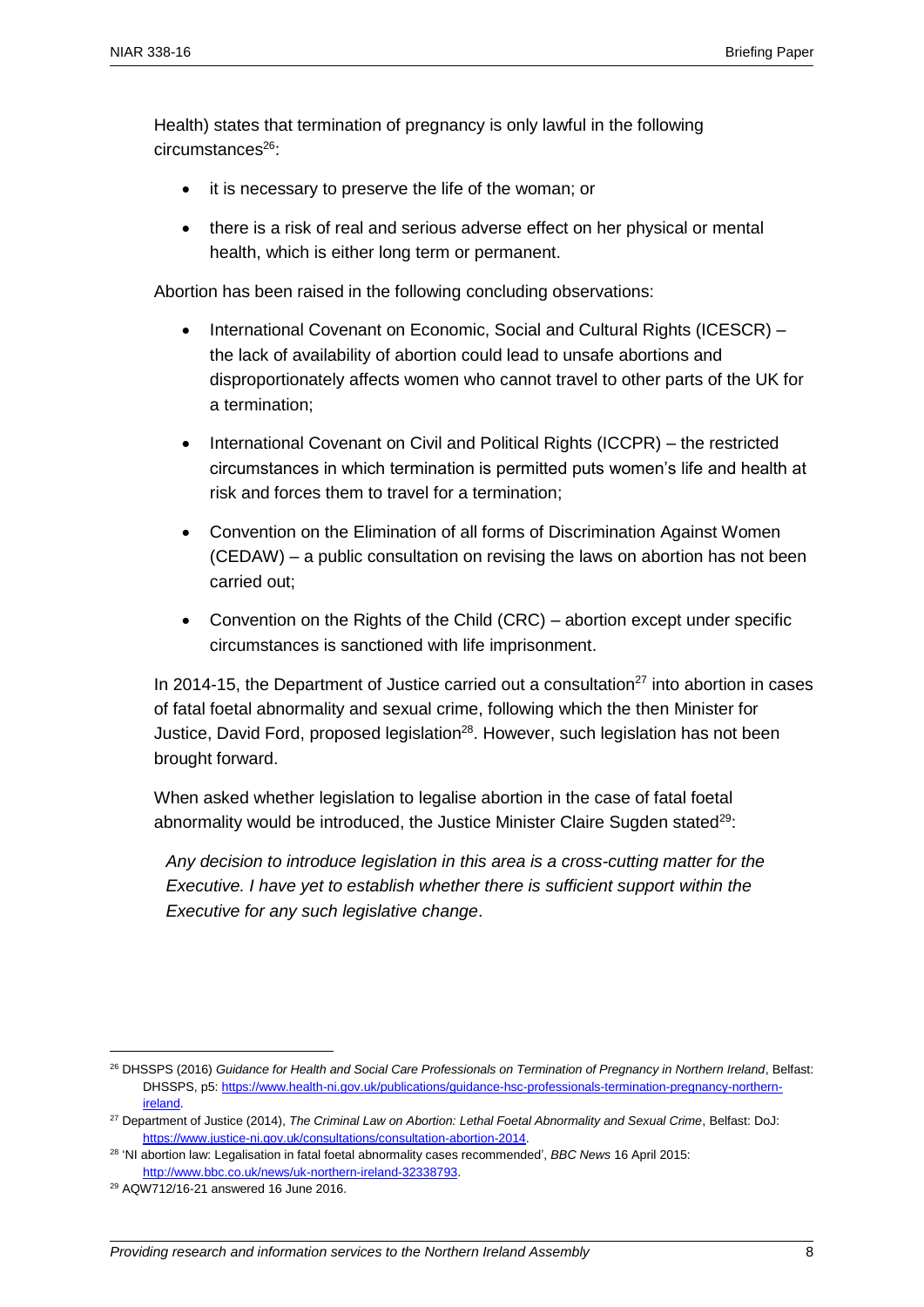## **Irish Language Act and Promotion of Ulster Scots**

Unlike in the Republic of Ireland, the Irish language does not have official status in Northern Ireland set out in legislation<sup>30</sup>. Equally, Ulster Scots does not have such protection. The St Andrews Agreement states<sup>31</sup>:

*The Government will introduce an Irish Language Act reflecting on the experience of Wales and Ireland and work with the incoming Executive to enhance and protect the development of the Irish language*.

*The Government firmly believes in the need to enhance and develop the Ulster Scots language, heritage and culture and will support the incoming Executive in taking this forward*.

In 2015, the Minister for Culture, Arts and Leisure launched a consultation on an Irish Language Act<sup>32</sup>. However, legislation has not as yet been brought forward.

Irish and Ulster Scots have been raised in the following concluding observations:

- International Covenant on Economic, Social and Cultural Rights (ICESCR) there is a lack of effective measures to promote the Irish language;
- European Charter for Regional or Minority Languages (ECRML) the adoption of legislation should provide statutory rights of Irish speakers; additionally, the Committee suggested simultaneous translation to facilitate the full use of Irish in the Northern Ireland Assembly; the work done by the Ulster Scots Agency should be supported and measures taken for the teaching of Ulster scots;
- Framework Convention for the Protection of National Minorities (FCPNM) consensus should be sought on legislation on the Irish language and appropriate measures should protect and develop the language; speakers of Ulster Scots should be encouraged through continued measures.

The Minister for Communities answered a question on progress on an Irish Language Act in the following way<sup>33</sup>:

*My Department meets all its obligations towards Irish under the European Charter for Regional or Minority Languages.*

<sup>30</sup> See Annex 2 of Research Information Service Briefing Paper 67/11 *A summary of proposed funding changes for the Irish language voluntary sector: recent developments*, 3 June 2011, pp.11-13[: http://www.niassembly.gov.uk/assembly](http://www.niassembly.gov.uk/assembly-business/research-and-information-service-raise/research-publications-2016/publications-2011/)[business/research-and-information-service-raise/research-publications-2016/publications-2011/.](http://www.niassembly.gov.uk/assembly-business/research-and-information-service-raise/research-publications-2016/publications-2011/)

<sup>&</sup>lt;sup>31</sup> Agreement at St Andrews, Annex B, Human Rights, Equality, Victims and Other Issues: [https://www.gov.uk/government/publications/the-st-andrews-agreement-october-2006.](https://www.gov.uk/government/publications/the-st-andrews-agreement-october-2006)

<sup>32</sup> 'Carál Ní Chuilín: Irish language bill set for 12-week consultation', *BBC News* 10 February 2015: [http://www.bbc.co.uk/news/uk-northern-ireland-31360748.](http://www.bbc.co.uk/news/uk-northern-ireland-31360748)

<sup>33</sup> AQW 163/16-21 answered on 22 June 2016.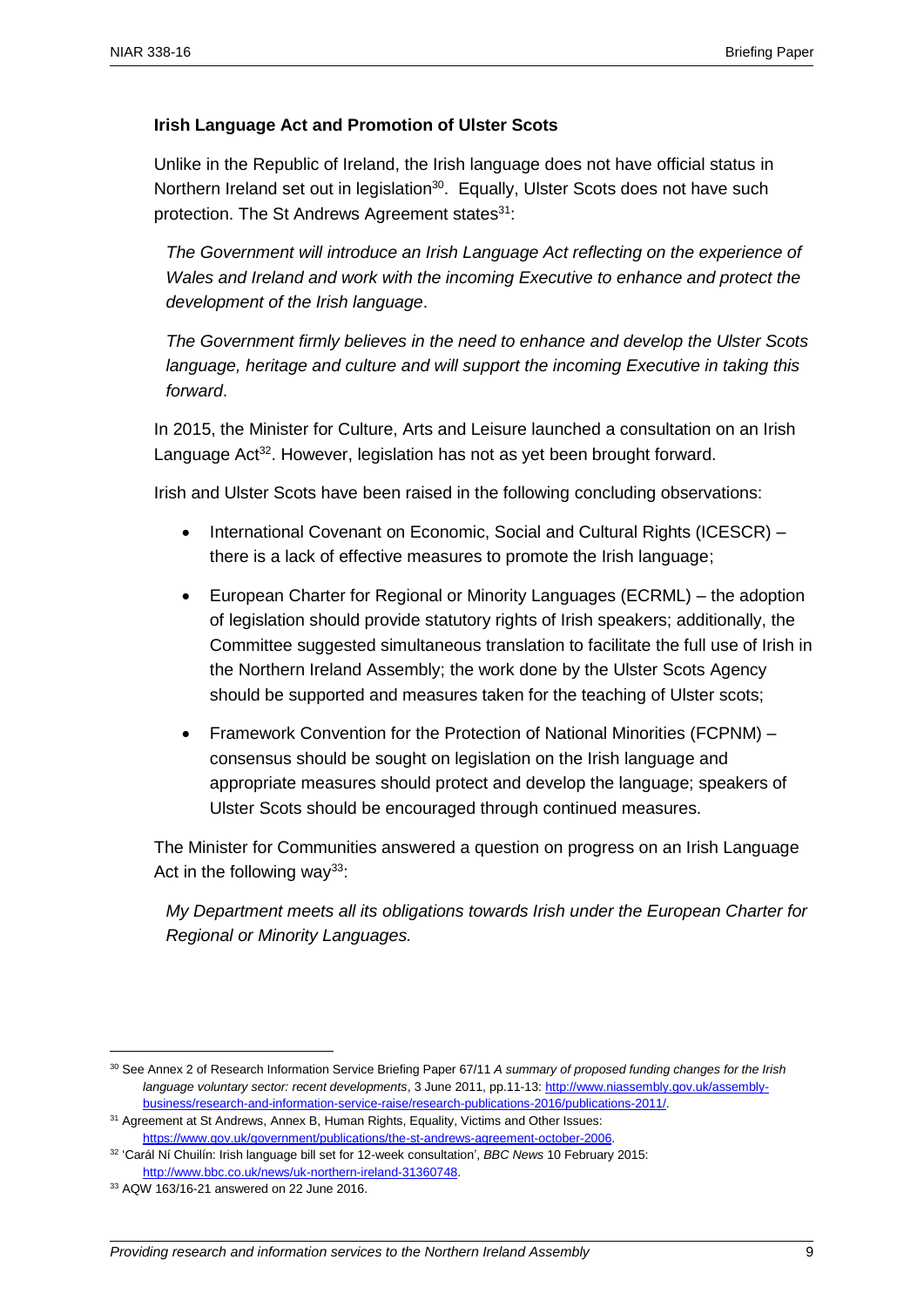*Support for Irish includes joint funding of the North/South Language Body. The Department funds the Gaeltacht Quarter Action Plan and the Líofa campaign, and work is ongoing to set up an Irish Language Academy and an Ulster-Scots Institute.*

*I have no plans to introduce an Irish Language Act*.

In terms of promoting Ulster Scots, the Minister for Communities has stated the following $34$ :

*My Department currently promotes Ulster-Scots through its joint sponsorship of the Ulster-Scots Agency as part of the North South Language Body. The Ulster-Scots Agency at community level provides funding to promote Ulster-Scots language, heritage and cultural projects and programmes.*

*In addition, my Department, through the former Ministerial Advisory Group on Ulster-Scots, recently funded a programme of one hour taster sessions - "A wee taste O Ulster-Scots" in venues across the province on Ulster-Scots. These sessions provided attendees with an initial experience of the study of Ulster-Scots language and culture. In addition to this, the course sought to identify which aspects of Ulster-Scots people wished to learn more about.* 

*These taster sessions are an Ulster-Scots initiative and, following evaluation, further development and roll out of the initiative is planned.* 

*Further, on 15 March 2016, my predecessor announced the intention to establish an Ulster-Scots Institute and my officials are working closely with the Ulster-Scots Agency, to have this Institute in place before the end of this year. The Ulster-Scots Institute will be a not-for-profit company with charitable status and will become part of the Ulster-Scots Hub located at the Corn Exchange in the Cathedral Quarter of Belfast*.

#### **Irish Travellers**

The Irish Traveller community is defined as a 'racial group' in the Race Relations (Northern Ireland) Order 1997<sup>35</sup> and as such is a protected characteristic in that legislation. However, successive reports have highlighted multiple disadvantage

<sup>34</sup> AQW 761/16-21 answered 22 June 2016.

<sup>&</sup>lt;sup>35</sup> The Race Relations (Northern Ireland) Order 1997, Section 5(3)(a): [http://www.legislation.gov.uk/nisi/1997/869/contents?article-71-8.](http://www.legislation.gov.uk/nisi/1997/869/contents?article-71-8)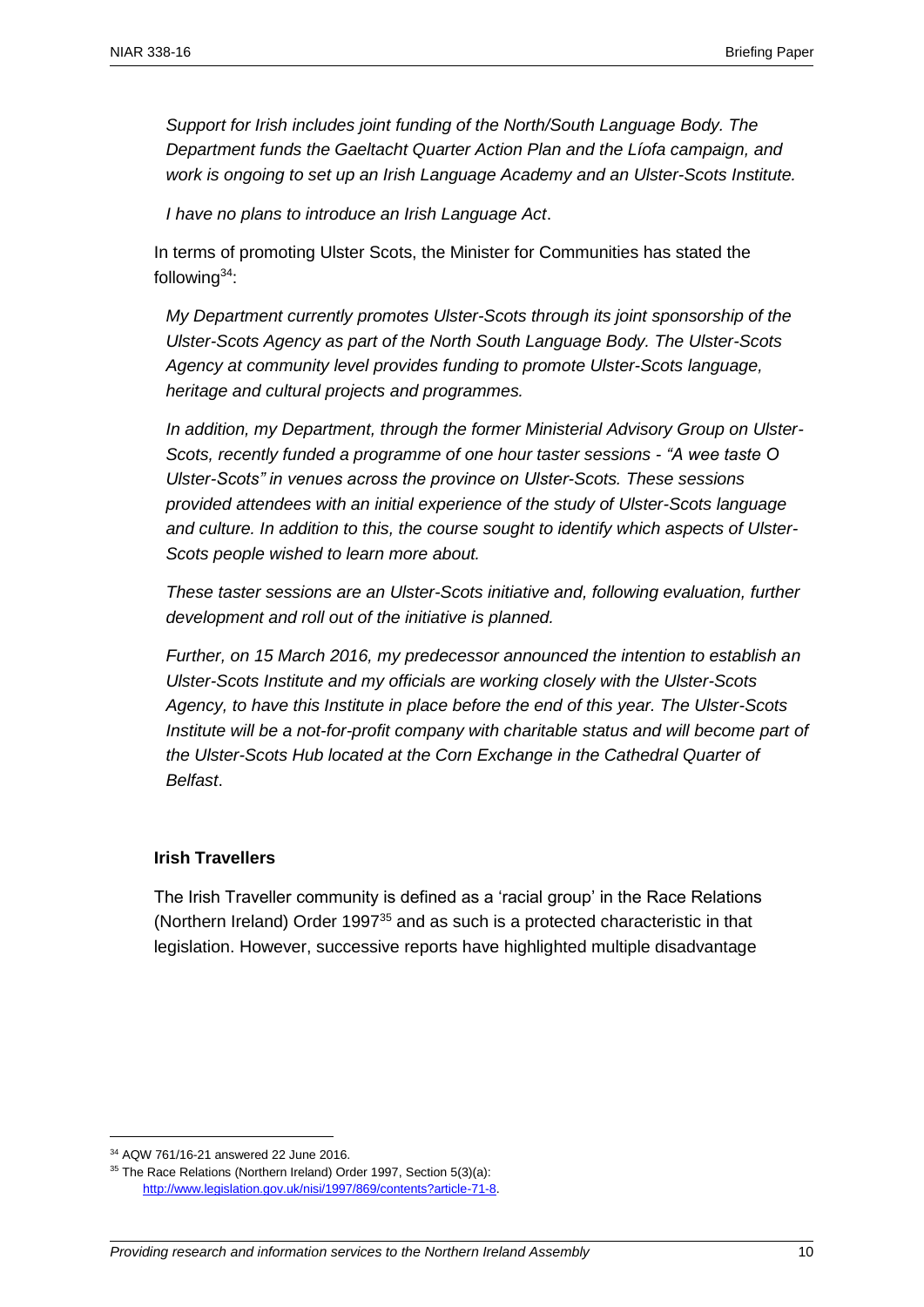suffered by the Irish Traveller community, including in the areas of health<sup>36</sup>, education<sup>37</sup>, accommodation<sup>38</sup> and discrimination<sup>39</sup>.

While references to Irish Travellers in human rights committee concluding observations have been UK-wide (to include Gypsy and Roma identities), they are included here due to the specificity of that identity in Northern Ireland. These references include the following:

- Convention on the Elimination of Racial Discrimination (CERD) the condition of Gypsies, Travellers and Roma has not substantially improved and requires a comprehensive strategy to include health, education, housing and employment;
- International Covenant on Economic, Social and Cultural Rights (ICESCR) there remain barriers to access to culturally appropriate accommodation and stopping sites:
- Framework Convention for the Protection of National Minorities (FCPNM) there remain concerns regarding Gypsy and Traveller accommodation need and low attendance and attainment in education.

In relation to educational attainment and attendance, the Minister for Education has stated the following<sup>40</sup>:

*The attendance levels of Traveller pupils have increased by 5.6% at primary level and by 8.1% at post-primary level since 2008/09.* 

*At present, the Department allocates an additional amount of funding to schools for*  each Traveller Child through the Common Funding Formula and through the

<sup>36</sup> Co-operation and Working Together (2007), *Cross-Border Connections: A Report Considering Travellers' Access to Health Services in a Cross-Border Context*, Londonderry: CAWT; Pauline Ginnety (2006), *Access to Services for Travellers*, Belfast: DHSSPS; All Ireland Traveller Health Study Team (2010), *All Ireland Traveller Health Study – Our Geels: Summary of Findings*, Dublin: University College Dublin, pp.155-172: [http://www.dhsspsni.gov.uk/all-ireland-traveller](http://www.dhsspsni.gov.uk/all-ireland-traveller-health-study)[health-study.](http://www.dhsspsni.gov.uk/all-ireland-traveller-health-study)

<sup>37</sup> Andy Biggart, Liam O'Hare and Paul Connolly (2008), *A Need to Belong: An Epidemiological Study of Black and Minority Ethnic Children's Perceptions of Exclusion in the Southern Area of Northern Ireland*, Belfast: Queen's Centre for Education Research, p.21; Jennifer Hamilton, Fiona Bloomer and Jane Holohan (2007), *The Adequacy and Effectiveness of Educational Provision for Traveller Children and Young People*, Belfast: Northern Ireland Commissioner for Children and Young People and Equality Commission for Northern Ireland; Taskforce on Traveller Education (2011) *Report of the Taskforce to the Department of Education*, Belfast: Taskforce on Traveller Education, pp.39-41: [http://www.deni.gov.uk/taskforce\\_on\\_traveller\\_education\\_-](http://www.deni.gov.uk/taskforce_on_traveller_education_-_report_of_the_taskforce__to_the_department_of_education.pdf) \_report\_of\_the\_taskforce\_to\_the\_department\_of\_education.pdf; Jennifer Hamilton, Fiona Bloomer and Michael Potter

<sup>(2015), &#</sup>x27;Traveller Education: Policy and Practice in Northern Ireland' in Iseult Honohan and Nathalie Rougier (eds.), *Tolerance and Diversity in Ireland, North and South*, Manchester: Manchester University Press.

<sup>38</sup> Siobhan Molloy (1998), *Accommodating Nomadism,* Belfast: Traveller Movement Northern Ireland; Mark Donahue, Robbie McVeigh and Maureen Ward (2003*), Misli, Crush, Misli: Irish Travellers and Nomadism*, Dublin: Irish Traveller Movement and Traveller Movement Northern Ireland; Northern Ireland Housing Executive (2014), *Travellers' Accommodation: Needs Assessment in Northern Ireland*, Belfast: NIHE.

<sup>&</sup>lt;sup>39</sup> Sinéad Ni Shuinéar (1996), ''Irish Travellers, ethnicity and the origins question' in May McCann, Séamas Ó Síochán and Joseph Ruane (eds.), *Irish Travellers: Culture and Ethnicity*, Belfast: Institute of Irish Studies, p.62; Jim McLaughlin (1996), 'Evolution of Anti-Traveller Racism in Ireland' in *Race and Class*, Vol 37 No 3; Office of the First Minister and Deputy First Minister (2001), *Consultation on the Final Report of the PSI Working Group on Travellers*, Belfast: OFMDFM: [http://www.ofmdfmni.gov.uk/consult-final-report-psi-working-group-on-travellers.pdf.](http://www.ofmdfmni.gov.uk/consult-final-report-psi-working-group-on-travellers.pdf)

<sup>40</sup> AQW 4184/16-21 answered on 10 October 2016.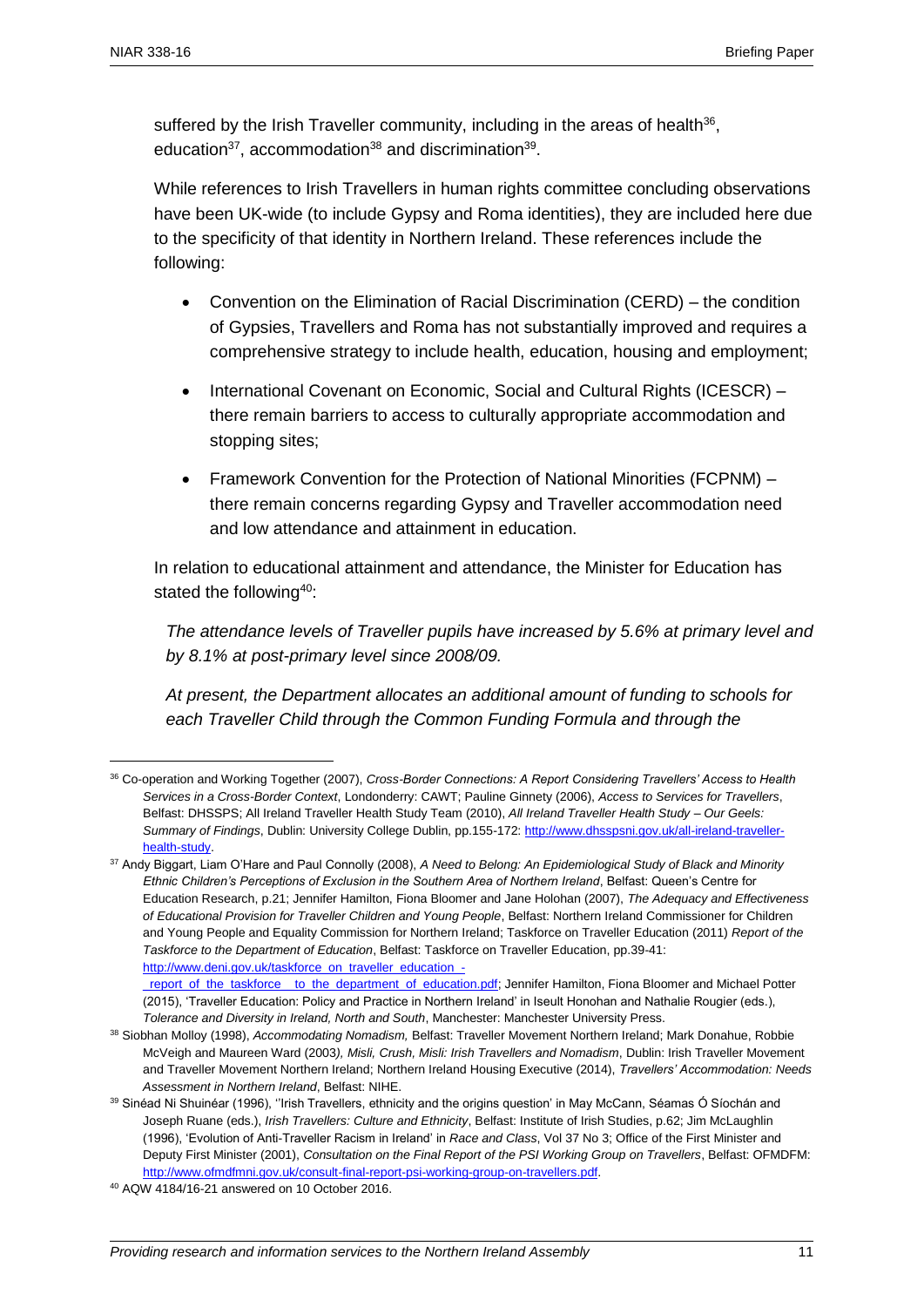*Education Authority funds the dedicated Traveller Education Support Service (TESS) and the Education Welfare Service (EWS) who work closely together in order to improve the attendance of traveller pupils.*

*The TESS 2016/17 Delivery Plan identifies improving attendance as a key priority for how they will continue to engage with traveller families and the relevant schools to secure improved attendance.* 

*The EWS 2016-17 Action Plan also identifies capacity building, preventative work and pilot programmes in areas with high levels of poor Traveller attendance*.

In terms of the provision of sites for Irish Travellers, the Minister for Social Development stated the following in 2015<sup>41</sup>:

*The current provision of Traveller halting sites (transit sites) is detailed in the table below:*

| <b>Strabane</b> | Greenbrae                        |  |  |  |
|-----------------|----------------------------------|--|--|--|
| Londonderry     | Daisyfield<br><b>Ballyarnett</b> |  |  |  |
| Coalisland      | The Glen                         |  |  |  |
| <b>Belfast</b>  | <b>Glen Road</b><br>Heights      |  |  |  |
| Craigavon       | <b>Legahory Close</b>            |  |  |  |

*Based on the latest Traveller Needs Assessment and NIHE's record of unauthorised encampments, there are currently no plans to expand this provision.*

<sup>41</sup> AQW 50373/11-16 answered on 17 November 2015.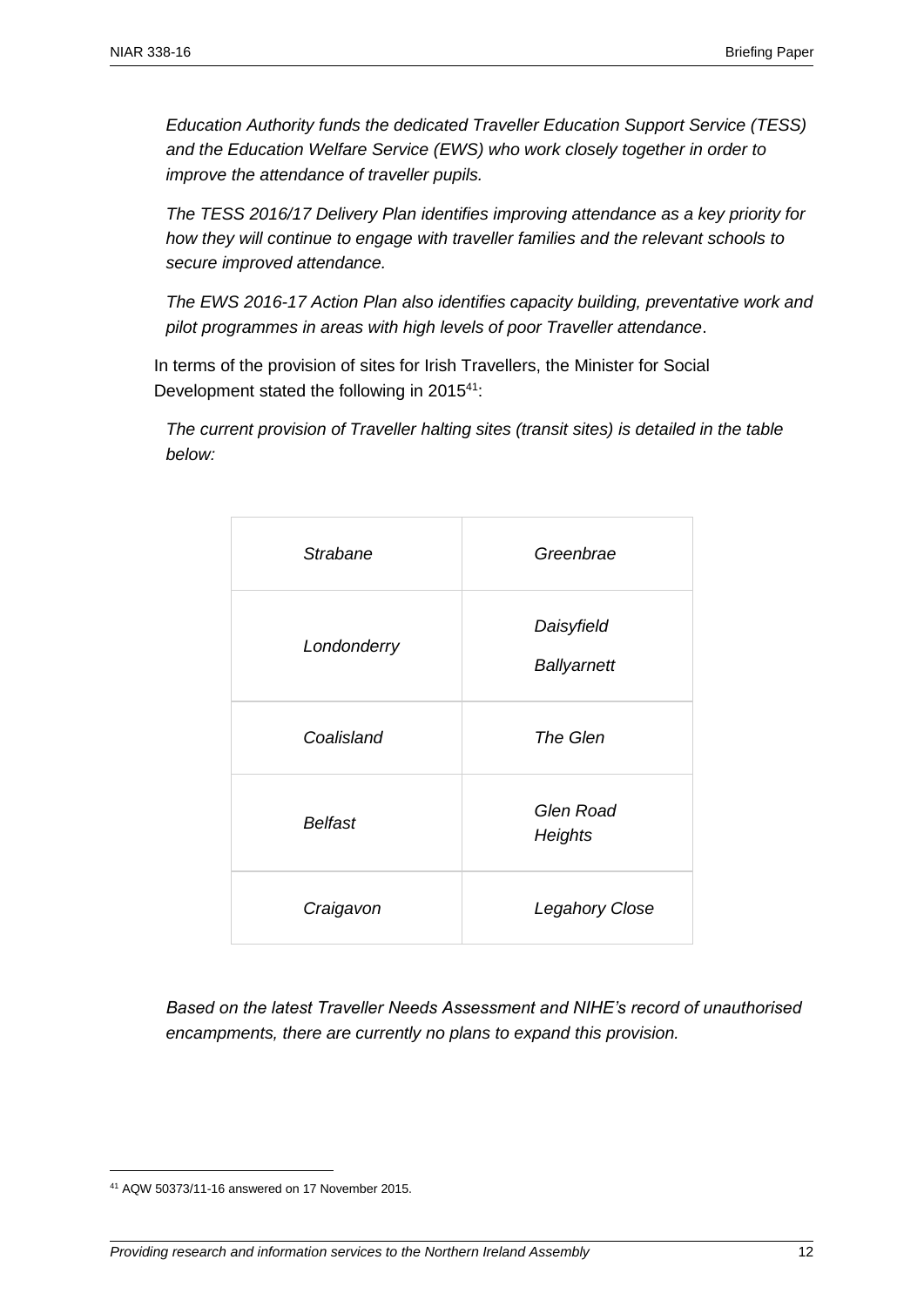## **Poverty**

Around 21% of people in Northern Ireland live in relative income poverty<sup>42</sup>, including 23% of children<sup>43</sup>. The Delivering Social Change framework was established in 2012  $to<sup>44</sup>$ :

*deliver a sustained reduction in poverty and associated issues across all ages and to improve children and young people's health, well-being and life opportunities, thereby breaking the long term cycle of multi-generational problems*.

The anti-poverty and social inclusion strategy, 'Lifetime Opportunities', was launched in 2006 and expires in 2016<sup>45</sup>. A child poverty strategy was published in March 2016<sup>46</sup>.

Poverty in Northern Ireland has been raised as an issue in the following concluding observations:

- International Covenant on Economic, Social and Cultural Rights (ICESCR) the adoption of an anti-poverty strategy is recommended;
- Convention on the Rights of the Child (CRC) the rate of child poverty is high and affects Northern Ireland the most.

The Minister for Communities was asked about progress on the Executive's antipoverty strategy, with reference to the United Nations High Commissioner for Human Rights' report entitled Principles and Guidelines for a Human Rights Approach to Poverty Reduction Strategies<sup>47</sup>. The Minister's response was<sup>48</sup>:

*I am aware of the Report the member refers to and, indeed, agree with the UN High Commissioner for Human Rights when she says that 'yet another feature of the Human Rights approach is that poverty reduction becomes a shared responsibility.'*

*The definition of 'overall poverty' adopted by the UN includes social discrimination and exclusion.* 

*This is precisely why we have incorporated our work to tackle poverty in a much wider social strategy looking at all these inter-related issues.* 

 $42$  People are considered to be living in relative income poverty if the income of their household is less than 60% of the UK median household income.

<sup>43</sup> Poverty in Northern Ireland, Department for Communities website, accessed 17 October 2016: [https://www.communities](https://www.communities-ni.gov.uk/articles/poverty-and-social-inclusion#toc-0)[ni.gov.uk/articles/poverty-and-social-inclusion#toc-0.](https://www.communities-ni.gov.uk/articles/poverty-and-social-inclusion#toc-0) 

<sup>44</sup> Delivering Social Change – Introduction, Department of Communities website, accessed 17 October 2016: [https://www.communities-ni.gov.uk/articles/delivering-social-change-introduction.](https://www.communities-ni.gov.uk/articles/delivering-social-change-introduction) 

<sup>45</sup> OFMdFM (2006), *Lifetime Opportunities: Government's Anti-Poverty and Social Inclusion Strategy for Northern Ireland*, Belfast: OFMdFM[: https://www.communities-ni.gov.uk/publications/lifetime-opportunities-governments-anti-poverty-and](https://www.communities-ni.gov.uk/publications/lifetime-opportunities-governments-anti-poverty-and-social-inclusion-strategy-northern)[social-inclusion-strategy-northern.](https://www.communities-ni.gov.uk/publications/lifetime-opportunities-governments-anti-poverty-and-social-inclusion-strategy-northern)

<sup>46</sup> Northern Ireland Executive (2016), *The Executive's Child Poverty Strategy*, Belfast: Northern Ireland Executive: [https://www.communities-ni.gov.uk/publications/child-poverty-strategy.](https://www.communities-ni.gov.uk/publications/child-poverty-strategy) 

<sup>47</sup> Office of the High Commissioner for Human Rights (2006) Guidelines for a Human Rights Approach to Poverty Reduction Strategies, Geneva: OHCHR:

<sup>48</sup> AQO 431/16-21 answered on 10 October 2016.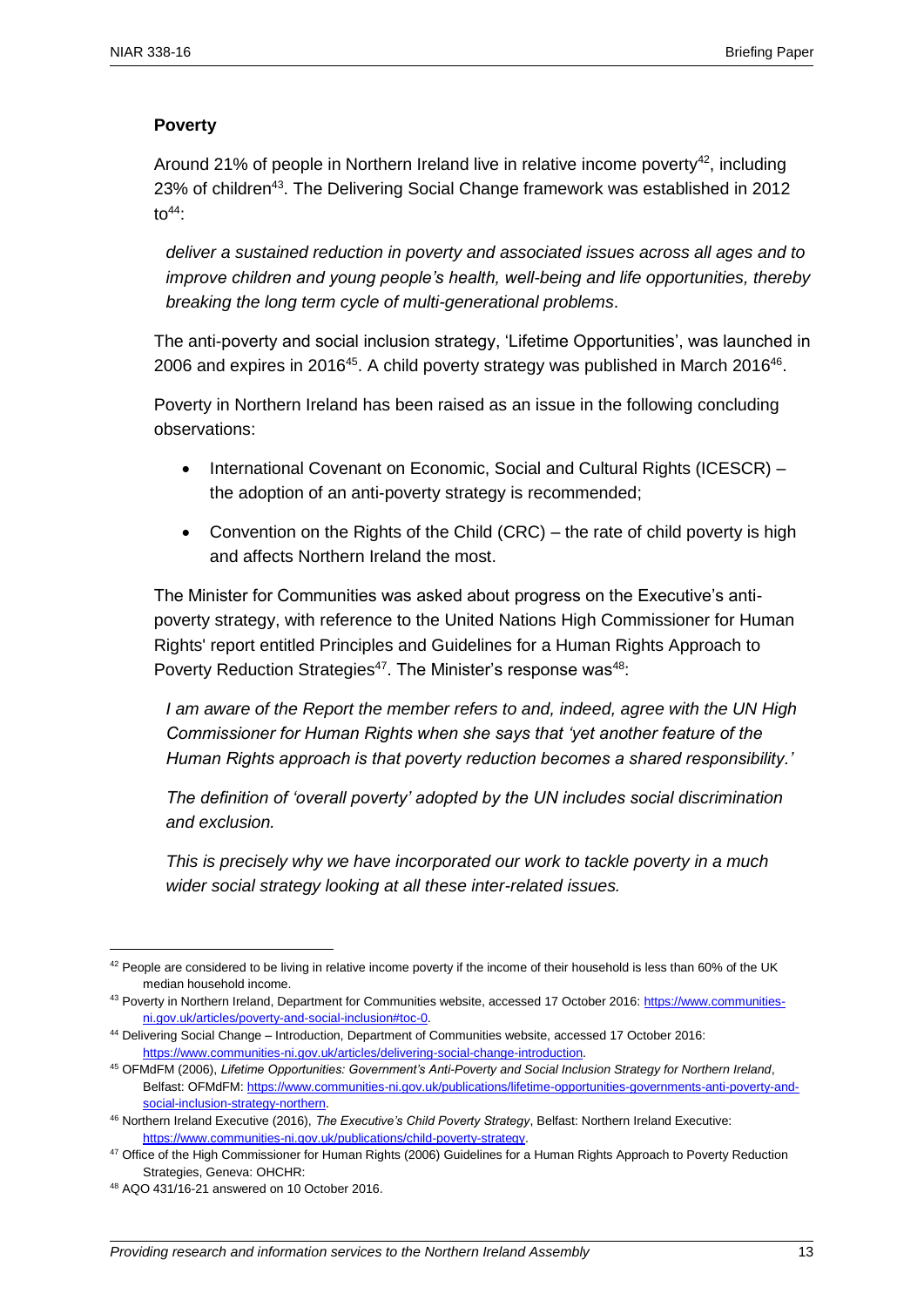*Our draft Social Strategy will recognise that measuring poverty on the basis of income alone will not show the full picture.* 

*The human rights approach set out in the Report 'underlines the multidimensional nature of poverty, describing poverty in terms of a range of interrelated and mutually reinforcing deprivations, and drawing attention to the stigma, discrimination, insecurity and social exclusion associated with poverty'.*

*The draft Executive Social Strategy will seek to promote opportunity for everyone and tackle poverty and social exclusion.*

#### **Legacy of the Conflict**

Issues relating to the past are managed through a range of processes, as follows:

Parades The Parades Commission<sup>49</sup> is responsible for adjudicating on potentially contentious parades.

Flags The Joint Protocol in Relation to the Display of Flags in Public Areas, agreed in 2005, prioritises negotiation and local agreement regarding the taking down of contentious flags.

Victims and Survivors A Commission for Victims and Survivors<sup>50</sup> was established in 2006 and the Victims and Survivors Service<sup>51</sup> distributes funding to individuals and groups.

Transitional Justice There have been various official methods for investigating the past, including:

- o Government-appointed inquiries and investigations
- $\circ$  Police Ombudsman<sup>52</sup>
- o Legacy Investigation Branch of the Police Service for Northern Ireland (PSNI)<sup>53</sup>, which replaced the Historical Enquiries Team (HET) in 2014
- o Inquests
- o Independent Commission for the Location of Victims' Remains<sup>54</sup>

<sup>49</sup> Northern Ireland Parades Commission website[: https://www.paradescommission.org/.](https://www.paradescommission.org/) 

<sup>50</sup> Commission for Victims and Survivors website: [http://www.cvsni.org/.](http://www.cvsni.org/)

<sup>51</sup> Victims and Survivors Service website: [http://www.victimsservice.org/.](http://www.victimsservice.org/) 

<sup>52</sup> Police Ombudsman for Northern Ireland website: [https://www.policeombudsman.org/.](https://www.policeombudsman.org/) 

<sup>53</sup> Legacy Investigation Branch of the Police Service for Northern Ireland web pages, PSNI website:

[https://www.psni.police.uk/inside-psni/our-departments/legacy-and-justice-department/legacy-investigation-branch/.](https://www.psni.police.uk/inside-psni/our-departments/legacy-and-justice-department/legacy-investigation-branch/) 54 Independent Commission for the Location of Victims' Remains website: http://www.iclvr.ie/.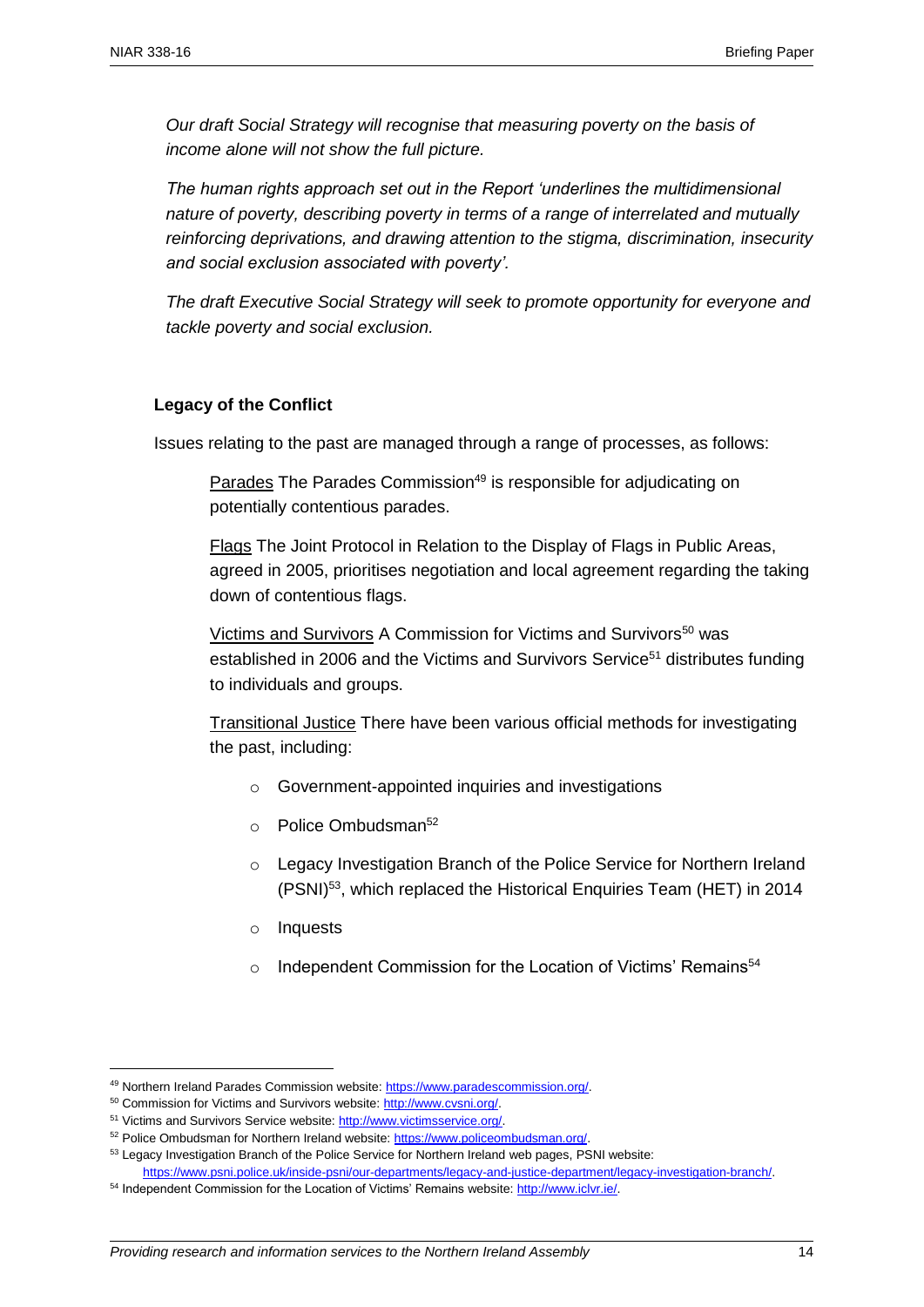The Stormont House Agreement<sup>55</sup> in 2014 included a range of measures associated with dealing with the past, including:

- a Commission on Flags, Identity, Culture and Tradition;
- responsibility for parades to be given to the Northern Ireland Assembly;
- an Oral History Archive;
- an independent Historical Inquiries Unit to take over from the HET and take on legacy cases from the Police Ombudsman; and
- an Independent Commission on Information Retrieval.

The 2015 Fresh Start Agreement<sup>56</sup> included an implementation plan for the measures concluded in the Stormont House Agreement.

Conflict legacy issues have been raised in the following concluding observations:

- International Covenant on Civil and Political Rights (ICCPR) there are independence issues relating to Police Ombudsman investigations of police misconduct and with the Legacy Investigation Branch; there are delays in the functioning of the Coroner's inquest system in legacy cases; the Inquiries Act 2005<sup>57</sup> gives ministers a broad mandate to suppress inquiry reports; the review into the Patrick Finucane case<sup>58</sup> does not satisfy investigation standards;
- Convention against Torture and other Cruel, Inhuman or Degrading Treatment or Punishment (CAT) – the Justice and Security (Northern Ireland) Act 2007 $^{59}$ retains the possibility of non-juror trials; there are inconsistencies in investigation processes in which military officials are involved; there is concern at the decision not to hold a public inquiry into the death of Patrick Finucane<sup>60</sup>.

The First Minister Arlene Foster gave an update on the Fresh Start Agreement on 27 June 2016<sup>61</sup>:

*We continue to make good progress on implementing the commitments that we made in 'A Fresh Start'. We are due to meet the Secretary of State and the Irish Government on Wednesday afternoon to discuss implementation, after which, it is our intention to publish a progress report. We believe that we have a good story to tell. In* 

<sup>55</sup> Stormont House Agreement[: https://www.gov.uk/government/publications/the-stormont-house-agreement.](https://www.gov.uk/government/publications/the-stormont-house-agreement)

<sup>56</sup> A Fresh Start - The Stormont Agreement and Implementation Plan: [https://www.northernireland.gov.uk/publications/fresh](https://www.northernireland.gov.uk/publications/fresh-start-stormont-agreement-and-implementation-plan-0)[start-stormont-agreement-and-implementation-plan-0.](https://www.northernireland.gov.uk/publications/fresh-start-stormont-agreement-and-implementation-plan-0)

<sup>57</sup> Inquiries Act 2005[: http://www.legislation.gov.uk/ukpga/2005/12/contents.](http://www.legislation.gov.uk/ukpga/2005/12/contents)

<sup>58</sup> Desmond de Silva (2012), The Report of the Patrick Finucane Review, London: TSO:

[https://www.gov.uk/government/publications/the-report-of-the-patrick-finucane-review.](https://www.gov.uk/government/publications/the-report-of-the-patrick-finucane-review)

<sup>59</sup> Justice and Security (Northern Ireland) Act 2007: [http://www.legislation.gov.uk/ukpga/2007/6/contents.](http://www.legislation.gov.uk/ukpga/2007/6/contents)

<sup>&</sup>lt;sup>60</sup> Prime Minister David Cameron reiterated in 2012 that there would be no public inquiry into the 1989 murder of the Belfast solicitor Patrick Finucane, 'Pat Finucane report: David Cameron apologises over killing', *The Guardian* 12 December 2012[: https://www.theguardian.com/uk/2012/dec/12/pat-finucane-report-david-cameron-apologises.](https://www.theguardian.com/uk/2012/dec/12/pat-finucane-report-david-cameron-apologises)

<sup>61</sup> Northern Ireland Assembly Official Report 27 June 2016: [http://aims.niassembly.gov.uk/officialreport/report.aspx?&eveDate=2016/06/27&docID=268132.](http://aims.niassembly.gov.uk/officialreport/report.aspx?&eveDate=2016/06/27&docID=268132)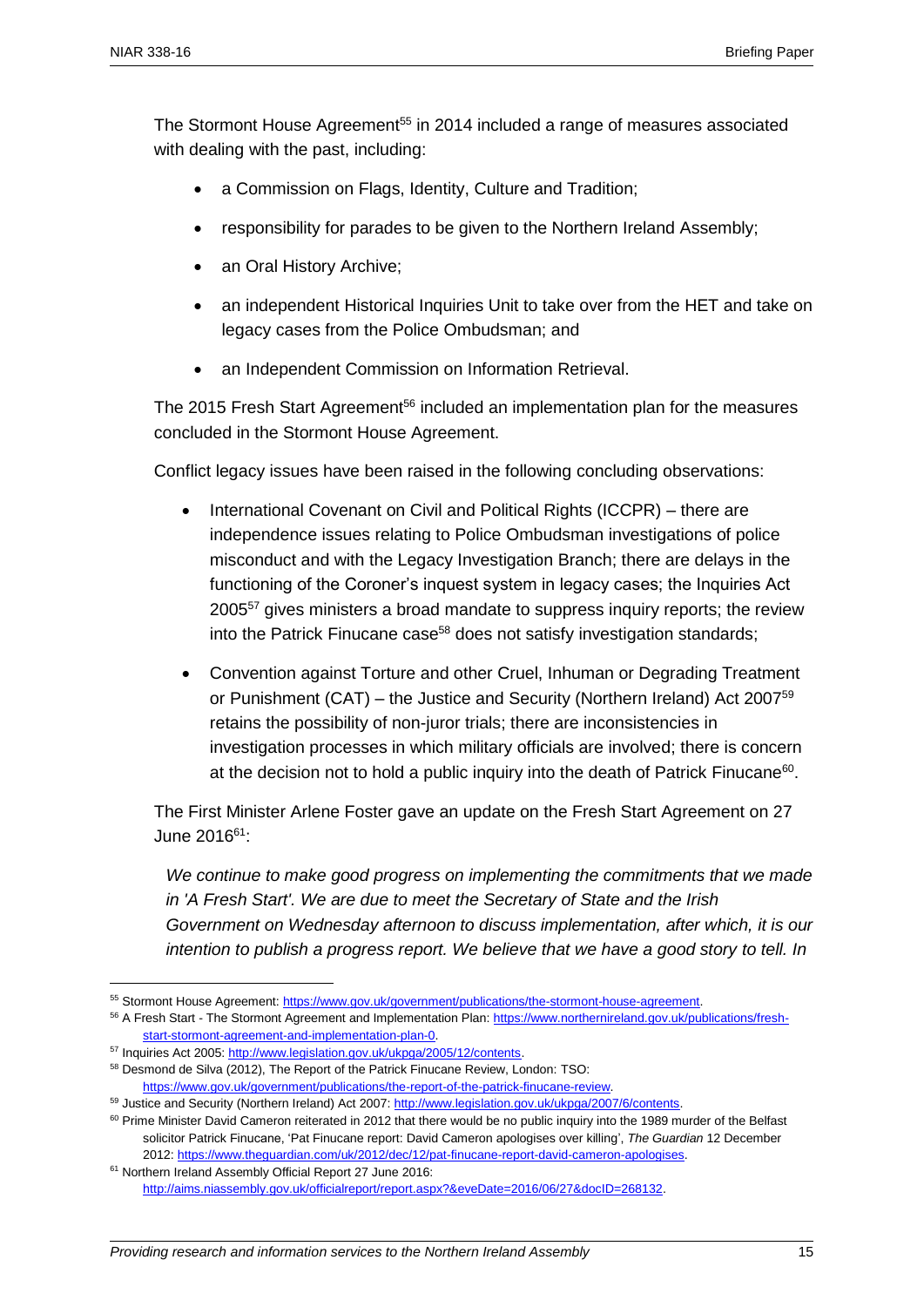*the last few weeks, for example, we have published the three-person panel report on disbanding paramilitary groups and appointed the co-chairs of the new Commission on Flags, Identity, Culture and Tradition. We will also finalise the membership of the civic advisory panel shortly*.

#### **Age of Criminal Responsibility**

The Criminal Justice (Northern Ireland) Order 1998 sets the age of criminal responsibility in Northern Ireland at 10 years of  $age^{62}$ . This has been raised in the following concluding observations:

- International Covenant on Civil and Political Rights (ICCPR) the minimum age of criminal responsibility is not in line with international standards;
- Convention against Torture and other Cruel, Inhuman or Degrading Treatment or Punishment (CAT) – the age of criminal responsibility should be raised.

In 2007, the Committee on the Rights of the Child recommended that the age of criminal responsibility be 12 years of age<sup>63</sup>. The Criminal Justice Inspectorate for Northern Ireland CJINI) has recommended the raising of the age of criminal responsibility to 12<sup>64</sup>. In response to a question on the CJINI report, the Minister of Justice stated<sup>65</sup>:

*There is, of course, the recommendation relating to raising the Minimum Age of Criminal Responsibility which we are being prevented from implementing due to the*  lack of political support. No amount of monitoring or reporting will make a difference *in this case*.

#### **Historical Institutional Abuse**

The Historical Institutional Abuse Inquiry<sup>66</sup> was established by the Inquiry into Historical Institutional Abuse Act (Northern Ireland) 2013<sup>67</sup>, commenced in 2014 and concluded in 2016, with a requirement to report in 2017. The Inquiry has been investigating the experiences of children in residential institutions between 1922 and 1995.

References to the Inquiry in concluding observations are as follows:

<sup>62</sup> Section 3, The Criminal Justice (Northern Ireland) Order 1998: http://www.legislation.gov.uk/nisi/1998/2839/contents/made.

<sup>63</sup> Committee on the Rights of the Child (2007), *General Comment No 10 (2007) – Children's rights in juvenile justice*, CRC/C/GC/10 25 April 2007:

http://tbinternet.ohchr.org/\_layouts/treatybodyexternal/TBSearch.aspx?Lang=en&TreatyID=5&DocTypeID=11.

<sup>64</sup> CJINI (2015), *Monitoring of Progress on Implementation of the Youth Justice Review Recommendations*, Belfast: CJINI, p.60: http://www.cjini.org/TheInspections/Inspection-Reports/Latest-Publications.aspx?did=1652.

<sup>65</sup> AQW 52826/11-16 answered 26 January 2016.

<sup>66</sup> Historical Institutional Abuse Inquiry website: [https://www.hiainquiry.org/.](https://www.hiainquiry.org/)

<sup>67</sup> Inquiry into Historical Institutional Abuse Act (Northern Ireland) 2013: [http://www.legislation.gov.uk/nia/2013/2/contents.](http://www.legislation.gov.uk/nia/2013/2/contents)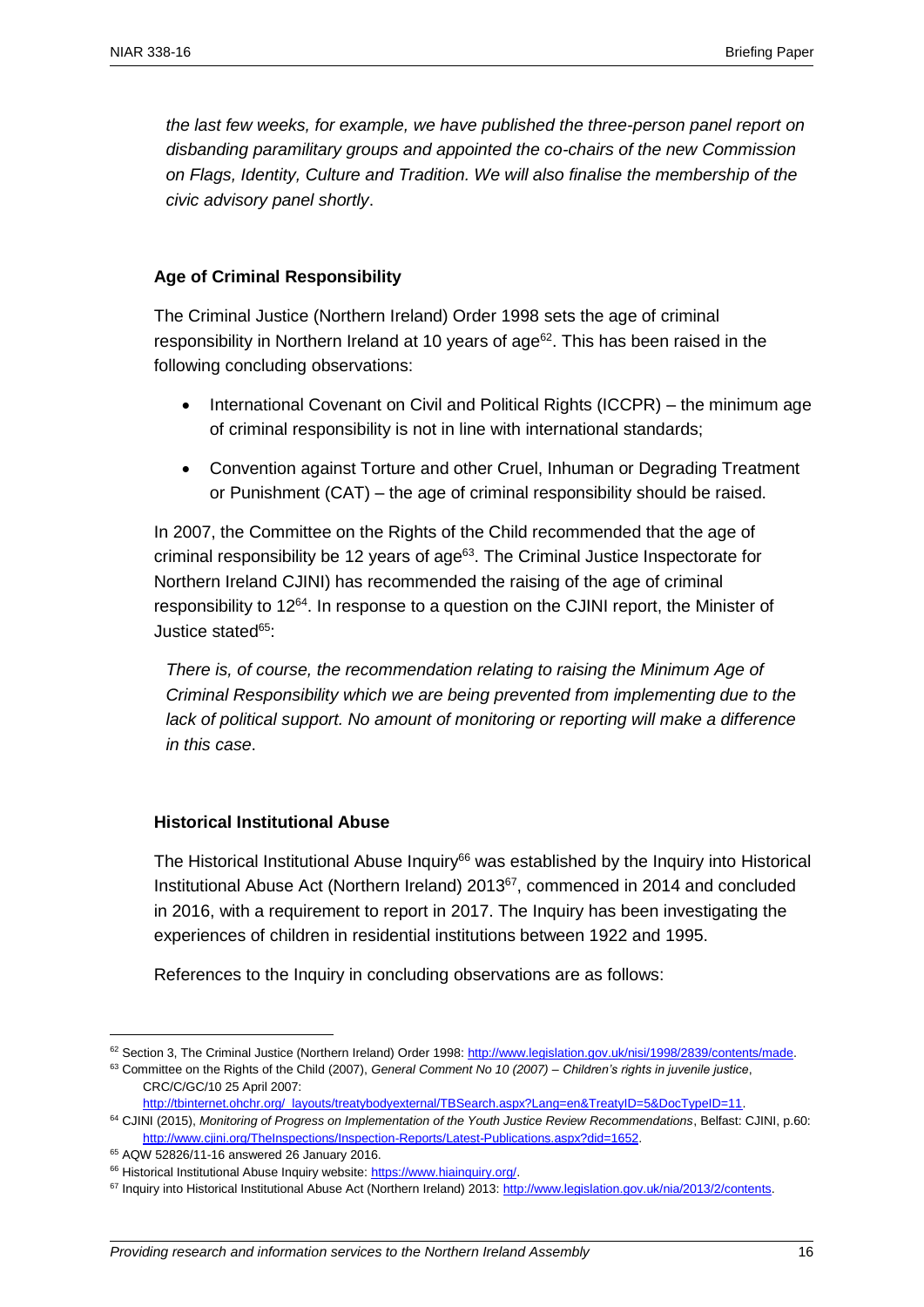- Convention on the Elimination of all forms of Discrimination Against Women (CEDAW) – the mandate of the Inquiry excludes women aged over 18 years;
- Convention against Torture and other Cruel, Inhuman or Degrading Treatment or Punishment (CAT) – clerical abuse survivors are not included.

In response to a question regarding individuals who fall outside the remit of the Inquiry, the First and deputy First Minister responded as follows<sup>68</sup>:

*The remit of the Inquiry into Historical Institutional Abuse is to examine if there were systemic failings by the state or institutions in their duties towards children under 18 in their residential care between 1922 and 1995.*

*We are sensitive to the views of those who have suffered abuse who fall outside the scope of the Historical Institutional Abuse Inquiry and are mindful of the equally destructive impact it has had on many people.*

*Scoping exercises and options papers were undertaken in relation to residents aged 18 or over of Mother and Baby Homes/Magdalene Asylums (Laundries), and in relation to non-institutional victims of clerical child abuse, which were put to the Executive Committee during the previous mandate for a decision on the way forward.* 

*On 10 February 2016 the Executive agreed to establish an inter-departmental working group led by DHSSPS (now the Department of Health) to review the evidence pertaining to Mother and Baby Homes/Magdalene Asylums (Laundries) with the objective of making recommendations to the Executive within 6 months.* 

*Officials in the Executive Office are working collaboratively with officials in the Department of Health on the outworkings of the Executive's decision regarding noninstitutional clerical child abuse*.

## **Structures for Participation in Decision-Making**

Section 75(1) of the Northern Ireland Act 1998 states $69$ :

*A public authority shall in carrying out its functions relating to Northern Ireland have due regard to the need to promote equality of opportunity—*

*(a) between persons of different religious belief, political opinion, racial group, age, marital status or sexual orientation;*

- *(b) between men and women generally;*
- *(c) between persons with a disability and persons without;*

<sup>68</sup> AQO 13/16-21 answered on 2 August 2016.

<sup>69</sup> Northern Ireland Act 1998: http://www.legislation.gov.uk/ukpga/1998/47/section/75.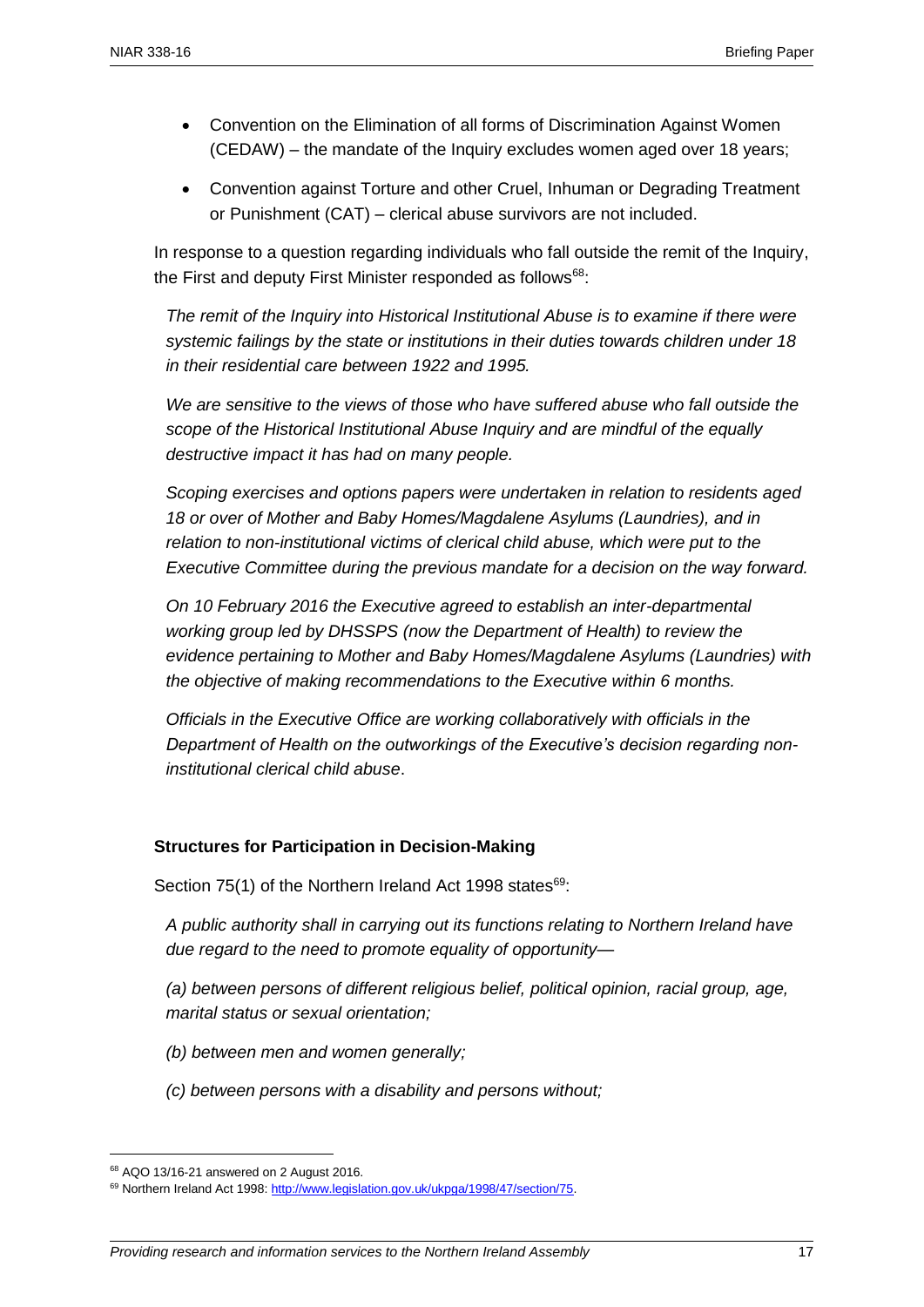#### *and*

#### *(d) between persons with dependants and persons without*

Schedule 9 of the 1998 Act sets out requirements for the enforcement of the equality duty, which includes arrangements for consultation.

Provisions for participation in decision-making have been raised in the following concluding observations:

- Convention on the Rights of the Child (CRC) children's views are not systematically heard in policymaking on issues that affect them;
- European Social Charter there is no formal mechanism by which families participate in the definition of policies.

In response to a question on the Northern Ireland Youth Assembly, Paula Bradley, representing the Northern Ireland Assembly Commission, responded as follows<sup>70</sup>:

*Initially, a budget of £100,000 was allocated to develop a Youth Assembly in 2014-15. However, because of financial constraints, the project was put on hold and consideration was given to other ways of engaging with young people.* 

*The Education Service continues to work with schools and the youth sector to increase young people's understanding of the work of the Assembly and encourage their engagement with that work. Significantly, the Education Service has been working with Assembly Committees to consult young people about a range of legislation and inquiries, such as shared and integrated education, the Together: Building a United Community strategy, the Road Traffic Bills and proposals for a new law on bullying in schools.* 

*The Education Service is further engaging young people in the work of the Assembly through its Connections project, which aims to promote dialogue between decisionmakers and young people. Financed by the European funding stream, Erasmus+, the project is running between February 2015 and January 2016 and involves 36 participants aged between 16 and 18. The group will have the opportunity to deliver primary research findings to Assembly Committees in early 2016. Plans are under way to apply for further funding for similar projects involving other legislatures.* 

*The Education Service's series of Let's Talk events around Northern Ireland brings together young people and their MLAs. In 2014-15, five such events were held, each of which involved about 100 young people from different schools and neighbouring constituencies*.

<sup>70</sup> AQO 9187/11-16 answered 24 November 2015: [http://aims.niassembly.gov.uk/officialreport/report.aspx?&eveDate=2015/11/24&docID=250211.](http://aims.niassembly.gov.uk/officialreport/report.aspx?&eveDate=2015/11/24&docID=250211)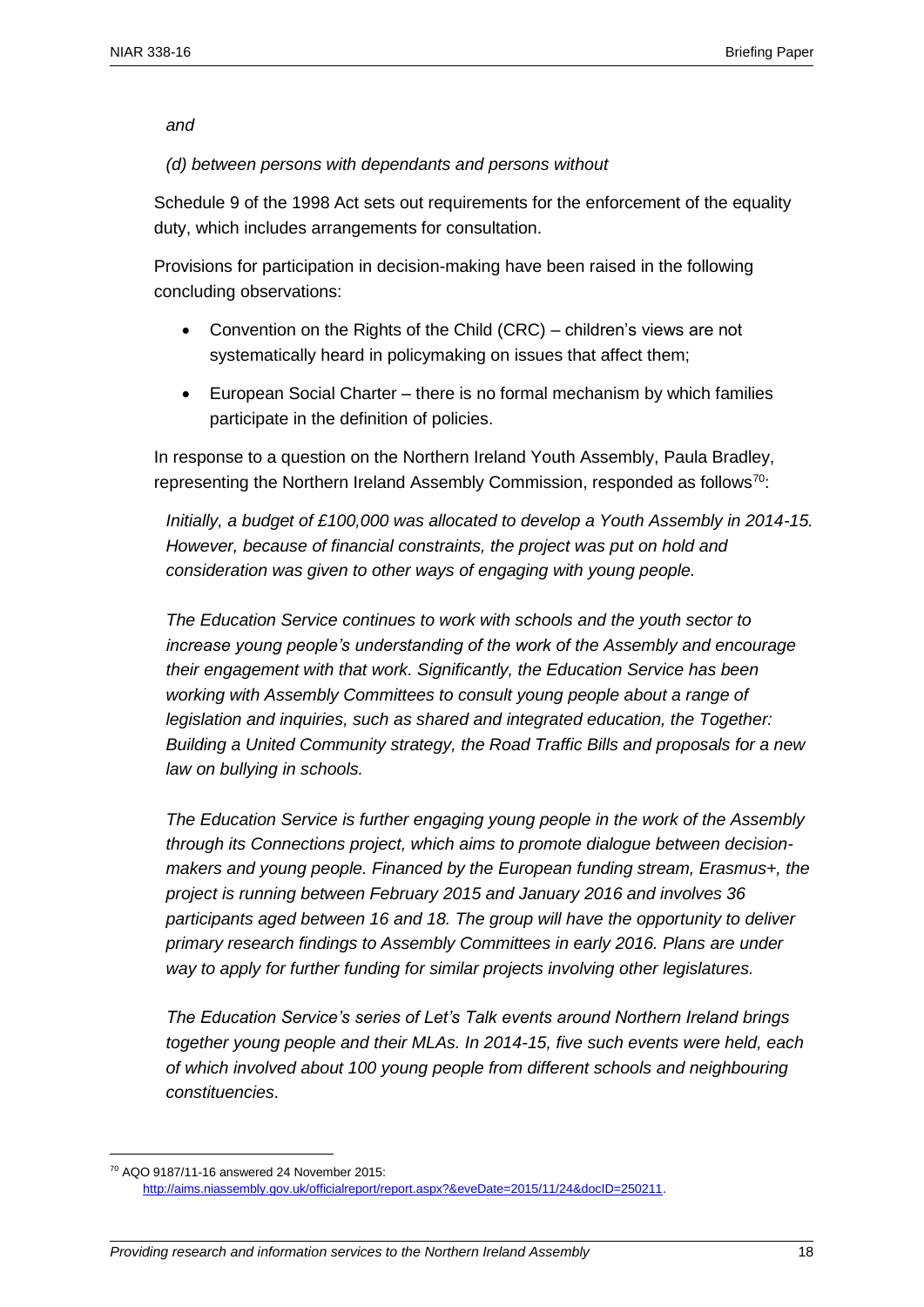The proposals for a Youth Assembly are an initiative of the Northern Ireland Assembly, rather than a formal participation process for the Executive.

## **Lack of Engagement by the Northern Ireland Executive**

UK reporting to UN and Council of Europe committees requires the input of devolved administrations. The lack of a contribution from the Northern Ireland Executive to this process have been specifically commented upon in the following concluding observations:

- International Covenant on Economic, Social and Cultural Rights (ICESCR) the Committee regretted the lack of participation of Northern Ireland in the review process and urged the UK to ensure the participation of all devolved administrations in future;
- Framework Convention for the Protection of National Minorities (FCPNM) information on Irish and Ulster Scots in Northern Ireland was missing in the UK report and the UK Government was urged to fulfil its obligations in relation to reporting for the whole of its territory.

In relation to the absence from the ICESCR examination, the First Minister and deputy First Minister commented as follows<sup>71</sup>:

*In common with other main UN human rights treaties, the International Covenant on Economic, Social and Cultural Rights (ICESCR) requires the State Parties to it, including the UK, to make periodic reports detailing how the rights are being implemented. These reports are examined by a body of independent experts- the Committee on Economic, Social and Cultural Rights (CESCR). The CESCR considered the Sixth Periodic Report of the UK on the implementation of ICESCR at its 36th and 37th meetings held in Geneva on 15 and 16 June 2016. It is regular practice for the CESCR to examine these Reports in the presence of officials from the reporting State.* 

*The Ministry of Justice had coordinated the reporting process on behalf of the UK State Party, and the UK's written response forwarded to the UN did not contain input specific to the Northern Ireland Executive.* 

*Whilst a decision was not taken on this occasion to send a specific representative from the Executive to Geneva to take part in the oral examination of the UK's sixth Periodic Report, we are committed to engaging actively with the reporting process in the future, to promote the many positive actions here and ensure the good work being taken forward to protect human rights is reported back to the United Nations*.

<sup>71</sup> AQW 3841/16-21 answered on 23 September 2016.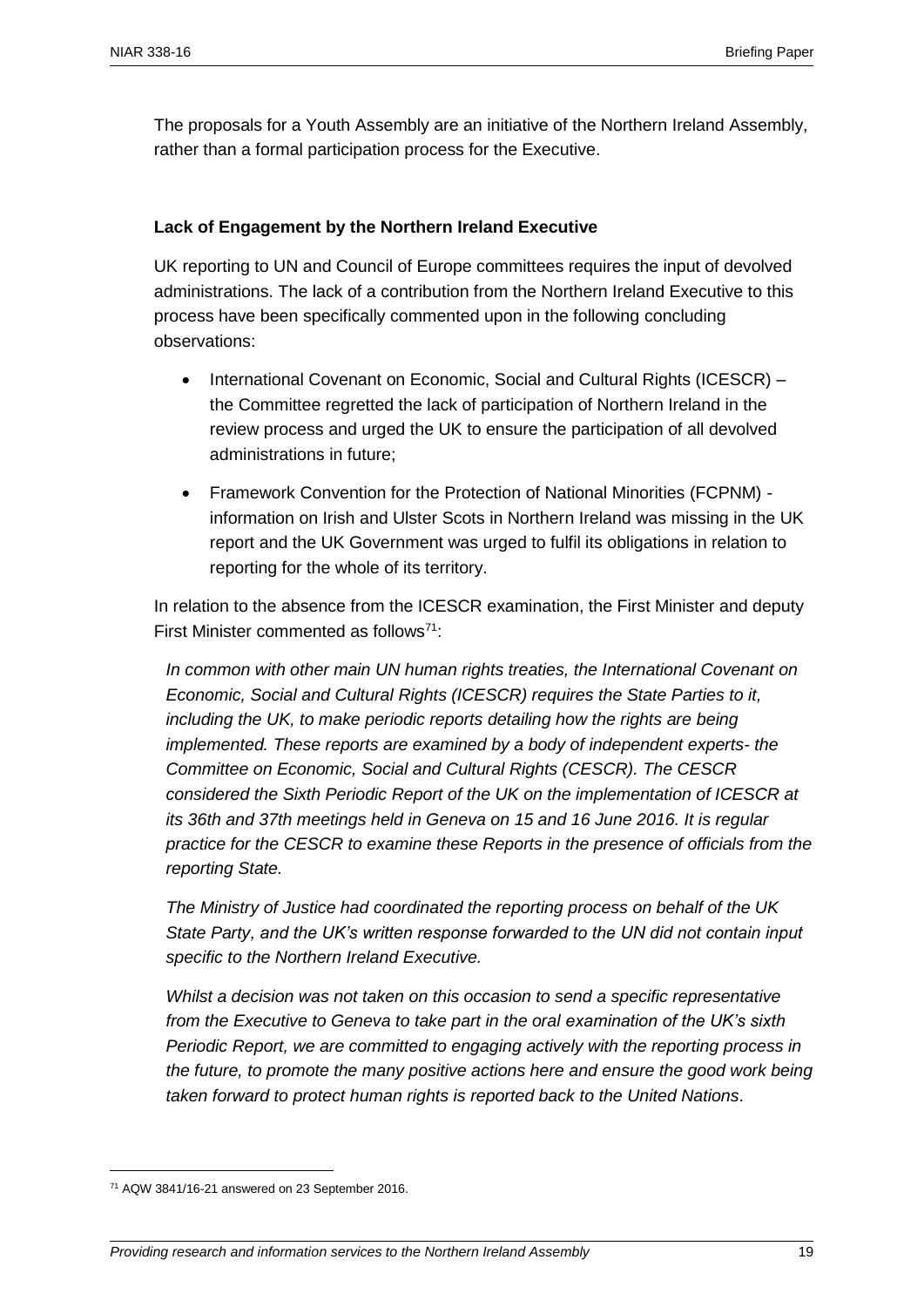The explanation for the absence of a contribution for the FCPNM examination was that *"it was not possible again to agree within the Executive on the relevant text to be*  included in the report<sup>772</sup>.

As stated above, these are issues that have been raised by more than one UN or Council of Europe committee that are specific to Northern Ireland. The appendices that follow summarise all issues relating to Northern Ireland that have been referred to by committees and additionally there may be subjects applicable to Northern Ireland that are addressed to the UK as a whole.

<sup>72</sup> Committee of Experts on the Charter (2014) *Recommendation of the Committee of Ministers of the Council of Europe on the application of the Charter by the United Kingdom*, ECRML (2014) 1, 15 January 2014, Paragraph 12.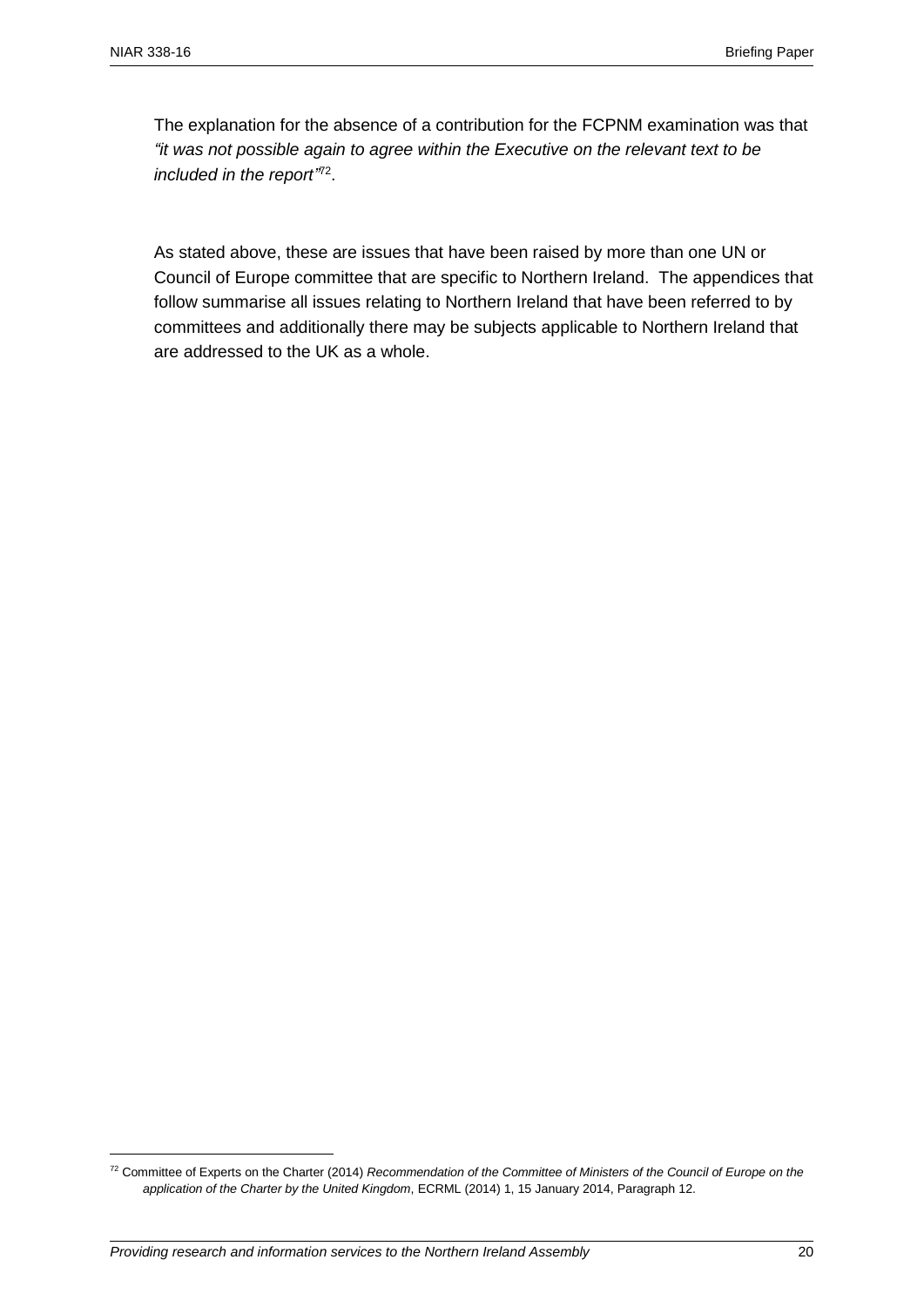## Appendix 1: Concluding Observations from United Nations Committees

## **Convention on the Elimination of all forms of Racial Discrimination**<sup>73</sup>

Signed by the UK on 11 October 1966 and ratified on 7 March 1969. The treaty is monitored by the Committee on the Elimination of Racial Discrimination<sup>74</sup>, which last examined the UK in August 2016.

Concluding observations of relevance to Northern Ireland include the following<sup>75</sup>:

- The Committee reiterated its concern that the Equality Act 2010 does not apply to Northern Ireland, where comprehensive anti-discrimination has yet to be adopted. The Committee recommended **the authorities of Northern Ireland act without further delay to adopt comprehensive legislation prohibiting racial discrimination in accordance with the provisions of the Convention (**Paragraph 8(c)).
- The Committee reiterated its concern no progress has been made to adopt a Bill of Rights. The Committee recommended that **the State party expedite the process of adopting the Bill of Rights for Northern Ireland, and ensure that it is in line with the provisions of the Convention and other international human rights standards** (Paragraph 10).
- The Committee expressed concern that data are neither collected systematically in all fields where racial discrimination exists, nor uniformly across the State party's jurisdiction, most notably in Northern Ireland. The Committee recommended that **the governments of Northern Ireland, Scotland, Wales, the British Overseas Territories and the Crown dependencies systematically collect and publish disaggregated data on the enjoyment of rights by members of ethnic minorities in all fields of life** (Paragraph 14).
- The Committee was seriously concerned at the sharp increase in the number of racist hate crimes, especially in England, Wales and Northern Ireland, in the weeks prior to and following the referendum on the membership of the European Union. The Committee recommended that the State party:
	- o **Investigate all reported acts of racist hate crimes, prosecute and punish the perpetrators with sanctions commensurate with the gravity of the offence, and provide effective remedies to victims;**

<sup>73</sup> International Convention on the Elimination of All Forms of Racial Discrimination: [http://www.ohchr.org/EN/ProfessionalInterest/Pages/CERD.aspx.](http://www.ohchr.org/EN/ProfessionalInterest/Pages/CERD.aspx) 

<sup>74</sup> Committee on the Elimination of Racial Discrimination web pages: [http://www.ohchr.org/EN/HRBodies/CERD/Pages/CERDIndex.aspx.](http://www.ohchr.org/EN/HRBodies/CERD/Pages/CERDIndex.aspx) 

<sup>75</sup> Committee on the Elimination of Racial Discrimination (2016), *Concluding observations on the twenty-first to twenty-third periodic reports of United Kingdom of Great Britain and Northern Ireland*, 26 August 2016:

[http://tbinternet.ohchr.org/Treaties/CERD/Shared%20Documents/GBR/CERD\\_C\\_GBR\\_CO\\_21-23\\_24985\\_E.pdf.](http://tbinternet.ohchr.org/Treaties/CERD/Shared%20Documents/GBR/CERD_C_GBR_CO_21-23_24985_E.pdf)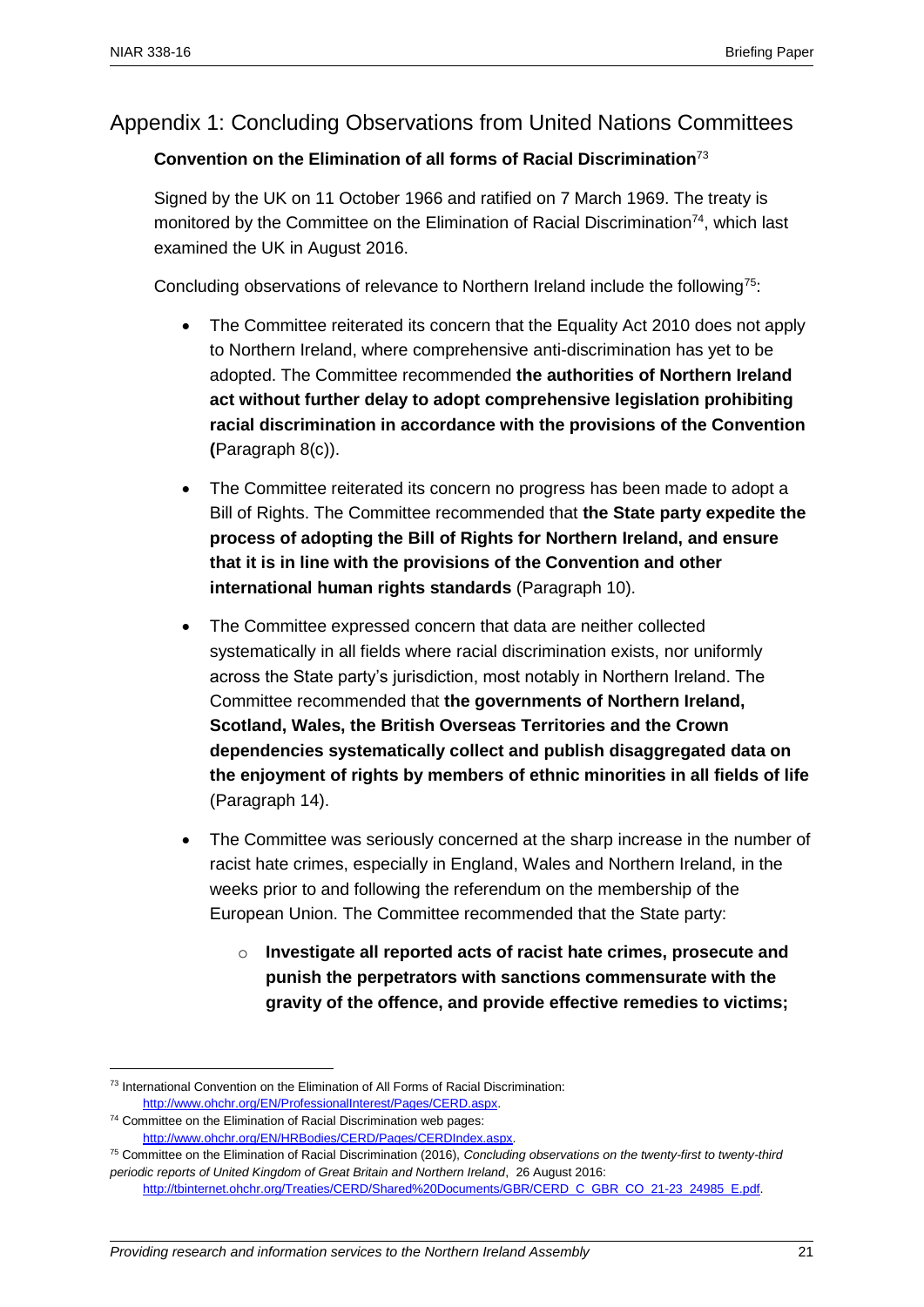- o **Systematically collect disaggregated data on hate crimes ensure that measures to combat racist hate crimes are developed with the meaningful participation of affected groups, and undertake a thorough impact assessment of the measures adopted to ensure their continued effectiveness;**
- o **Adopt concrete measures, in consultation with affected groups, to increase the reporting of racist hate crimes by ensuring that the reporting mechanism is transparent and accessible, and that victims have trust in the police and the justice system;**
- o **Adopt comprehensive measures to combat racist hate speech and xenophobic political discourse;**
- o **Take effective measures to combat racist media coverage (**Paragraph 16).
- While noting the efforts made to improve the situation of Gypsies, Travellers and Roma, the Committee reiterated its concern that their condition has not substantially improved. The Committee recommended the State party:
	- o **Develop a comprehensive strategy, in consultation with members of the Gypsy, Traveller and Roma communities, to ensure a systematic and coherent approach in addressing the challenges that they continue to face in the fields of health, education, housing and employment, and ensure its effective implementation by adopting specific action plans and affective oversight and monitoring mechanisms to track progress, with adequate human and financial resources;**
	- o **Ensure the provision of adequate and culturally appropriate accommodation and stopping sites as a matter of priority throughout the State party;**
	- o **Ensure the representatives of Gypsy and Traveller communities are adequately consulted before any measures that affect their situation are implemented** (Paragraph 25).
- The Committee remained concerned at continued reports of racist bullying and harassment in schools across the State party, as well as the disproportionate rate of school exclusion of pupils from Gypsy, Traveller, Roma or African Caribbean communities. The Committee recommended the State party:
	- o **Strengthen efforts to eliminate all racist bullying in the State party's schools, including by requiring schools to collect qualitative and quantitative data on bullying and school exclusions**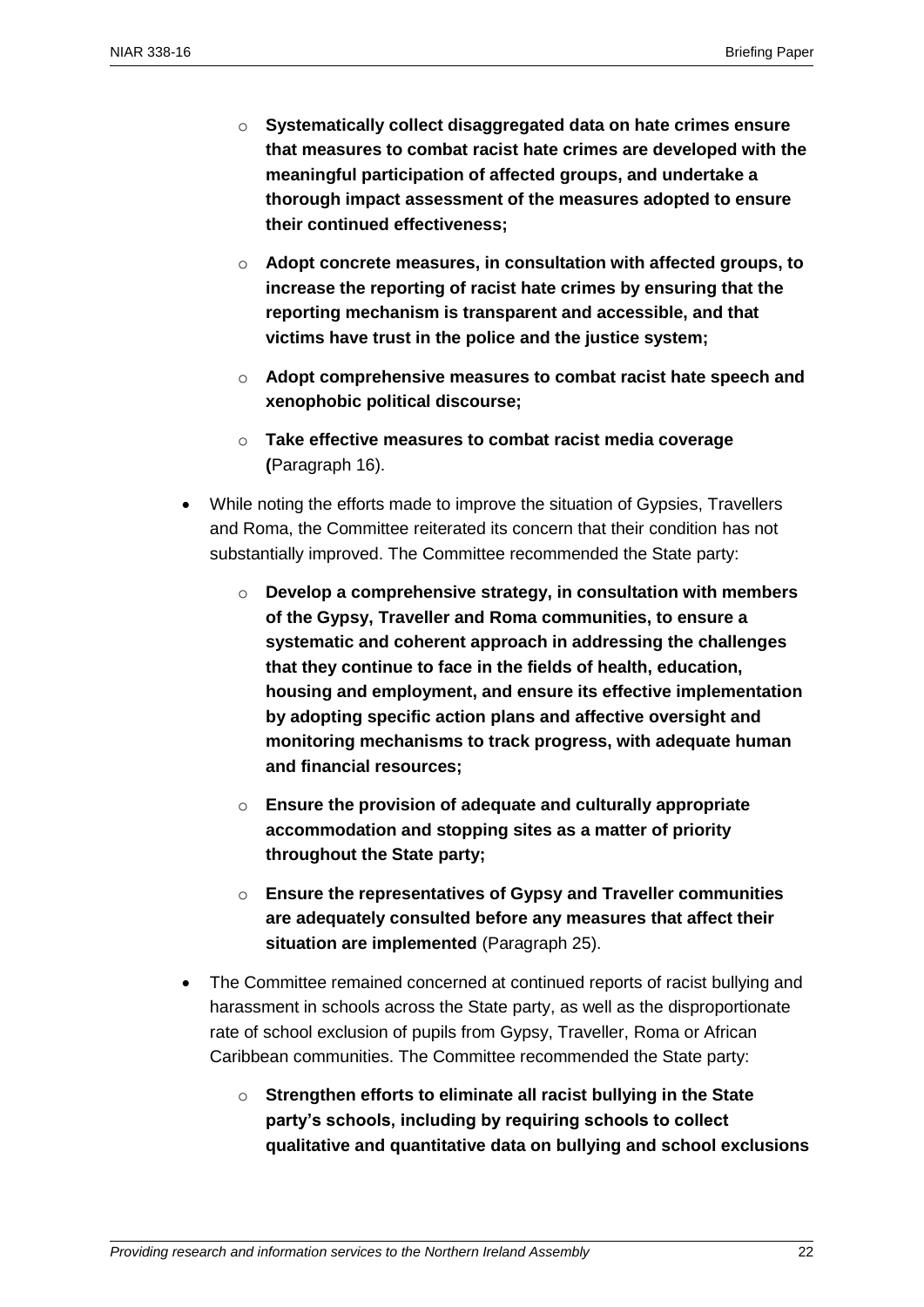**on grounds of race, colour, descent or national or ethnic origin, and to use the data to develop concrete strategies;**

- o **Ensure that schools comply with their public sector equality duty under the Equality Act 2010 and Section 75 of the Northern Ireland Act 1998 to challenge racist bullying and to promote respect for diversity, including through the training of educational personnel** (Paragraph 35)
- The Committee reiterated its previous concern that measures to tackle racism and sectarianism are kept outside the framework of protections against discrimination provided by the Convention and the Durban Programme of Action. The Committee recommended that **the State party consider the standards, duties and actions prescribed by the Convention and the Durban Declaration and Programme of Action on inter-sectionality between ethnic origin, religion and other forms of discrimination in its measures to combat racism and sectarianism**. The Committee also requested that the State party **provide, in the next periodic report, information on concrete measures adopted to address racial discrimination in Northern Ireland, and on the impact of the "Together: Building a United Community" strategy in addressing discrimination experienced by ethnic minority groups** (Paragraph 37).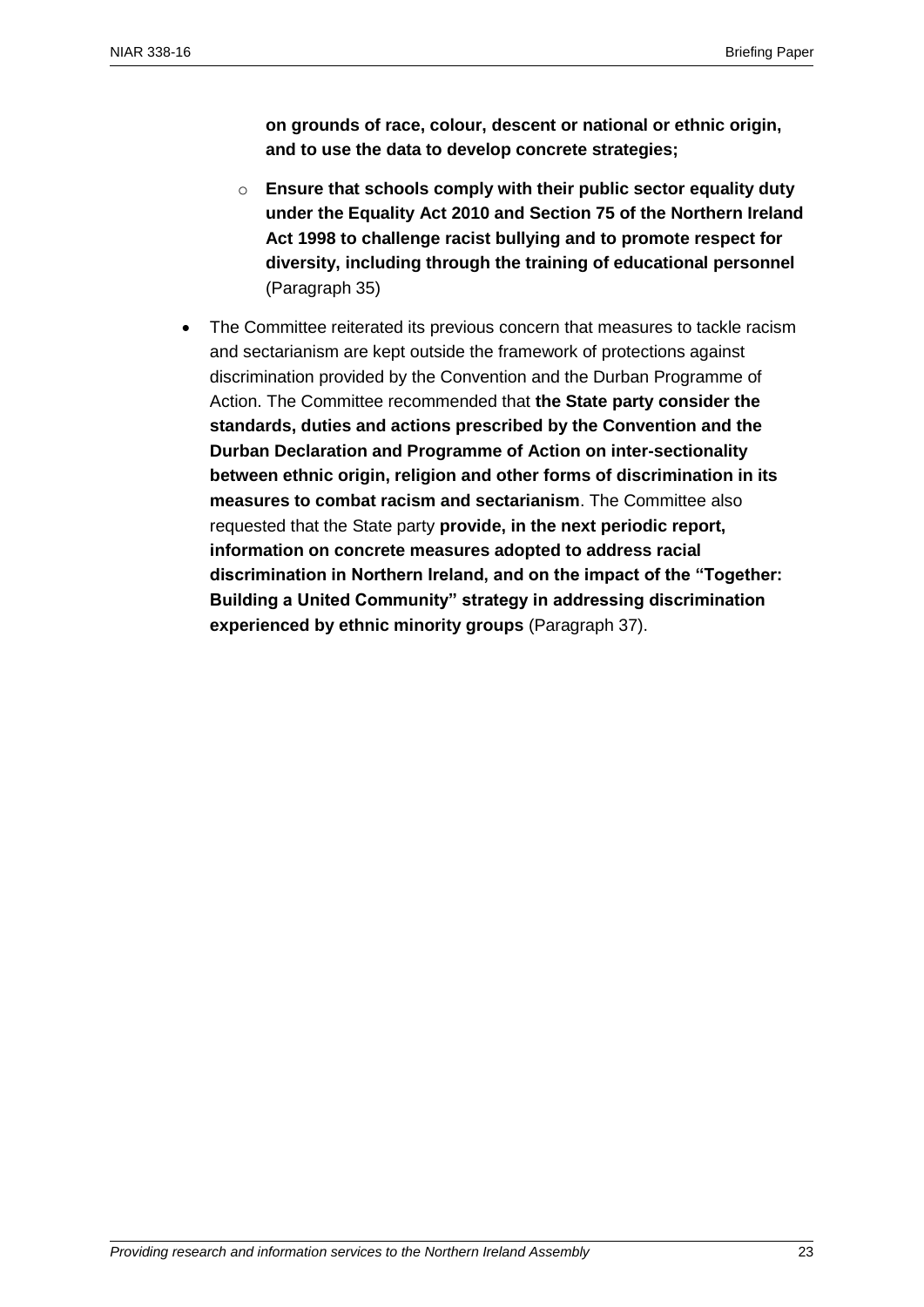## **International Covenant on Economic, Social and Cultural Rights<sup>76</sup>**

Signed by the UK on 16 September 1968 and ratified on 20 May 1979. The treaty is monitored by the Committee on Economic, Social and Cultural Rights<sup>77</sup>, which last examined the UK in June 2016.

Concluding observations with relevance to Northern Ireland included the following:

- While noting the complex structure of the State party, with devolved administrations in Wales, Scotland and Northern Ireland, as well as its responsibility with regard to the British Overseas Territories and the Crown Dependencies, the Committee regretted the lack of involvement and participation of Northern Ireland in the review process. The Committee reminded the State Party **of its ultimate responsibility for the implementation of the Covenant in all its jurisdictions** (Paragraph 8).
- The Committee regretted that a bill of rights for Northern Ireland has not yet been adopted. The Committee urged **the State party to take all necessary measures to expedite the adoption of a bill of rights for Northern Ireland** (Paragraph 10).
- The Committee regretted that, despite its previous recommendation, the Equality Act 2010 is not applicable in Northern Ireland and does not explicitly include all prohibited grounds of discrimination, such as national or social origin. The Committee urged **the State party to provide the same access to an independent equality body and a similar level of protection to rights holders with regard to all grounds of discrimination for all individuals in all jurisdictions of the State party, including Northern Ireland** (Paragraph 23).
- The Committee was concerned about the limited availability and high costs of childcare in the State party. The Committee recommended that **the State party increase its efforts to ensure the availability, accessibility and affordability of childcare services throughout the State party, particularly in Scotland and Northern Ireland** (Paragraph 44).
- The Committee noted with concern that the State party does not have a specific definition of poverty and that the new Life Chances Strategy, as contained in the Welfare Reform and Work Act 2016, has repealed the duty to meet timebound targets on child poverty, which remains high and is projected to increase in the future, especially in Northern Ireland. The Committee recommended that **the State party take steps to introduce measures to guarantee targeted support to all those living in poverty or at risk of poverty, in particular**

<sup>76</sup> International Covenant on Economic, Social and Cultural Rights: [http://www.ohchr.org/EN/ProfessionalInterest/Pages/CESCR.aspx.](http://www.ohchr.org/EN/ProfessionalInterest/Pages/CESCR.aspx)

<sup>77</sup> Committee on Economic, Social and Cultural Rights web pages: [http://www.ohchr.org/en/hrbodies/cescr/pages/cescrindex.aspx.](http://www.ohchr.org/en/hrbodies/cescr/pages/cescrindex.aspx)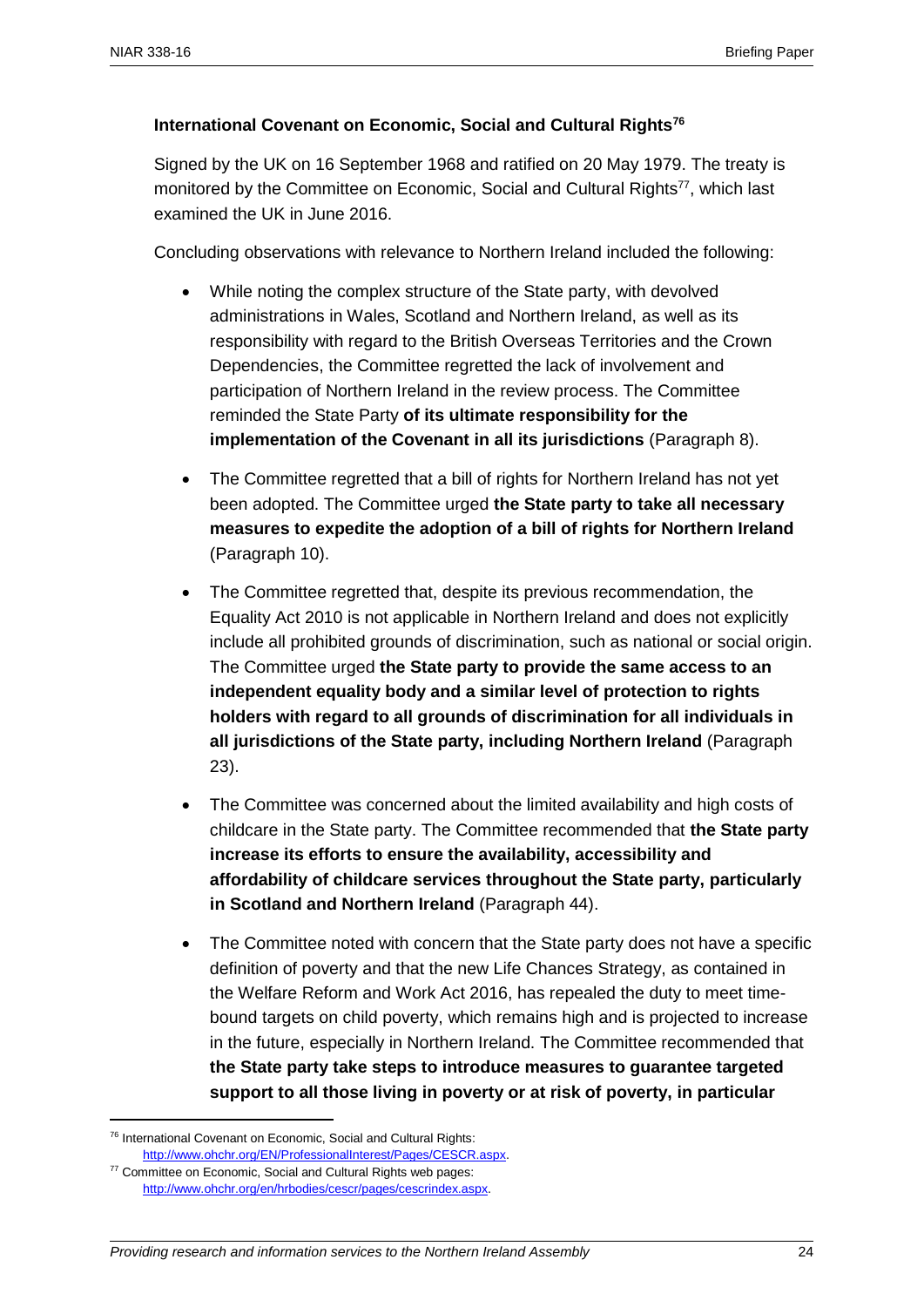**persons with disabilities, persons belonging to ethnic, religious or other minorities, single-parent families and families with children, and adopt an anti-poverty strategy in Northern Ireland** (Paragraph 48).

- The Committee reiterated its previous concern that Roma, Gypsies and Travellers continue to face barriers in accessing adequate and culturally appropriate accommodation across the State party, with adequate access to basic services such as water and sanitation. The Committee also remained concerned about persistent inequality in the access to adequate housing in North Belfast, affecting Catholic families in particular. The Committee urged the State party to:
	- o **Ensure adequate access to culturally appropriate accommodation and stopping sites for the Roma, Gypsy and Traveller communities, as appropriate; take steps to avoid all forms of discrimination in the provision of accommodation; and repeal the Unauthorised Encampments (Northern Ireland) Order 2005;**
	- o **Intensify its efforts to address the challenges to overcoming persistent inequalities in housing for Catholic families in North Belfast, including through meaningful participation by all actors in decision-making processes related to housing** (Paragraph 50).
- The Committee was concerned about the significant rise in homelessness in the State party, particularly in England and Northern Ireland, affecting mainly single persons, families with children, victims of domestic violence, persons with disabilities and asylum seekers. The Committee urged the State party **to take immediate measures, including by allocating appropriate funds to local authorities, to reduce the exceptionally high levels of homelessness, particularly in England and Northern Ireland, and to ensure adequate provision of reception facilities, including emergency shelters and hostels, as well as social rehabilitation centres** (Paragraph 52).
- The Committee was concerned that termination of pregnancy in Northern Ireland is still criminalized in all circumstances except when the life of the woman is in danger, which could lead to unsafe abortions and disproportionately affects women from low-income families who cannot travel to other parts of the United Kingdom. The Committee recommended that **the State party amend the legislation on termination of pregnancy in Northern Ireland to make it compatible with other fundamental rights, such as women's rights to health, life and dignity** (Paragraph 62).
- The Committee remained concerned about the lack of effective measures adopted by the State party to promote the use of the Irish language in Northern Ireland. The Committee recommended **that the State party adopt an Irish language act** (Paragraph 68).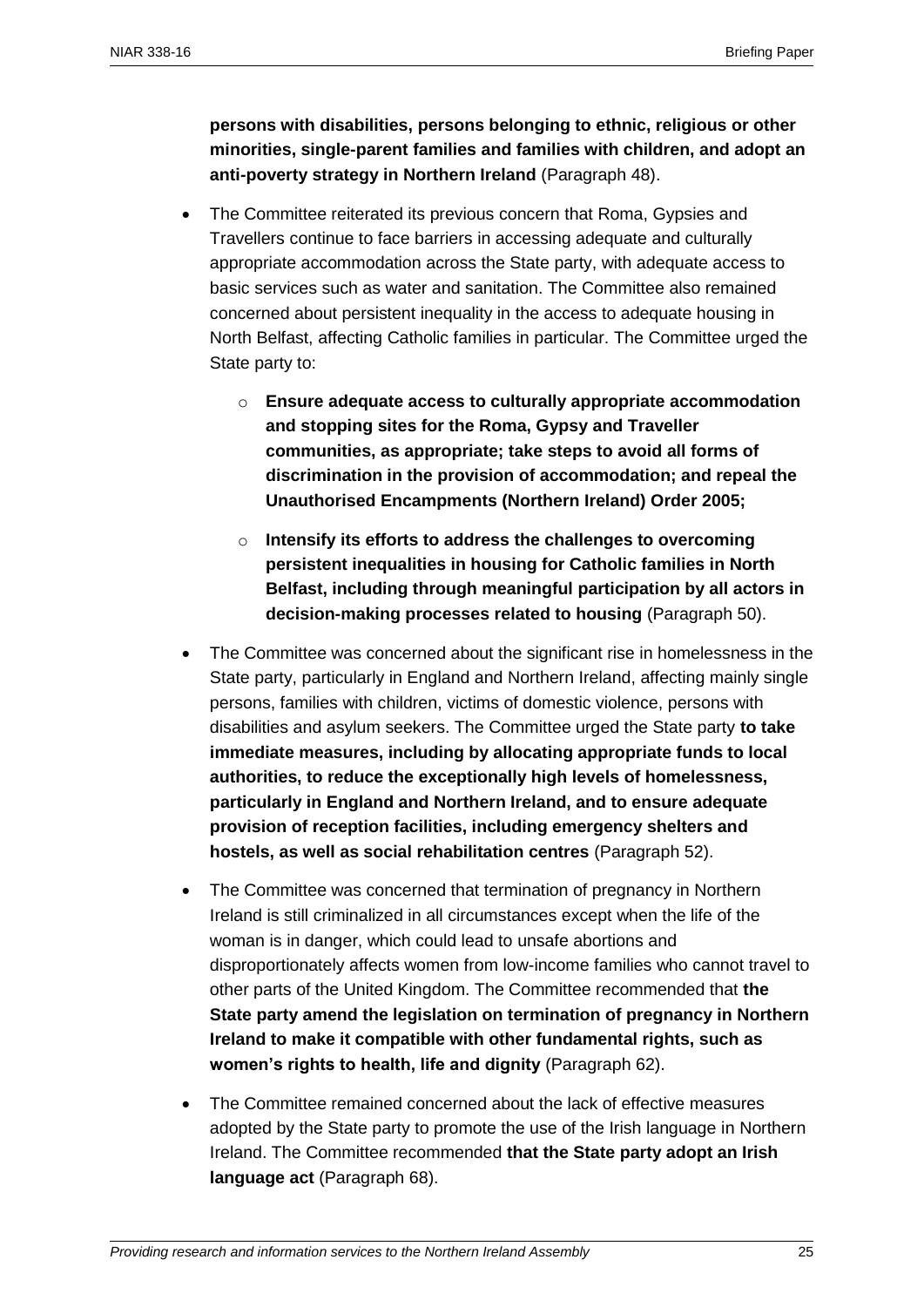The Committee requested **the State party to ensure effective coordination with all devolved administrations, particularly Northern Ireland, and with its Overseas Territories and Crown Dependencies at all stages of the implementation of the recommendations contained in the present concluding observations and in the preparation of its next periodic report** (Paragraph 72).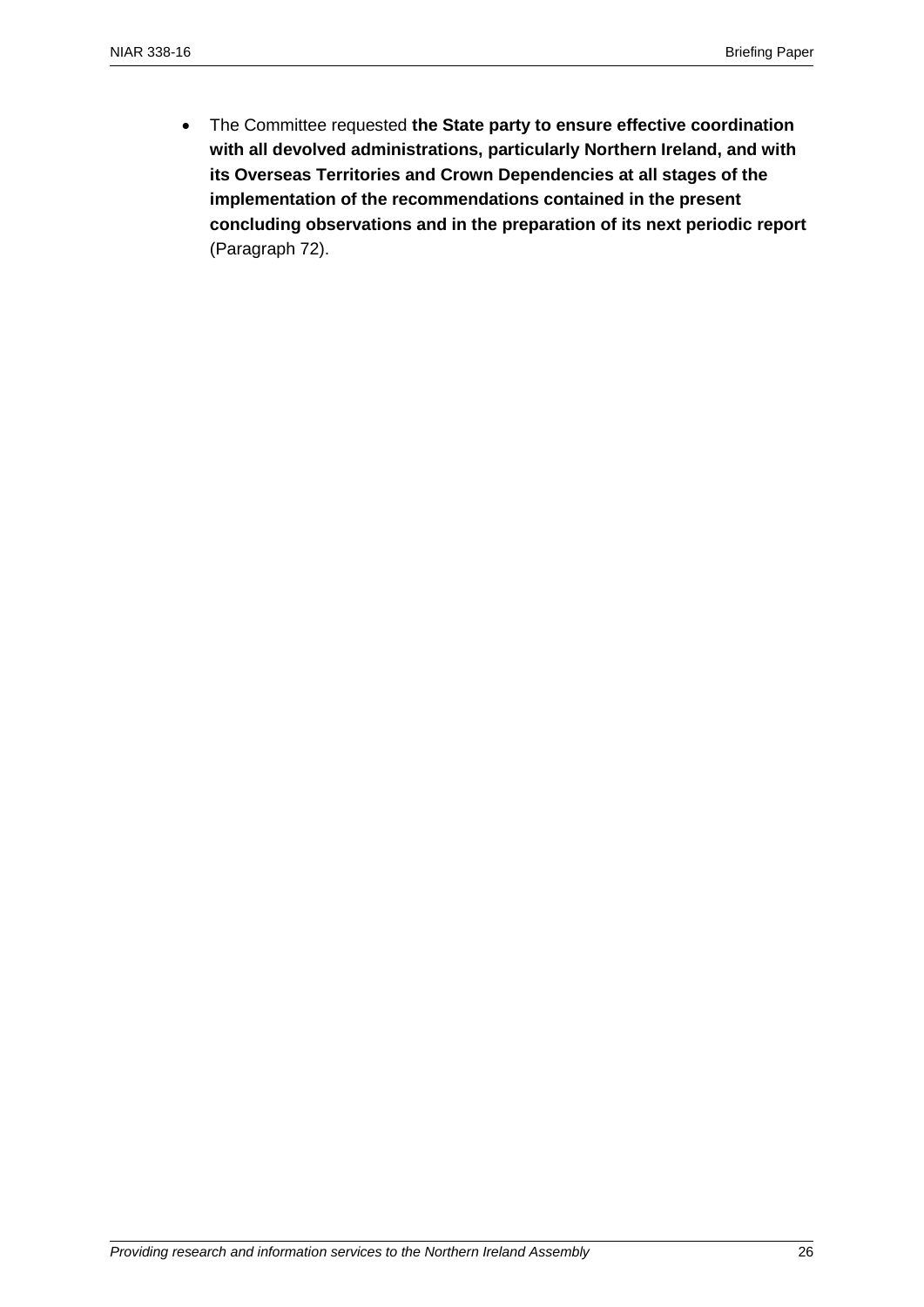## **International Covenant on Civil and Political Rights**<sup>78</sup>

Signed by the UK on 16 September 1968 and ratified on 20 May 1979. The treaty is monitored by the Human Rights Committee<sup>79</sup> which last monitored the UK in July 2015.

Concluding observations with relevance to Northern Ireland included the following:

- The Committee was concerned about the slow progress in introducing the Bill of Rights for Northern Ireland. The Committee stated that the State party should **ensure that the Bill of Rights for Northern Ireland incorporates all the rights enshrined in the Covenant and expedite the process of its adoption** (Paragraph 5).
- The Committee was concerned that the reduction in the budget of the Northern Ireland Human Rights Commission may undermine the fulfilment of its mandated activities. The Committee stated that **the State party should provide the Northern Ireland Human Rights Commission with adequate funding to enable it to discharge its mandate effectively and independently and in full compliance with the Paris Principles** (Paragraph 7).
- While welcoming the adoption of the Stormont House Agreement, the Committee remained concerned about the quality and pace of the process of promoting accountability in relation to "the Troubles" in Northern Ireland and about the absence of a comprehensive framework for dealing with conflictrelated serious human rights violations. The Committee also noted with concern (a) the multiple independence and effectiveness shortcomings alleged in relation to the Police Ombudsman's ability to investigate historical cases of police misconduct; (b) that the Legacy Investigation Branch established within the Police Service of Northern Ireland to carry out the work of the closed Historical Enquiries Team may lack sufficient independence and adequate resources; (c) delays in the functioning of the Coroner's inquest system in legacy cases; (d) the retention in the Inquiries Act 2005 of a broad mandate for government ministers to suppress the publication of inquiry reports and the lack of safeguards against abuse of those executive powers; and (e) that the review relating to the murder of Patrick Finucane (i.e. the de Silva Review) does not appear to satisfy the effective investigation standards under the Covenant. The Committee, while welcoming the proposed establishment of an Historical Investigations Unit to deal with outstanding cases related to the conflict in Northern Ireland, was concerned that the quality of investigations to be conducted may be affected by the passage of time, given that the unit would become fully operational only in 2017. The Committee stated that **the State party should:**

<sup>78</sup> International Covenant on Civil and Political Rights[: http://www.ohchr.org/EN/ProfessionalInterest/Pages/CCPR.aspx.](http://www.ohchr.org/EN/ProfessionalInterest/Pages/CCPR.aspx)

<sup>79</sup> Human Rights Committee web pages[: http://www.ohchr.org/EN/HRBodies/CCPR/Pages/CCPRIndex.aspx.](http://www.ohchr.org/EN/HRBodies/CCPR/Pages/CCPRIndex.aspx)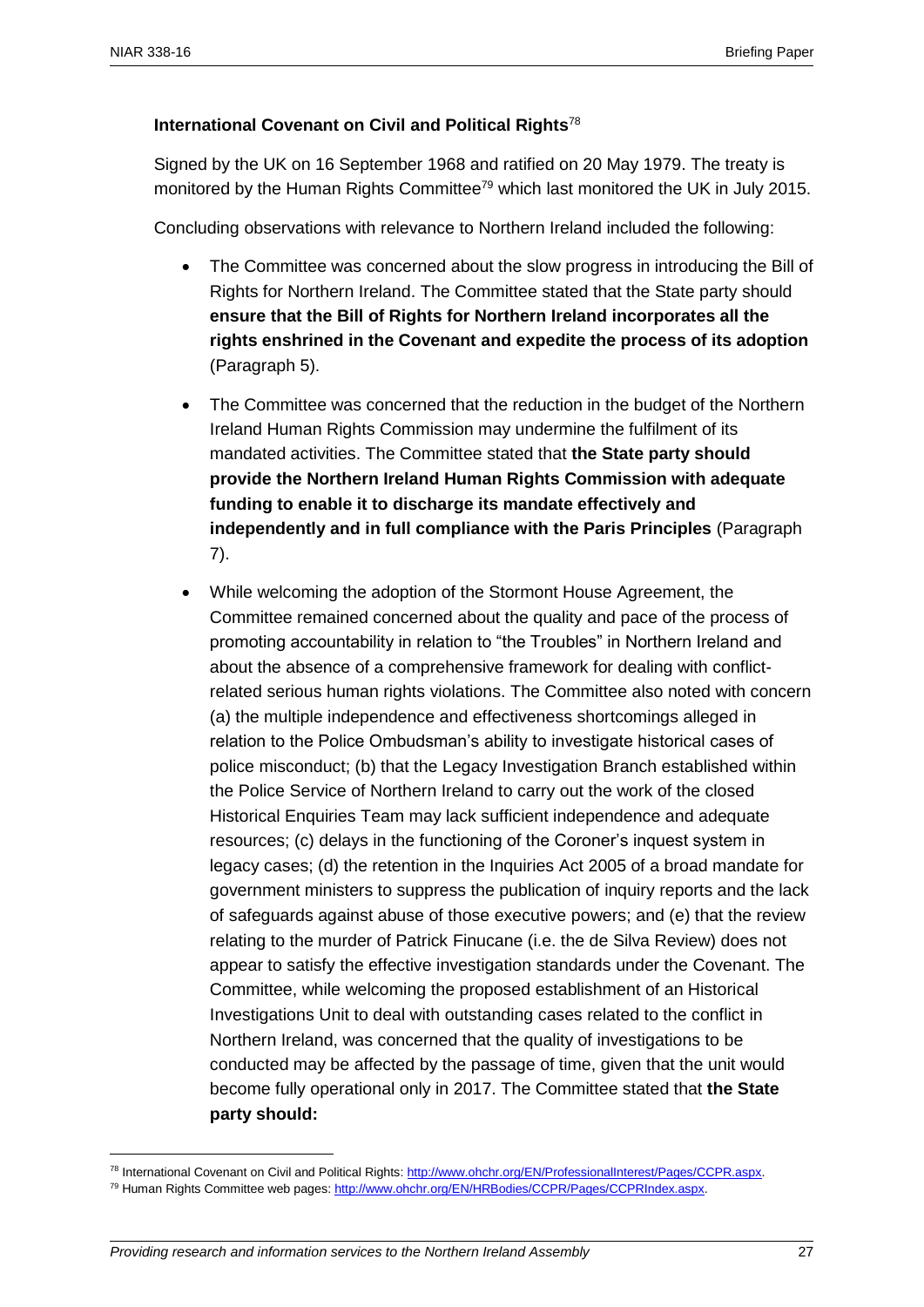- o **(a) Ensure, as a matter of particular urgency, that independent, impartial, prompt and effective investigations, including those proposed under the Stormont House Agreement, are conducted to ensure a full, transparent and credible account of the circumstances surrounding events in Northern Ireland with a view to identifying, prosecuting and punishing perpetrators of human rights violations, in particular the right to life, and providing appropriate remedies for victims;**
- o **(b) Ensure, given the passage of time, the establishment and full operation of the Historical Investigations Unit as soon as possible; guarantee its independence, by statute; secure adequate and sufficient funding to enable the effective investigation of all outstanding cases; and ensure its access to all documentation and material relevant to its investigations;**
- o **(c) Ensure that the Legacy Investigation Branch and the Coroner's Court in Northern Ireland are adequately resourced and are well positioned to review outstanding legacy cases effectively;**
- o **(d) Reconsider its position on the broad mandate of the executive to suppress the publication of inquiry reports under the Inquiries Act 2005;**
- o **(e) Consider launching an official inquiry into the murder of Patrick Finucane (**Paragraph 8).
- While noting the authorization procedure, introduced in 2012, for the use of stop and search powers without reasonable suspicion in the Justice and Security (Northern Ireland) Act 2007, the Committee observed that no data on the community background of persons stopped and searched under that Act appear to have been gathered so as to ensure that such powers are not used disproportionately and arbitrarily against individuals of a particular ethnicity. The Committee stated that **the State party should Implement, as a matter of priority, the recommendation by the Policing Board to the Police Service of Northern Ireland (PSNI) concerning the inclusion on the PSNI's recording form of the community background of persons stopped and searched under the Justice and Security (Northern Ireland) Act 2007** (Paragraph 11).
- While noting the steps taken by the State party to increase the representation of women in the civil service and in the judiciary, the Committee was concerned about the currently low proportion of women in the civil service, particularly in Northern Ireland, and in the judiciary, where women are concentrated in the lower-instance courts. The Committee stated that **the State party should increase its efforts to achieve equitable representation of women in the**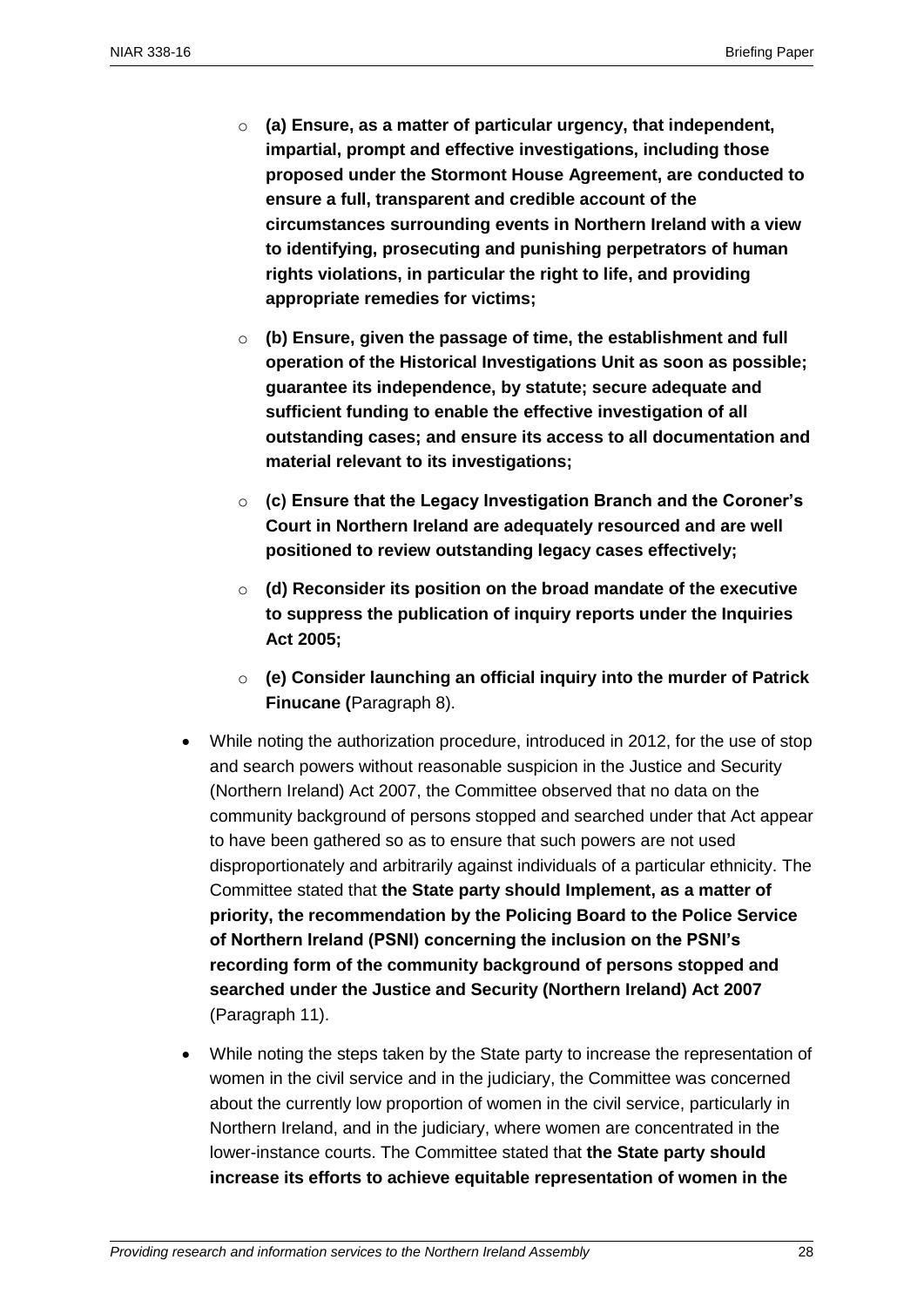**civil service and in the judiciary within specific time frames, including through the consideration of temporary special measures, to give effect to the provisions of the Covenant. It should, inter alia, consider the speedy implementation of all recommendations made by the Advisory Panel on Judicial Diversity, in respect of England and Wales, and ensure that all existing and future gender equality strategies and policies, including the Gender Equality Strategy for Northern Ireland, identify and address effectively the barriers hindering women's access to high positions in the civil service and in the judiciary** (Paragraph 12).

- The Committee was concerned about the highly restricted circumstances in which termination of pregnancy is permitted by law in Northern Ireland and about the severe criminal sanctions for unlawful abortion, which put women's life and health at risk and force them to travel in order to seek an abortion. The Committee noted with concern that the Department of Justice for Northern Ireland, after having held a consultation on the possible decriminalization and legalization of abortion in cases of fatal foetal abnormality and pregnancy as a result of rape or incest, indicated in April 2015 that it would propose legislation to legalize termination of pregnancy only in circumstances of fatal foetal abnormality, due to "complex issues" raised by pregnancy occurring as a result of sexual crimes. The Committee stated that **the State party should, as a matter of priority, amend its legislation on abortion in Northern Ireland with a view to providing for additional exceptions to the legal ban on abortion, including in cases of rape, incest and fatal foetal abnormality. The State party should also ensure access to information on abortion, contraception and sexual and reproductive health option** (Paragraph 17).
- The Committee was concerned that the Justice and Security Act 2013 extended the use of closed material procedures to civil proceedings involving sensitive material, the disclosure of which would damage national security, including to civil claims for damages and to historical conflict-related cases in Northern Ireland. The Committee was also concerned about the delays across the criminal justice system in Northern Ireland. The Committee stated that **the State party should:**
	- o **Ensure that any restrictions or limitations on fair trial guarantees that are based on national security grounds, including the use of closed material procedures, are fully compliant with its obligations under the Covenant, and particularly that the use of closed material procedures in cases involving serious human rights violations does not create obstacles to the establishing of State responsibility and accountability or compromise the right of victims to a fair trial and an effective remedy;**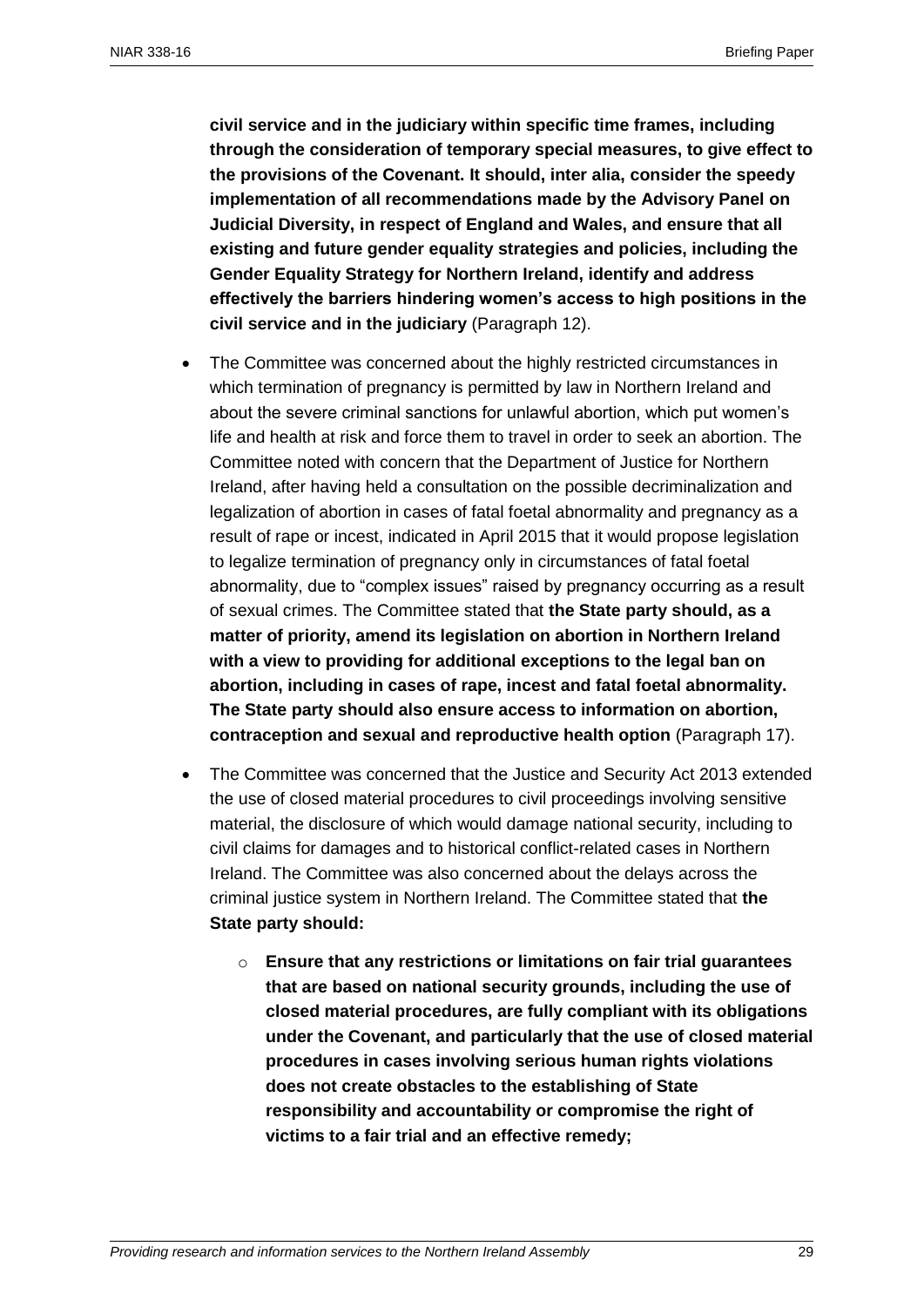- o **Take concrete measures to reduce avoidable delays in the criminal justice system in Northern Ireland, including by introducing custodial time limits** (Paragraph 22).
- The Committee was concerned that the age of criminal responsibility is set at 8 years in Scotland (and at 12 years for criminal prosecution) and at 10 years in England, Wales and Northern Ireland, which is not in accordance with international standards. It was also concerned about reports that a high number of child defendants remanded in custody do not subsequently receive custodial sentences, which may indicate that their detention was not absolutely necessary. The Committee stated that **the State party should:**
	- o **(a) Raise the minimum age of criminal responsibility in accordance with international standards and ensure the full implementation of international standards for juvenile justice;**
	- o **(b) Step up its efforts with a view to further reducing the number of children in the juvenile justice system;**
	- o **(c) Ensure that detention on remand of child defendants is used only as a measure of last resort and for the shortest possible period of time and that suitable bail packages are available to child defendants in Northern Ireland** (Paragraph 23).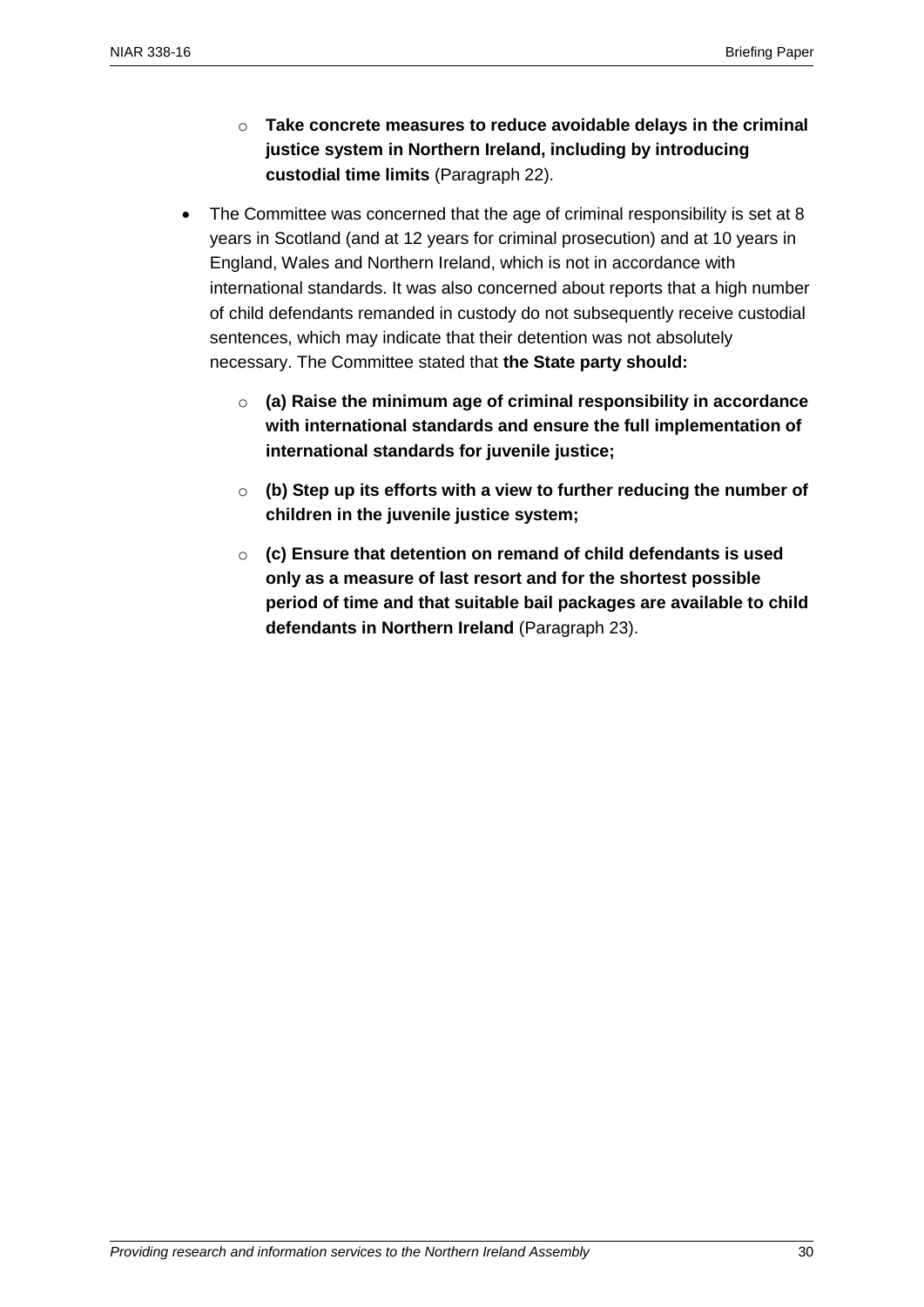## **Convention on the Elimination of All Forms of Discrimination against Women**<sup>80</sup>

Signed by the UK on 22 July 181 and ratified on 7 April 1986. The treaty is monitored by the Committee on the Elimination of Discrimination against Women $81$ , which last examined the UK in July 2013, with no future examination as yet planned.

Concluding observations with relevance to Northern Ireland included the following:

- The Committee was concerned that the Equality Act of 2010 does not, on the whole, extend to Northern Ireland and, as a result, women in Northern Ireland do not have the same equality protections as their counterparts in England. The Committee was particularly concerned that the legislative framework in Northern Ireland does not provide for protection from multiple discrimination and that there is no prohibition against pay secrecy clauses. The Committee recommended that **the State party revise its legislation in Northern Ireland to ensure that it affords protection to women on an equal footing with other women in the State party's Administrations. The State party should therefore recognize multiple discrimination and ensure that pay secrecy clauses are prohibited** (Paragraph 19).
- While welcoming the establishment of the Historical Institutional Abuse Inquiry, which is mandated to investigate the abuse committed in residential institutions in Northern Ireland between 1922 and 1995 (the Magdalene laundries), the Committee regretted that the mandate of the Inquiry excludes women who were over 18 years of age when they entered the laundries. The Committee was concerned that this exclusion perpetuates a climate of impunity and leaves many women without a remedy. The Committee urged the State party:
	- o **(a) To extend the mandate of the Historical Institutional Abuse Inquiry to include women who entered the Magdalene laundries at the age of 18 years and above;**
	- o **(b) To provide adequate redress to all victims of abuse who were detained in the Magdalene laundries and similar institutions**  (Paragraph 25).
- The Committee is concerned about the replacement of the Women's National Commission, which was part of the former national machinery for women's equality that extended throughout the State party, with the Government Equalities Office, the mandate of which does not extend to Northern Ireland. The Committee recommended that **the State party ensure that the Government Equalities Office has a dedicated section for the coordination of gender equality matters in all parts of the State party. It reiterated its**

<sup>80</sup> Convention on the Elimination of All Forms of Discrimination against Women: [http://www.ohchr.org/EN/ProfessionalInterest/Pages/CEDAW.aspx.](http://www.ohchr.org/EN/ProfessionalInterest/Pages/CEDAW.aspx)

<sup>&</sup>lt;sup>81</sup> Committee on the Elimination of Discrimination against Women web pages: [http://www.ohchr.org/EN/HRBodies/CEDAW/Pages/CEDAWIndex.aspx.](http://www.ohchr.org/EN/HRBodies/CEDAW/Pages/CEDAWIndex.aspx)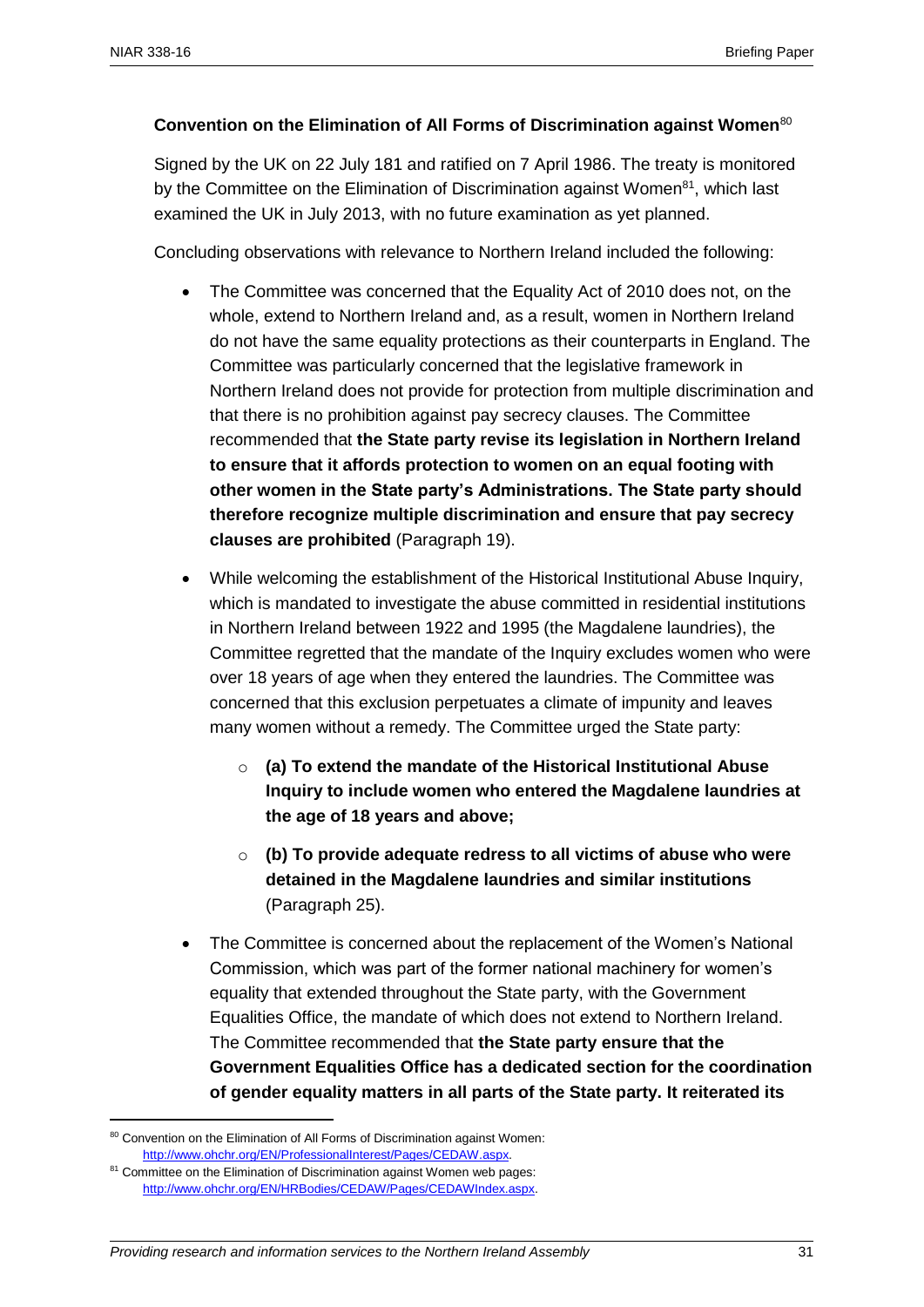**previous recommendation that the State party develop and adopt a unified, comprehensive and overarching national strategy for the implementation of the Convention throughout its territory** (Paragraph 29).

 While noting that in Northern Ireland it is an offence to pay for the sexual services of a child under 18 years of age, the Committee was concerned that, in the case of a child over the age of 13 years and under the age of 18 years, the prosecution is required to prove that the purchaser did not reasonably believe the child to be 18 years old or more. The Committee urged the State party **to revise its legislation by shifting the burden of proof from the prosecution to the purchaser of sexual services. The Committee recommended that, once the prosecution proves that the child was over 13 years of age and under 18 years of age, and that the accused purchased sexual services from the child, the purchaser should be required to establish that he or she did not reasonably believe that the child was under 18 years of age**.

## *Section 15 of the Human Trafficking and Exploitation (Criminal Justice and Support for Victims) Act (Northern Ireland) 2015<sup>82</sup> provided for the offence of paying for the sexual services of a person*.

- The Committee recalled its previous concluding observations and remains concerned at the low representation of women in the post-conflict process in Northern Ireland and the failure to fully implement Security Council resolution 1325 (2000). The Committee **called upon the State party to ensure the participation of women in the post-conflict process in Northern Ireland, in line with Security Council resolution 1325 (2000)** (Paragraph 43).
- While acknowledging the consultation process on a revised set of guidelines on the limited circumstances for a lawful termination of pregnancy in Northern Ireland issued by the Northern Ireland Department for Health, Social Services and Public Safety in 2012, the Committee regretted that a public consultation on the possible abolition of laws criminalizing abortion, as called for by the Committee in its previous concluding observations has not been undertaken. The Committee was concerned that abortion continues to be illegal in Northern Ireland in all cases except where continuance of the pregnancy threatens the life of the mother, thus making it necessary for women to seek abortions in other parts of the State party. **Recalling its previous recommendation, the Committee reiterated that, in line with its general recommendation No. 24, on women and health, and the Beijing Declaration and Platform for Action, the State party should expedite the amendment of the anti-abortion law in Northern Ireland with a view to decriminalizing abortion. The State party should also ensure that legal abortion covers not only cases of threats to the life of a pregnant woman but also other circumstances, such as**

<sup>82</sup> Human Trafficking and Exploitation (Criminal Justice and Support for Victims) Act (Northern Ireland) 2015: [http://www.legislation.gov.uk/nia/2015/2/enacted.](http://www.legislation.gov.uk/nia/2015/2/enacted)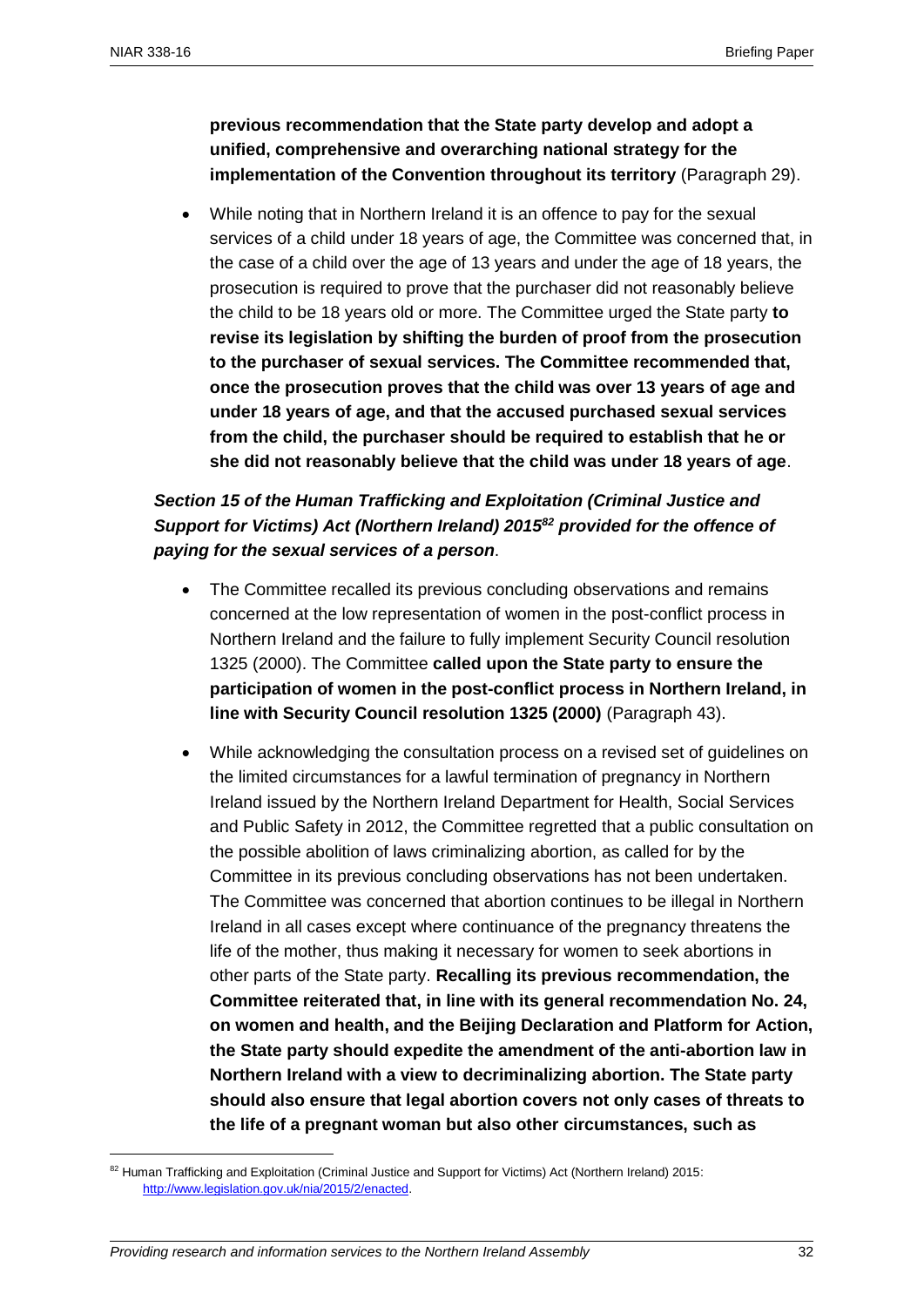## **threats to her health and in cases of rape, incest and serious malformation of the foetus** (Paragraph 51).

- The Committee was concerned at reports that women with disabilities, older women, women seeking asylum and Traveller women face obstacles in gaining access to medical health care. The Committee was particularly concerned that women with disabilities face limited access to prenatal care and reproductive health services. The Committee was also concerned at legal impediments to gaining access to reproductive treatments faced by some groups of women in Northern Ireland. The Committee urged the State party:
	- o **(a) To strengthen the implementation of programmes and policies aimed at providing effective access to health care for women, especially women with disabilities, older women, women seeking asylum and Traveller women;**
	- o **(b) To pay special attention to the health needs of women with disabilities, ensuring their access to prenatal care and all reproductive health services;**
	- o **(c) To provide equal access to reproductive treatment for all women in Northern Ireland, without discrimination** (Paragraph 53).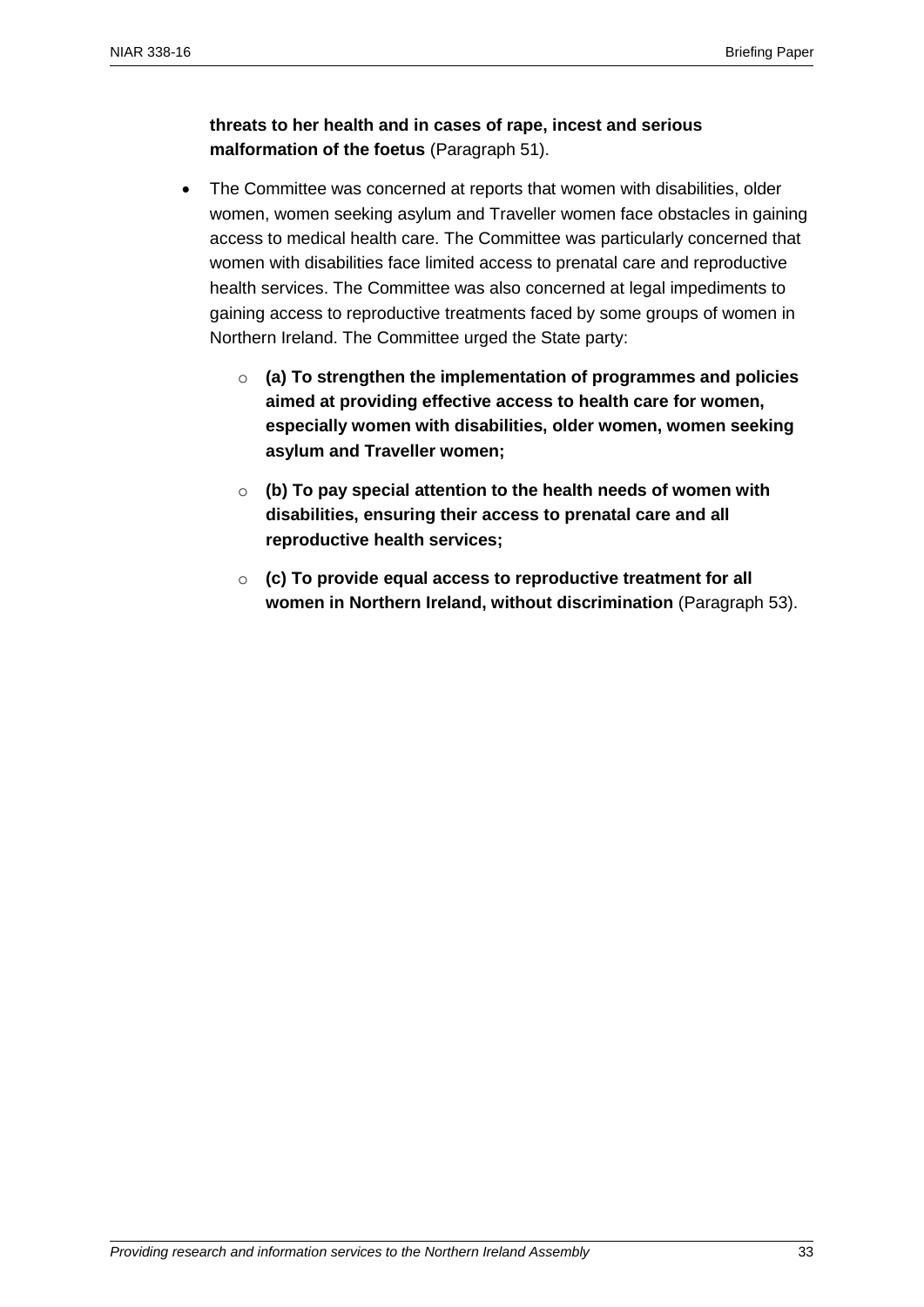## **Convention against Torture and Other Cruel, Inhuman or Degrading Treatment or Punishment**<sup>83</sup>

Signed by the UK on 15 March 1985 and ratified 8 December 1988. The treaty is monitored by the Committee Against Torture<sup>84</sup>, which last examined the UK in June 2013. A list of issues prior to the next reporting cycle was published in April 2016.

Concluding observations with relevance to Northern Ireland included the following:

- The Committee noted with appreciation the measures taken in Northern Ireland in the context of the security normalization programme but regretted that the Justice and Security (Northern Ireland) Act 2007 retains the possibility of the conduct of non-jury trials, despite the apparent consensus among a broad range of actors that the problem of juror intimidation in Northern Ireland still needs to be demonstrated. The Committee recommended **that the State party take due consideration of the principles of necessity and proportionality when deciding the renewal of emergency powers in Northern Ireland, and particularly non-jury trial provisions. It encouraged the State party to continue moving towards security normalization in Northern Ireland and to envisage alternative juror protection measures** (Paragraph 13).
- The Committee welcomed the development by the Northern Ireland Office and Northern Ireland Department of Justice of a "package of measures" to deal with the past in Northern Ireland, including the establishment of mechanisms to carry out historical investigations into deaths related to the conflict, including of victims of torture and ill-treatment. However, it noted reports of apparent inconsistencies in investigation processes in which military officials are involved which delay or suspend investigations, thus curtailing the ability of competent bodies to provide prompt and impartial investigations of human rights violations and to conduct a thorough examination of the systemic nature or patterns of the violations and abuses that occurred in order to secure accountability and provide effective remedy. In addition, the Committee was concerned about the State party's decision not to hold a public inquiry into the death of Patrick Finucane. The Committee recommended that **the State party develop a comprehensive framework for transitional justice in Northern Ireland and ensure that prompt, thorough and independent investigations are conducted to establish the truth and identify, prosecute and punish perpetrators. In this context, the Committee was of the view that such a comprehensive approach, including the conduct of a public inquiry into the death of Patrick Finucane, would send a strong signal of its commitment to address past human rights violations impartially and transparently. The State party should also ensure that all victims of**

<sup>83</sup> Convention against Torture and Other Cruel, Inhuman or Degrading Treatment or Punishment: [http://www.ohchr.org/EN/ProfessionalInterest/Pages/CAT.aspx.](http://www.ohchr.org/EN/ProfessionalInterest/Pages/CAT.aspx)

<sup>84</sup> Committee Against Torture web pages: http://www.ohchr.org/EN/HRBodies/CAT/Pages/CATIndex.aspx.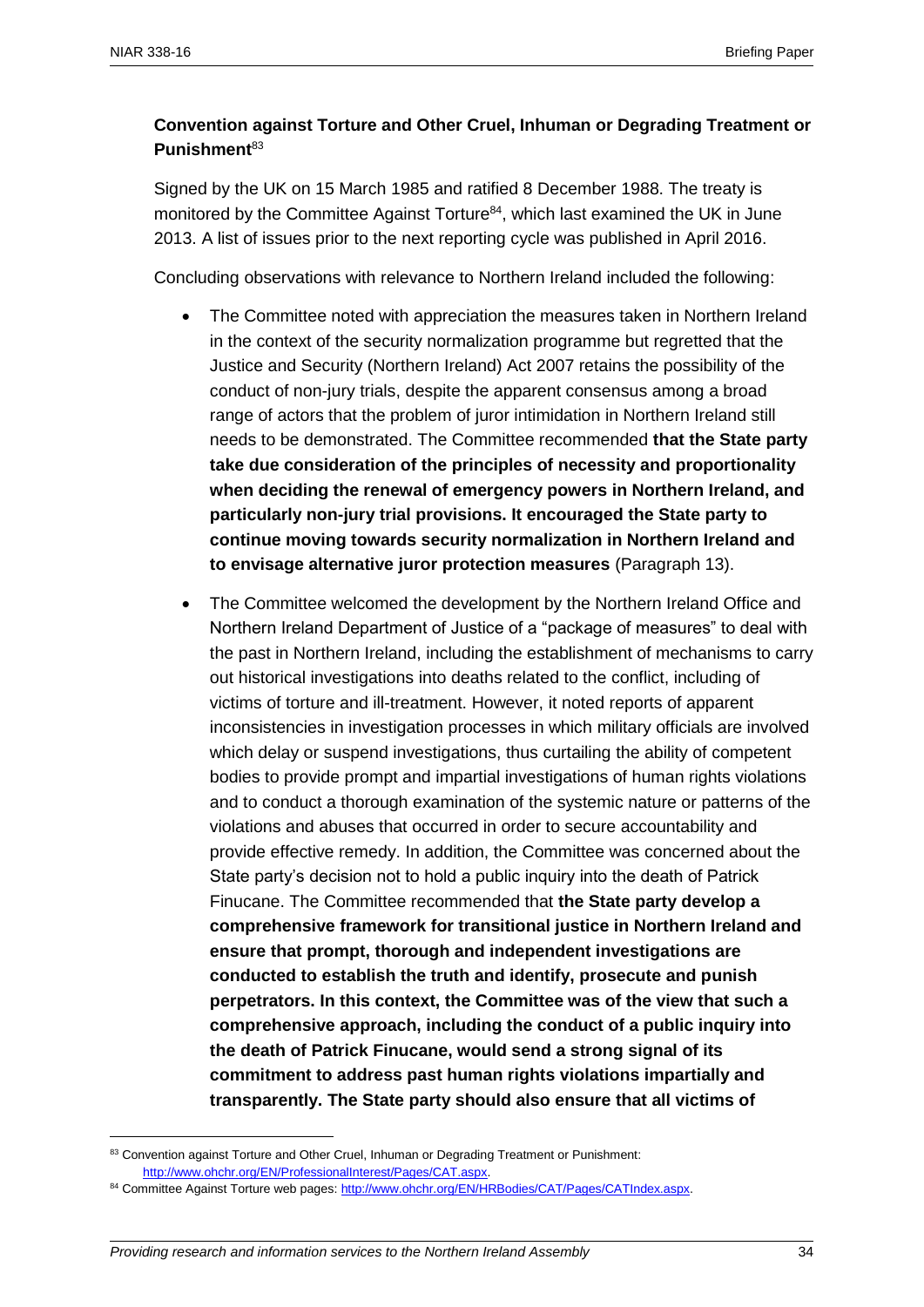## **torture and ill-treatment are able to obtain adequate redress and reparation** (Paragraph 23).

- While welcoming the establishment in May 2012 of the Historical Institutional Abuse Inquiry, which will investigate the experiences of abuse of children in residential institutions in Northern Ireland between 1922 and 1995, the Committee regretted that some victims, such as women over 18 who were confined in Magdalene Laundries and equivalent institutions, as well as clerical abuse survivors, will fall outside the remit of the inquiry. The Committee recommended that **the State party conduct prompt, independent and thorough investigations into all cases of institutional abuse that took place in Northern Ireland between 1922 and 1995, including of women over 18 who were detained in Magdalene Laundries and equivalent institutions in Northern Ireland, and ensure that, where possible and appropriate, perpetrators are prosecuted and punished, and that all victims of abuse obtain redress and compensation, including the means for as full as possible rehabilitation. The Committee recommended that the State party conduct prompt, independent and thorough investigations into all cases of institutional abuse that took place in Northern Ireland between 1922 and 1995, including of women over 18 who were detained in Magdalene Laundries and equivalent institutions in Northern Ireland, and ensure that, where possible and appropriate, perpetrators are prosecuted and punished, and that all victims of abuse obtain redress and compensation, including the means for as full as possible rehabilitation** (Paragraph 24).
- The Committee remained concerned, however, that criminal responsibility starts at the age of 8 in Scotland and at 10 in England, Wales and Northern Ireland and regrets the State party's reluctance to raise the age despite calls to do so from more than 50 organizations, charities and experts in December 2012 and the repeated recommendations made by the Committee on the Rights of the Child. The Committee stated that **the State party should raise the minimum age of criminal responsibility and ensure the full implementation of juvenile justice standards** (Paragraph 27).
- The Committee welcomed the adoption of new strategies for female offenders in England, Wales and Northern Ireland, aimed at reducing the number of women in custody and increasing the use of community sentences in combination with support and rehabilitation services. It further welcomed the Northern Ireland Minister of Justice's plan to construct a separate custodial facility for women prisoners in Northern Ireland, and the steps taken by the Scottish government to implement the recommendations made by the Commission on Women Offenders. The Committee was nevertheless concerned at the unprecedented increase of women in prison over the last 15 years, at information that about half of them have severe and enduring mental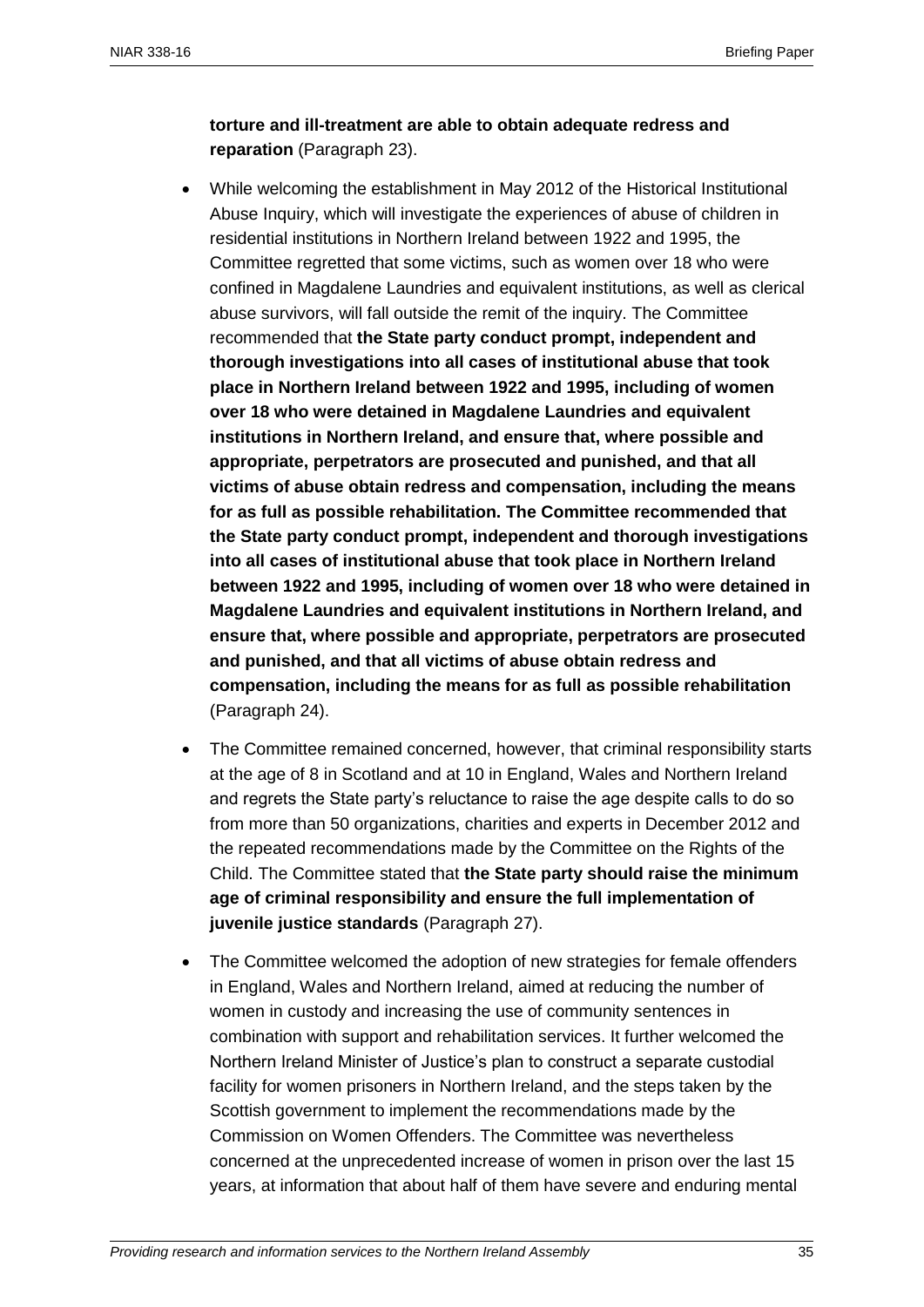illness, and at the disproportionate rate of self-harm amongst women prisoners. The Committee recommended that **the State party commence without further delay the construction of the new custodial facility for women prisoners in Northern Ireland and urgently implement its new strategy for female offenders, in accordance with the United Nations Rules for the Treatment of Women Prisoners and Non-custodial Measures for Women Offenders (the Bangkok Rules)** (Paragraph 32).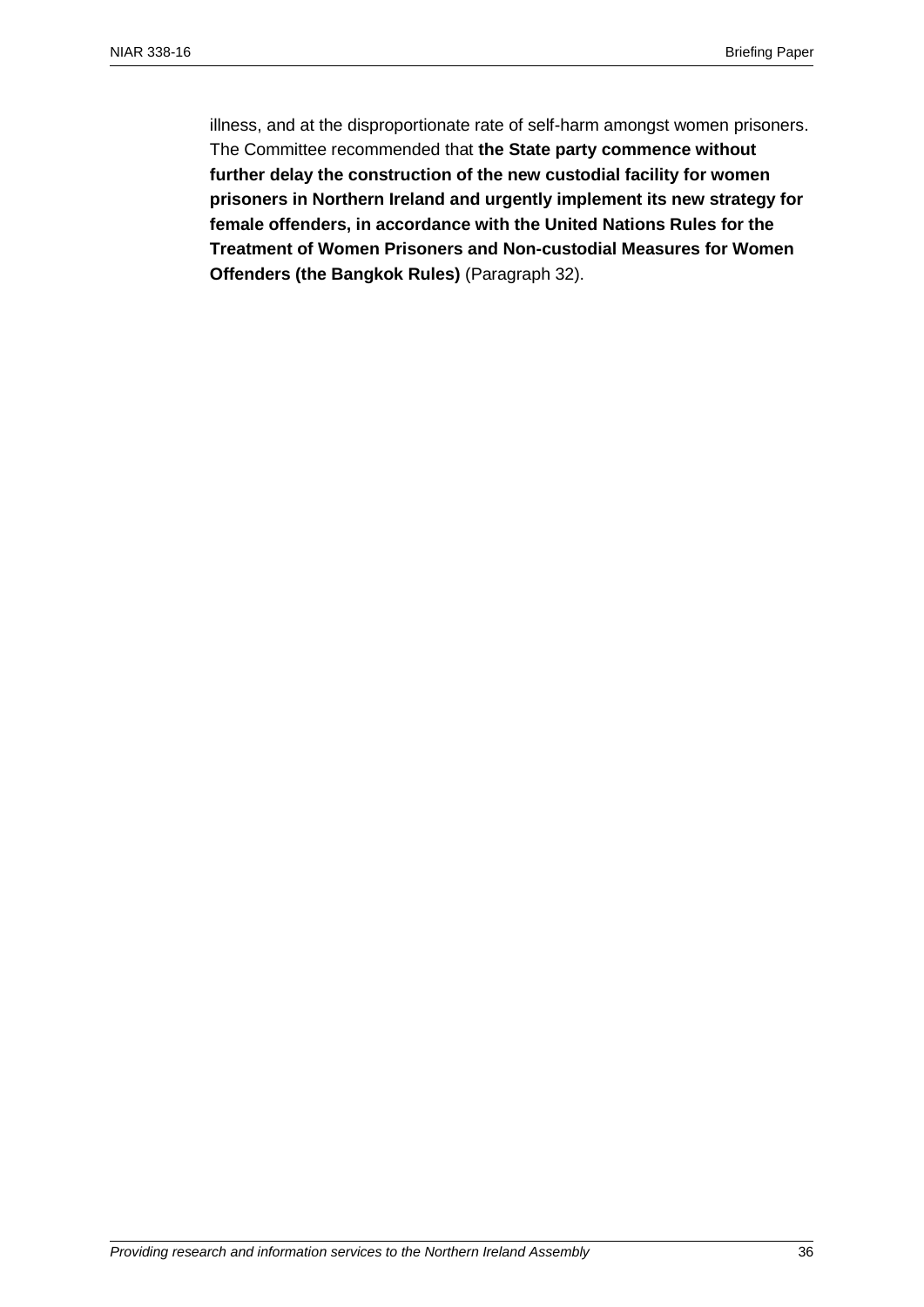## **Convention on the Rights of the Child**<sup>85</sup>

Signed by the UK on 19 April 1990 and ratified 16 December 1991. The treaty is monitored by the Committee on the Rights of the Child<sup>86</sup>, which last examined the UK in June 2016.

Concluding observations with relevance to Northern Ireland included the following:

- The Committee recommended that **the State party expedite the enactment of a bill of rights for Northern Ireland** (Paragraph 7).
- The Committee recommended that **the State party:**
	- o **(a) Revise the United Kingdom-wide strategy entitled** *Working Together, Achieving More* **(2009) to cover all areas of the Convention and ensure its full implementation;**
	- o **(b) Adopt comprehensive action plans for the implementation of the abovementioned strategy in England and Northern Ireland** (Paragraph 8).
- The Committee recommended that **the Government of Northern Ireland expedite the finalization of a child rights indicator framework, covering all areas of the Convention and taking into account the conceptual and methodological framework set out in the Office of the United Nations High Commissioner for Human Rights publication entitled "Human Rights Indicators: A Guide to Measurement and Implementation"** (Paragraph 12).
- The Committee was concerned that a number of provisions under the Equality Act (2010) exempt children from the protection against age discrimination and, in Northern Ireland, the proposed legislation on age discrimination excludes children under 16 years of age. The Committee recommended that **the State party consider the possibility of expanding legislation to provide protection of all children under 18 years of age against discrimination on the grounds of their age** (Paragraph 22).
- The Committee was concerned that:
	- o (a) Children's views are not systematically heard in policymaking on issues that affect them;
	- $\circ$  (b) The reforms concerning the reduction of legal aid in all four jurisdictions appear to have a negative impact on the right of children to be heard in judicial and administrative proceedings affecting them;

<sup>85</sup> Convention on the Rights of the Child[: http://www.ohchr.org/en/professionalinterest/pages/crc.aspx.](http://www.ohchr.org/en/professionalinterest/pages/crc.aspx)

<sup>86</sup> Committee on the Rights of the Child web pages: http://www.ohchr.org/EN/HRBodies/CRC/Pages/CRCIndex.aspx.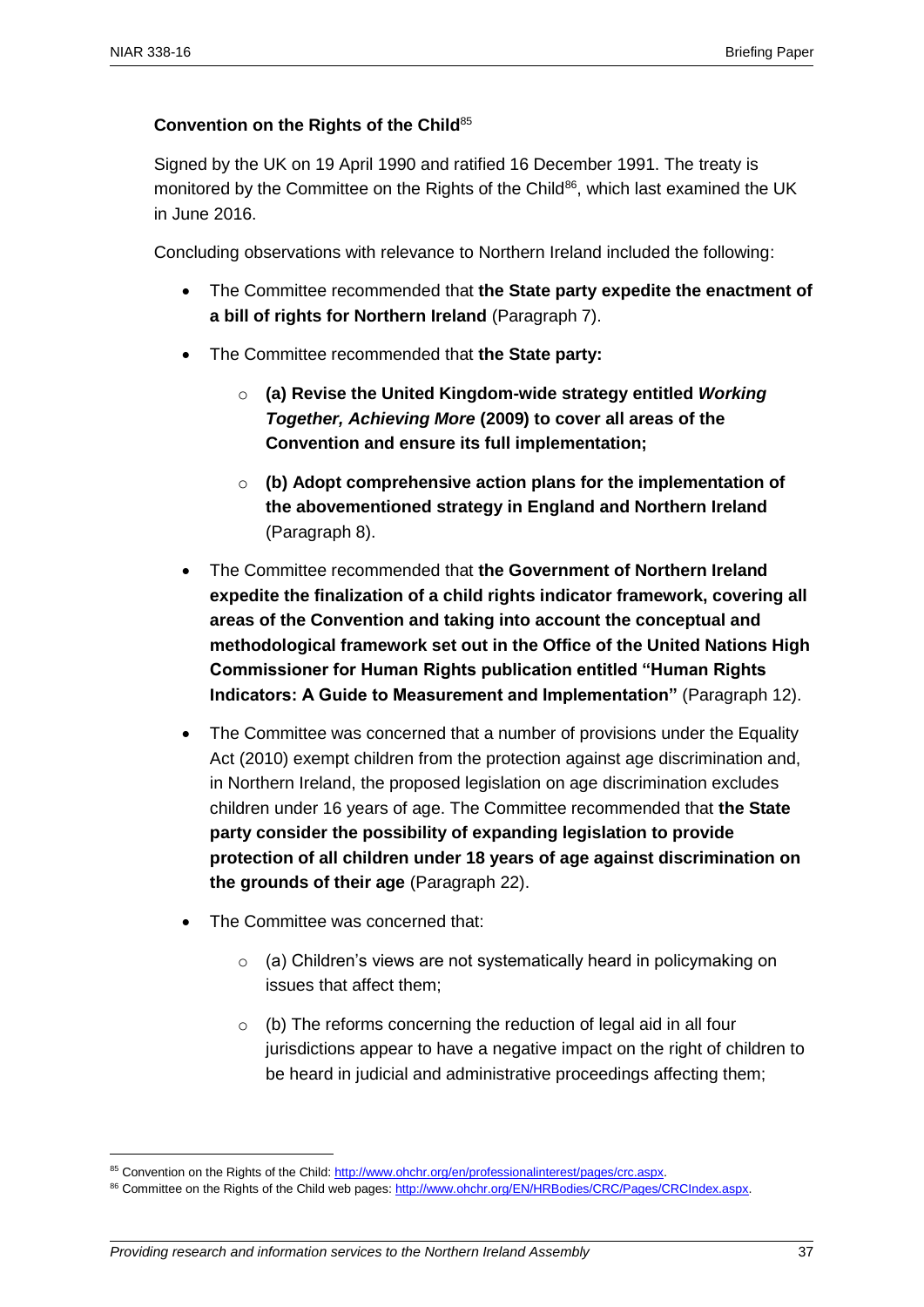$\circ$  (c) Youth parliaments have not been established or operationalized in Northern Ireland, Wales, Montserrat, Turks and Caicos or Jersey.

The Committee recommended that **the State party:**

- o **Establish structures for the active and meaningful participation of children and give due weight to their views in designing laws, policies, programmes and services at the local and national levels, including in relation to discrimination, violence, sexual exploitation and abuse, harmful practices, alternative care, sexual and reproductive education, leisure and play. Particular attention should be paid to involving younger children and children in vulnerable situations, such as children with disabilities;**
- o **Assess the impact and expedite the review of the reforms on legal aid in England, Wales and Scotland and conduct child rights impact assessment of the proposed reforms in Northern Ireland and Jersey, in order to ensure that such reforms do not negatively affect children's access to justice, and guarantee effective participation of children in such assessment and review;**
- o **Expedite the establishment of youth parliaments in all devolved administrations and territories as permanent forums for children's effective engagement with national legislative processes on issues that affect them;**
- o **Ensure that children are not only heard but also listened to and their views given due weight by all professionals working with children** (Paragraph 31).
- The Committee was concerned about:
	- $\circ$  (a) The use by the police of Tasers and, in the case of Northern Ireland, attenuating energy projectiles against children in the four devolved administrations;
	- o (b) The increased use of restraint and other restrictive interventions against children in custodial settings in England and Wales and the lack of data on the use of restraint in other parts of the State party;
	- o (c) The use of physical restraint on children to maintain good order and discipline in young offenders' institutions and of pain-inducing techniques on children in institutional settings in England, Wales and Scotland, and the lack of a comprehensive review of the use of restraint in institutional settings in Northern Ireland.

Committee urged the State party to: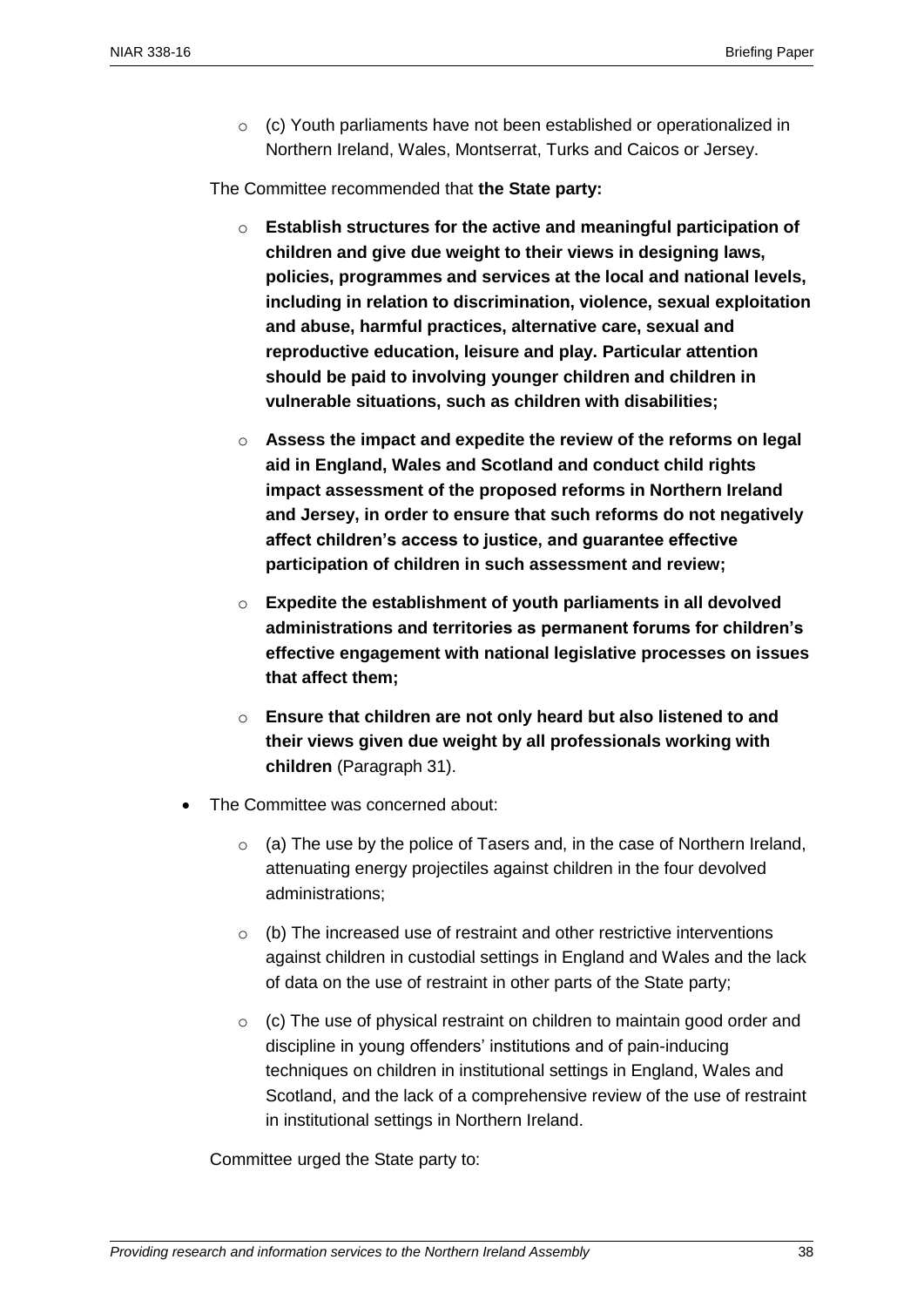**(a) Prohibit the use on children of electrical discharge weapons, such as Tasers, attenuating energy projectiles (in Northern Ireland) and any other harmful devices and systematically collect and publish age-disaggregated data on their use in order to monitor the implementation of such prohibition;**

**(b) Abolish all methods of restraint against children for disciplinary purposes in all institutional settings, both residential and non-residential, and ban the use of any technique designed to inflict pain on children;**

**(c) Ensure that restraint is used against children exclusively to prevent harm to the child or others and only as a last resort;**

**(d) Systematically and regularly collect and publish disaggregated data on the use of restraint and other restrictive interventions on children in order to monitor the appropriateness of discipline and behaviour management for children in all settings, including in education, custody, mental health, welfare and immigration settings** (Paragraph 40).

The Committee was concerned about:

(a) Recent allegations of widespread child sexual exploitation and abuse by high profile figures, by organized gangs and in institutional settings;

(b) The increasing risk of online child sexual exploitation and abuse;

(c) The insufficient respect for the views of children in efforts to prevent, detect and respond to such exploitation and abuse;

(d) The low rate of prosecution of child sexual exploitation and abuse.

The Committee recommends that **the State party, including devolved governments, overseas territories and Crown dependencies:**

**(a) Systematically collect and publish comprehensive and disaggregated data on child exploitation and abuse, including through mandatory reporting, in all settings;**

**(b) Develop and implement comprehensive multi-sectoral strategies on child exploitation and abuse, including online, to ensure effective prevention, early detection and intervention, at the national and devolved levels, in overseas territories and Crown dependencies;**

**(c) Implement the recommendations of the Marshall Inquiry into child sexual exploitation in Northern Ireland;**

**(d) Further develop comprehensive services to support children who are victims or at risk of sexual exploitation and abuse;**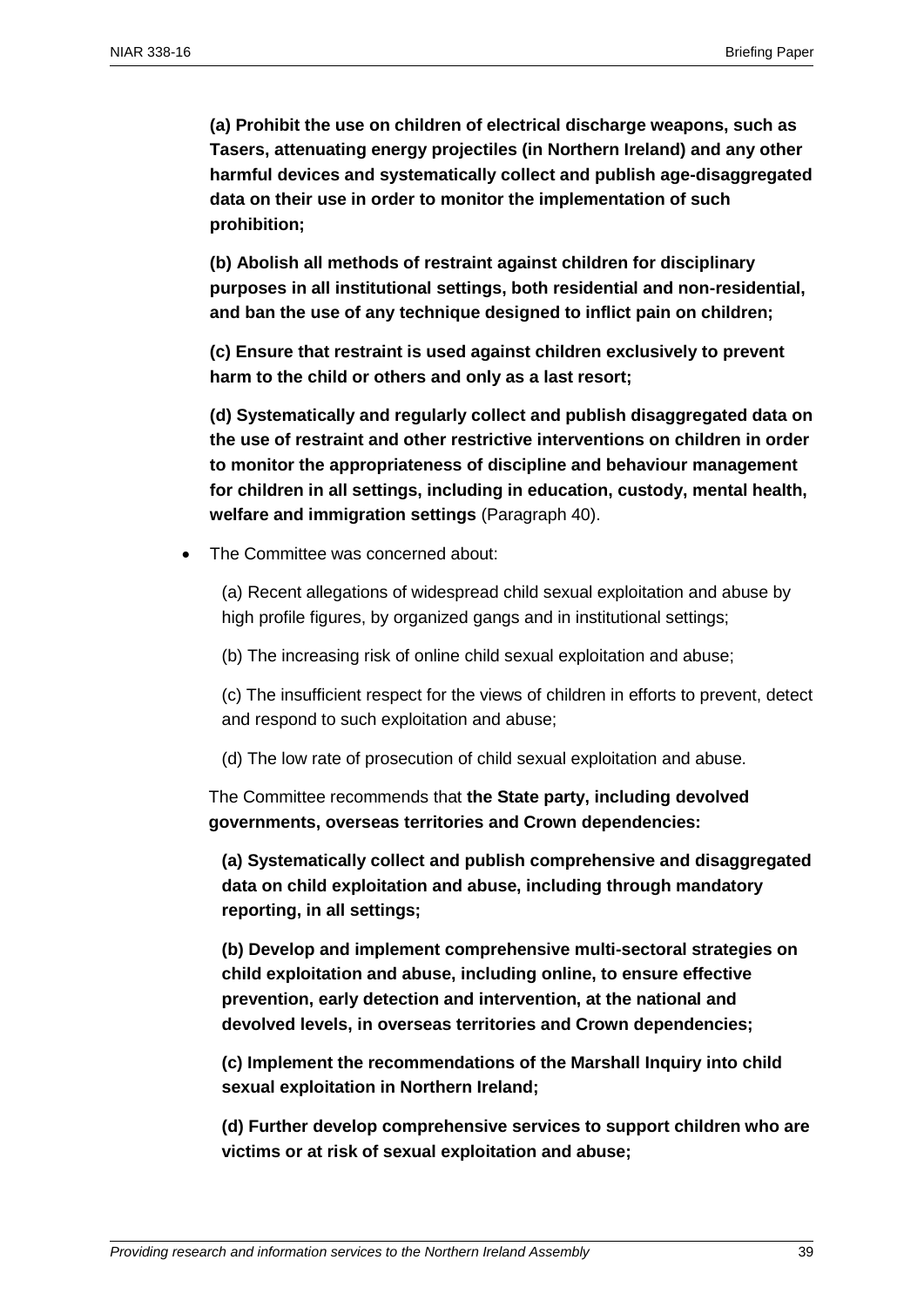**(e) Strengthen the capacity of law enforcement authorities and the judiciary to detect and prosecute child sexual exploitation and abuse, and grant effective remedies to the child victims** (Paragraph 45).

- The Committee was concerned that in Northern Ireland, children face violence, including shootings, carried out by non-State actors involved in paramilitarystyle attacks, and recruitment by such non-State actors. The Committee recommended that **the State party take immediate and effective measures to protect children from violence by non-State actors involved in paramilitary-style attacks and from recruitment by such actors into violent activities, including through measures relating to transitional and criminal justice** (Paragraph 48).
- The Committee was concerned about:
	- o The increase in the number of children in care in England, Wales and Northern Ireland and the high rate of children in care in Scotland;
	- o The adoption procedure in Northern Ireland remaining outdated and not in line with the Convention.

The Committee recommended that **the State party:**

- o **Ensure that the removal of children from their families is always subject to thorough investigation, is in accordance with the best interests of the child and is only used as a measure of last resort;**
- o **Expedite the approval and enactment of the Adoption and Children Bill in Northern Ireland** (Paragraph 52).
- The Committee was concerned that:
	- o The number of child suicides has been steadily increasing in Northern Ireland in the past 10 years;
	- o Children under the age of 16 years are excluded from protection under the Mental Capacity Act (2005) in England and Wales, and under the Mental Capacity Act (2016) in Northern Ireland, including with regard to medical treatment without consent.

The Committee recommended that **the State party:**

**(a) Regularly collect comprehensive data on child mental health, disaggregated across the life course of the child, with due attention to children in vulnerable situations and covering key underlying determinants;**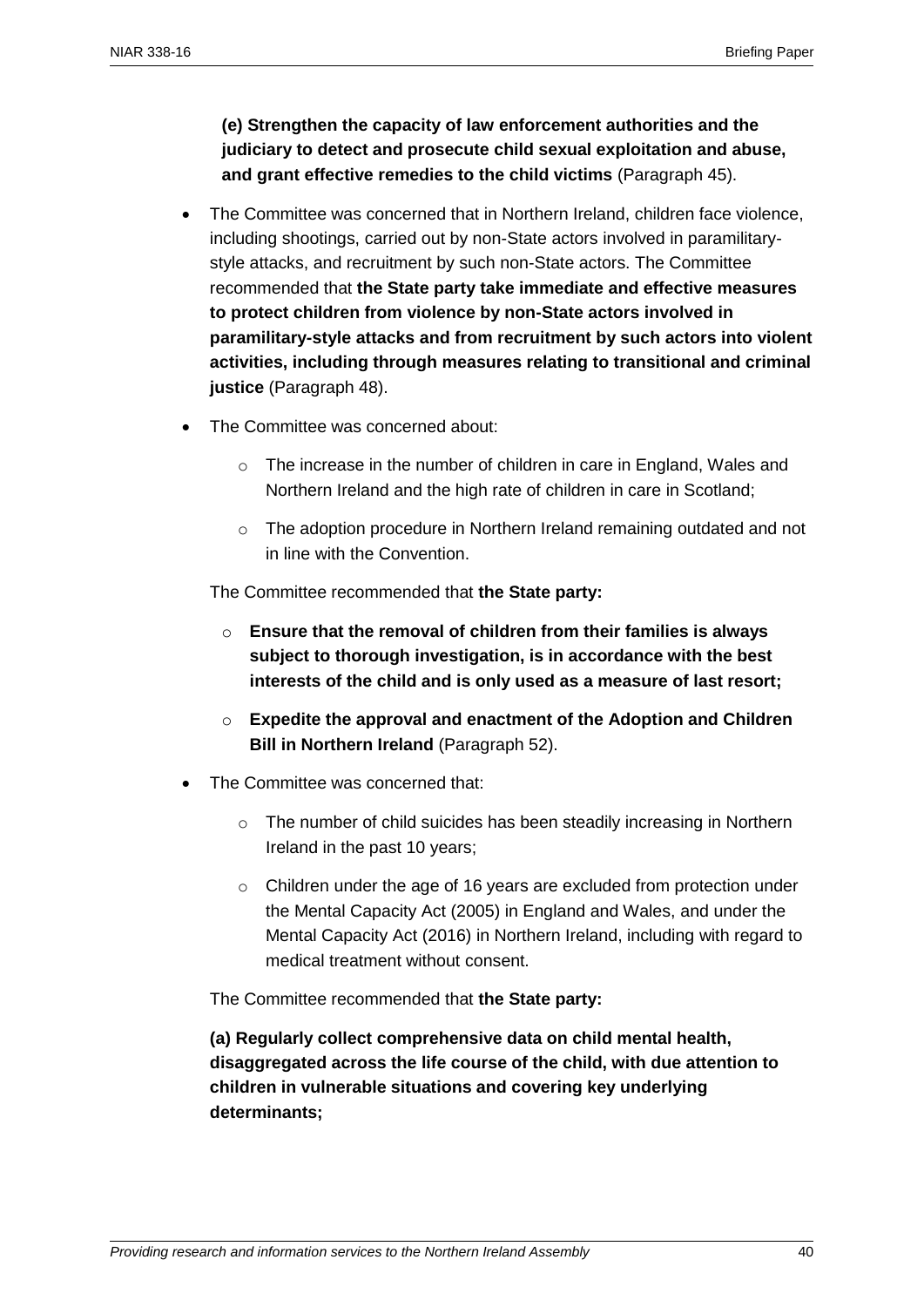**(b) Rigorously invest in child and adolescent mental health services and develop strategies at the national and devolved levels, with clear time frames, targets,**

**measureable indicators, effective monitoring mechanisms and sufficient human, technical and financial resources. Such strategy should include measures to ensure availability, accessibility, acceptability, quality and stability of such services, with particular attention to children at greater risk, including children living in poverty, children in care and children in contact with the criminal justice system;**

**(c) Expedite the prohibition of placing children with mental health needs in adult psychiatric wards or police stations, while ensuring the provision of age-appropriate mental health services and facilities;**

**(d) Support and develop therapeutic community-based services for children with mental health conditions;**

**(e) Review current legislation on mental health to ensure that the best interests and the views of the child are taken duly into account in cases of mental health treatment of children below the age of 16 years, in particular with regard to hospitalization and treatment without consent** (Paragraph 61).

- The Committee was concerned that in Northern Ireland, abortion is illegal in all cases, except where continuance of the pregnancy threatens the life of the mother, and is sanctioned with life imprisonment. The Committee recommended that **the State party Decriminalize abortion in Northern Ireland in all circumstances and review its legislation with a view to ensuring girls' access to safe abortion and post-abortion care services** (Paragraph 64).
- The Committee was seriously concerned that The rate of child poverty remains high, disproportionately affects children with disabilities, children living in a family or household with a person or persons with a disability, households with many children and children belonging to ethnic minority groups, and affects children in Wales and Northern Ireland the most. The Committee urged the State party to:
	- o **(a) Set up clear accountability mechanisms for the eradication of child poverty, including by re-establishing concrete targets with a set time frame and measurable indicators, and continue regular monitoring and reporting on child poverty reduction in all parts of the State party;**
	- o **(b) Ensure clear focus on the child in the State party's poverty reduction strategies and action plans, including in the new "Life**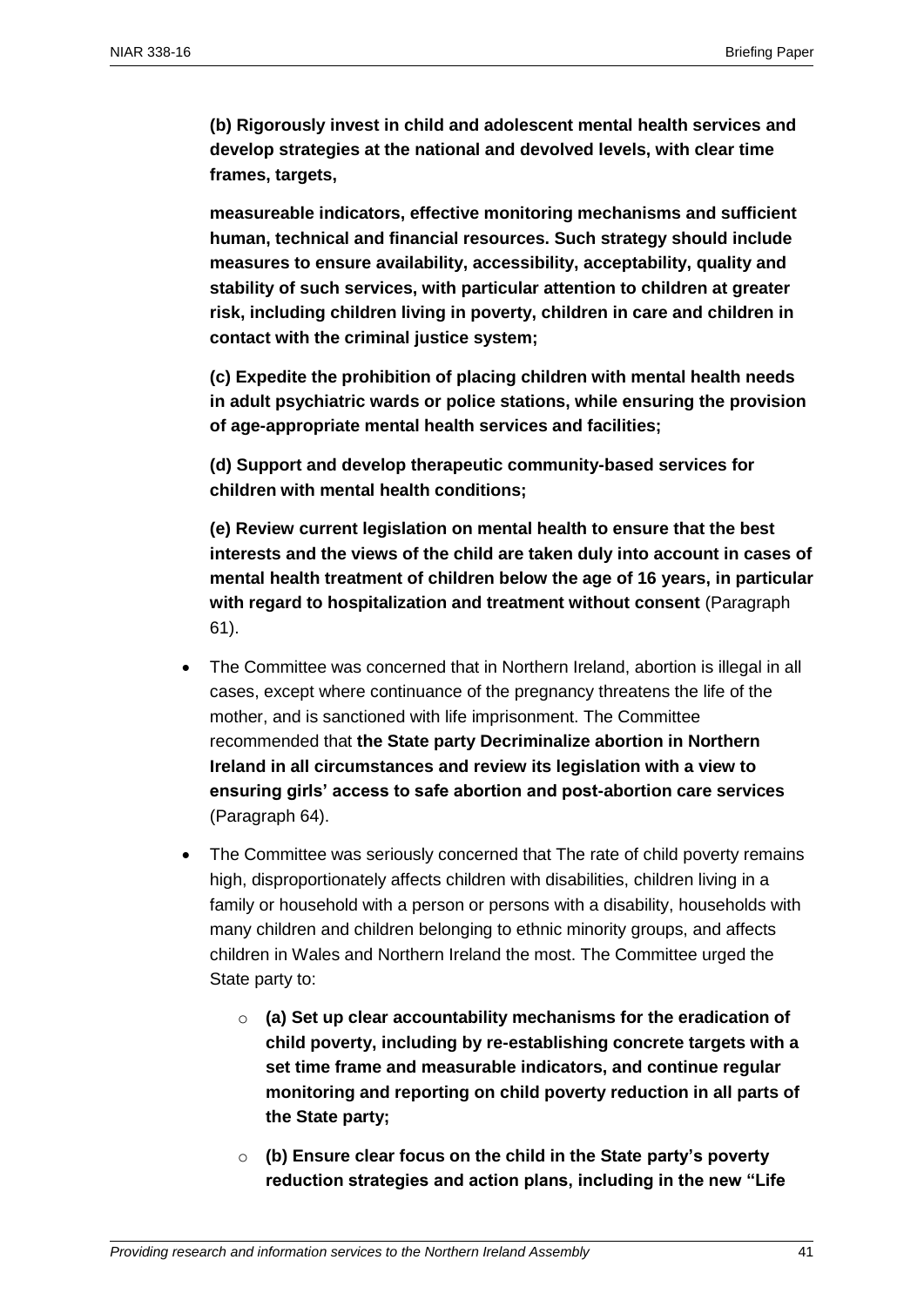**Chances Strategy", and support the production and implementation of child poverty reduction strategies in the devolved administrations;**

- o **(c) Conduct a comprehensive assessment of the cumulative impact of the full range of social security and tax credit reforms introduced between 2010 and 2016 on children, including children with disabilities and children belonging to ethnic minority groups;**
- o **(d) Where necessary, revise the mentioned reforms in order to fully respect the right of the child to have his or her best interests taken as a primary consideration, taking into account the different impacts of the reform on different groups of children, particularly those in vulnerable situations;**
- o **(e) Strictly implement the legal prohibition of prolonged placement of children in temporary accommodation by public authorities in England, Wales and Scotland, and enact similar legislation in Northern Ireland;**
- o **(f) Take necessary measures to reduce homelessness and to progressively guarantee all children stable access to adequate housing that provides physical safety, adequate space, protection against the threats to health and structural hazards, including cold, damp, heat and pollution, and accessibility for children with disabilities** (Paragraph 71).
- The Committee was concerned that:
	- o Substantial inequalities persist in educational attainment;
	- o In Northern Ireland, segregation of schools by religion persists.

The Committee recommended that the State party:

- o **Abolish the practice of unregulated admission tests to postprimary education in Northern Ireland;**
- o **In Northern Ireland, actively promote a fully integrated education system and carefully monitor the provision of shared education, with the participation of children, in order to ensure that it facilitates social integration** (Paragraph 73).
- The Committee was concerned about:
	- $\circ$  (a) The withdrawal of a play and leisure policy in England, and underfunding of play and leisure policies in Northern Ireland, Scotland and Wales;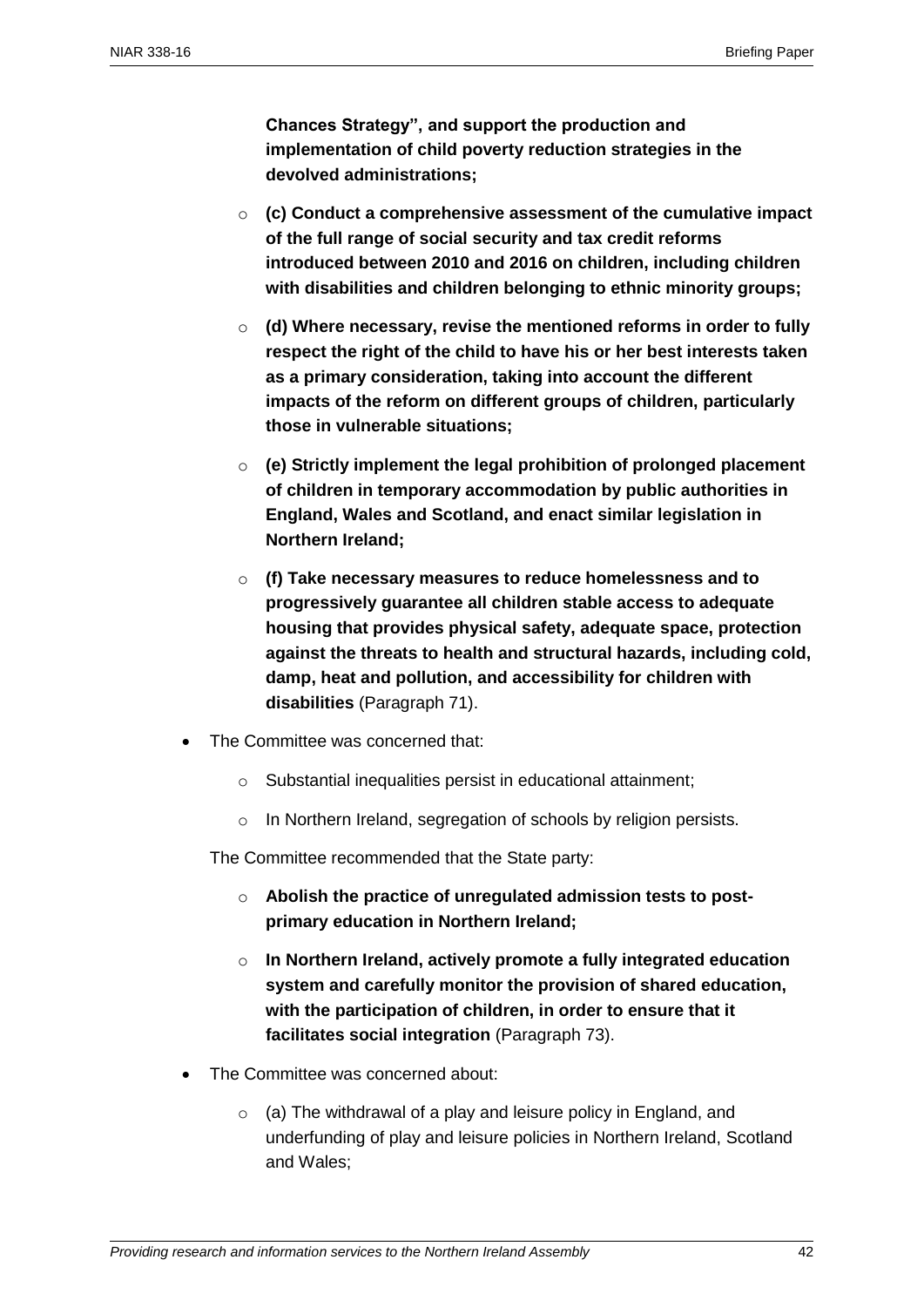$\circ$  (b) Insufficient places and facilities for play and leisure for children, in particular those accessible for children with disabilities and children in marginalized and disadvantaged situations, and public space for adolescents to socialize.

The Committee recommended that **the State party, including the governments of the devolved administrations:**

**(a) Strengthen its efforts to guarantee the right of the child to rest and leisure and to engage in play and recreational activities appropriate to the age of the child, including by adopting and implementing play and leisure policies with sufficient and sustainable resources;**

**(b) Provide children, including those with disabilities and children in marginalized and disadvantaged situations, with safe, accessible, inclusive and smoking-free spaces for play and socialization and public transport to access such spaces;**

**(c) Fully involve children in planning, designing and monitoring the implementation of play policies and activities relevant to play and leisure, at the community, local and national levels** (Paragraph 75).

 The Committee welcomes the ratification of the Council of Europe Convention on Action against Trafficking in Human Beings, and new legislation in this area, including the Modern Slavery Act (2015), the Human Trafficking and Exploitation Act (Northern Ireland) (2015), the Human Trafficking and Exploitation Act (Scotland) (2015), and the introduction of an independent statutory guardian for all unaccompanied children in Northern Ireland and Scotland, and for all potential child victims of trafficking in England and Wales. The Committee also notes the commitment of the United Kingdom in the fight against all forms of violence against children, including sexual abuse, exploitation and trafficking of children. Nevertheless, the Committee remained concerned that, while the acts adopted in 2015 provide further protection to children up to 18 years of age from offences covered by the Optional Protocol, the Sexual Offences Act (2003) in England and Wales and the Sexual Offences (Northern Ireland) Order (2008) have not been revised to provide full and equal protection to all children under 18 years of age. The Committee recommended that **the State party revise its legislation to ensure that all children up to 18 years of age are protected from all types of offence covered by the Optional Protocol** (Paragraph 83).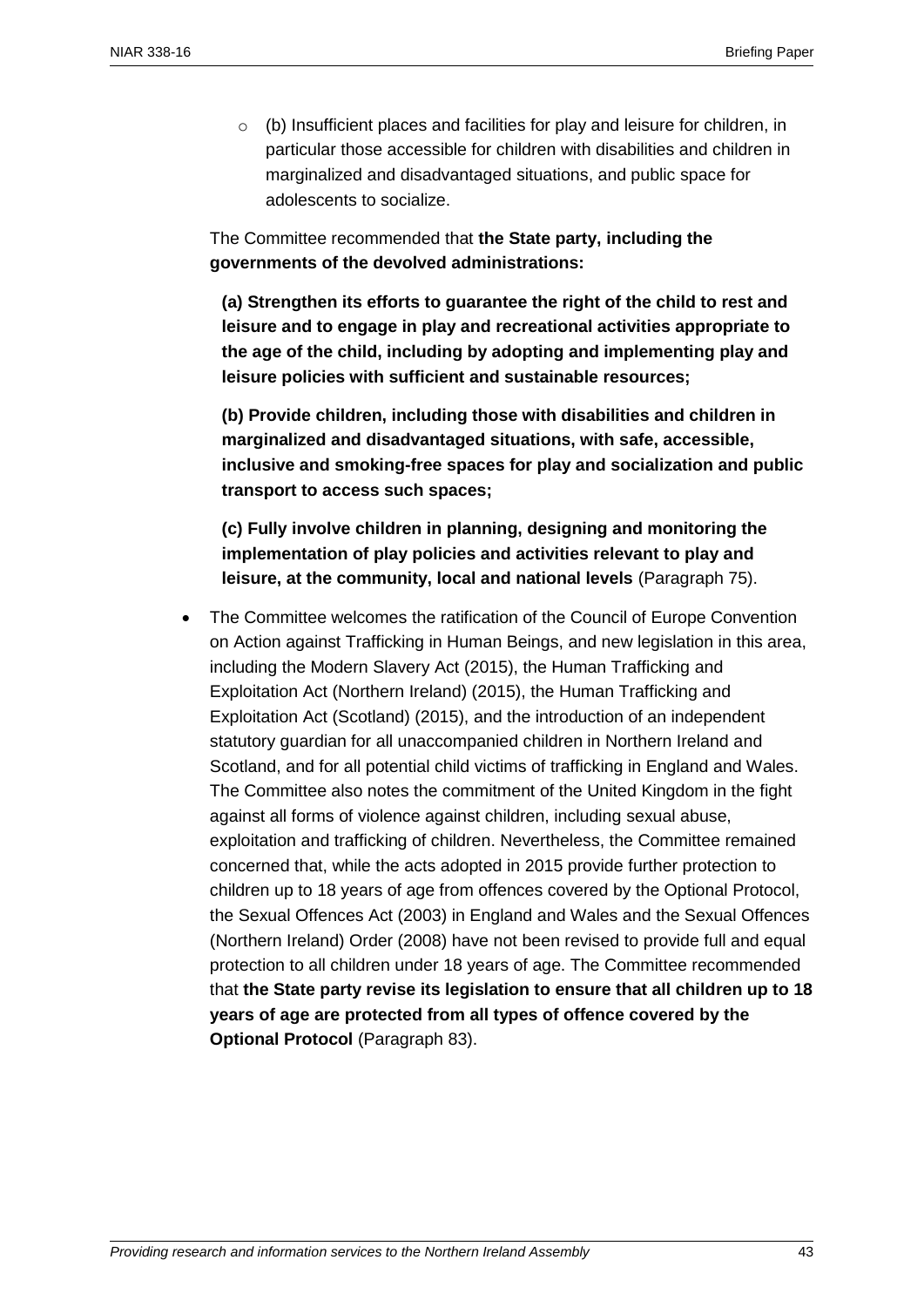## Appendix 2: Recommendations from Council of Europe Treaty Bodies

## **European Social Charter**

Signed by the UK on 18 October 1961 and ratified on 11 July 1962. The UK is not part of the collective complaints procedure, but is subject to the regular examination process, undertaken by Charter article, where states are declared 'in conformity' or 'not in conformity' with individual articles, or decisions on those articles are deferred. Incidences where the UK was deemed 'not in conformity' where Northern Ireland has been mentioned include the following<sup>87</sup>:

- Article 7 Paragraph  $10^{88}$  The Committee noted from the Concluding observations of the UN Committee on the Rights of the Child on the report submitted by the United Kingdom of Great Britain and Northern Ireland under article 12, paragraph 1, of the Optional Protocol to the Convention on the Rights of the Child (UN-CRC) on the sale of children, child prostitution and child pornography, that certain offences listed under the Sexual Offences Act 2003 for England and Wales and the Sexual Offences (Northern Ireland) Order 2008 cover children only under the age of 13 or 16 years while children between 16 and 18 years are left outside the ambit of these laws. Therefore, the in its Concluding Observations the UNCRC specifically recommends that the existing legislation, particularly the Sexual Offences Act 2003, the Sexual Offences (Northern Ireland) Order 2008 and the proposed Modern Slavery Bill for England and Wales be amended and harmonised to ensure that all children under the age of 18 are protected against all types of offences covered by the Optional Protocol. The Committee concluded that **the situation in United Kingdom is not in conformity with Article 7§10 of the 1961 Charter on the ground that the legislation permits treating children involved in prostitution as offenders**.
- Article  $16^{89}$  In Northern Ireland, there is no formal mechanism by which families participate in the definition of policies and this is currently achieved through the existing mechanisms for public consultation. Government Departments are also able to make use of a number of organisations which seek the views of parents and children where specific issues necessitate a more targeted consultation process. In view of the foregoing, the Committee found that **the situation is not in conformity with the 1961 Charter because there are no associations representing families which can be consulted**.

<sup>87</sup> Reports taken from the HUDOC database, 6 October 2016: http://hudoc.esc.coe.int/eng/#.

<sup>88</sup> Published 4 December 2015, with reference to the reporting period 2010-13.

<sup>89</sup> Published 4 December 2015, with reference to the reporting period 2010-13.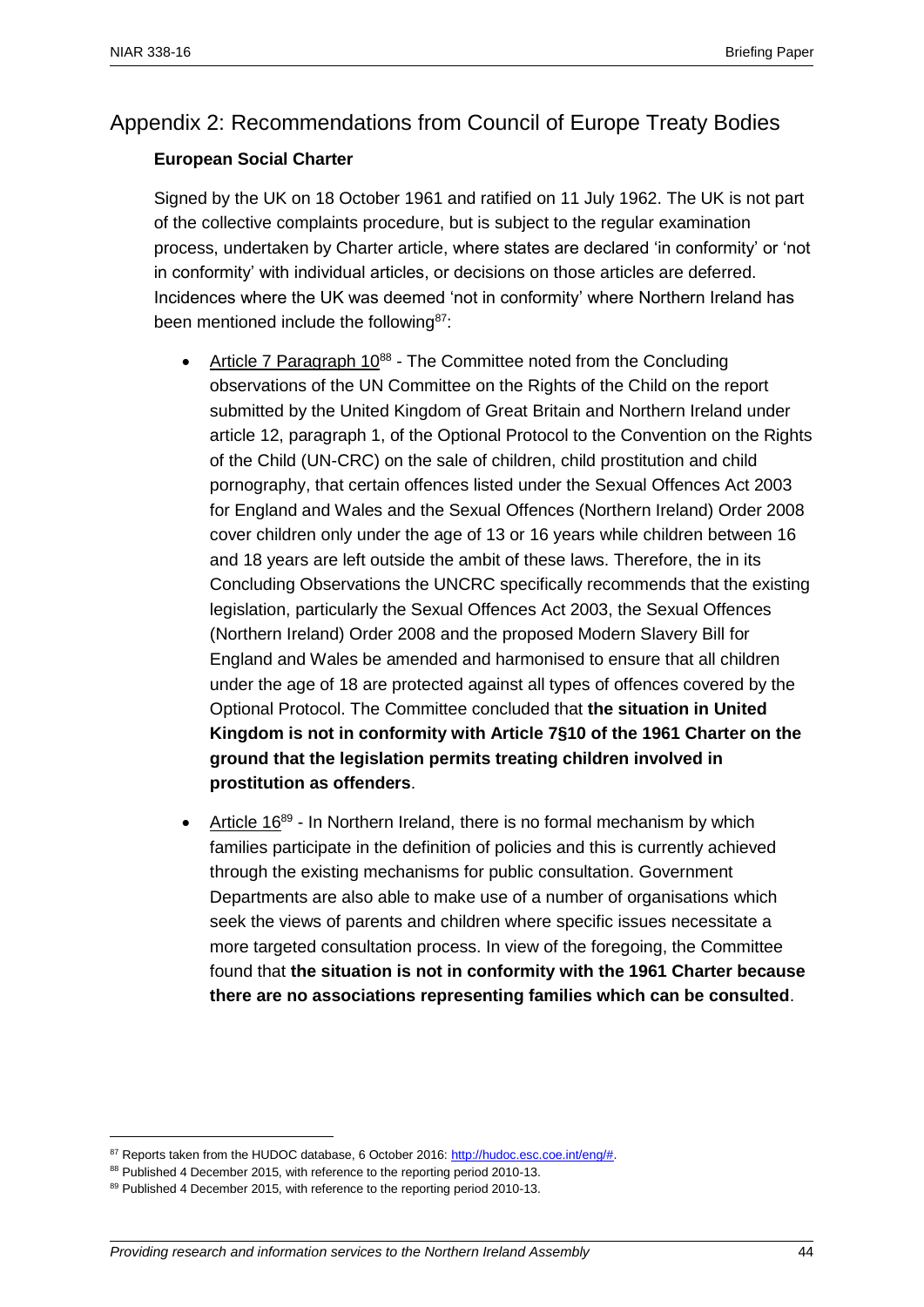## **European Charter for Regional or Minority Languages**

This Charter was signed by the UK on 2 March 2000 and ratified on 27 March 2001. On the one hand, the treaty is a commitment to certain principles for the preservation of minority languages and on the other, it is a series of measures to promote the use of minority languages on the territory of a signatory state<sup>90</sup>. Commitments to these measures are assessed by a Committee of Experts, advising the Council of Ministers, which constitutes the enforcement mechanism for the Charter<sup>91</sup>. The Committee last reported on the UK in 2014 and is due to assess the UK again in July 2017.

Findings of the Committee of Experts included the following with reference to Northern Ireland $92$ .

- Information about Irish and Ulster Scots in the fourth periodical report was still confined to those areas which remain the sole competence of the UK Government in London. Areas which have been devolved to Northern Ireland were not included. It was explained to the Committee of Experts that the responsibility for preparing these relevant parts of the report was that of the Northern Ireland power-sharing Executive. According to the authorities it was not possible again to agree within the Executive on the relevant text to be included in the report. The Committee strongly urged the UK authorities **to comply with their obligation to report on the application of the Charter** (Paragraph 12).
- The devolution settlement in Northern Ireland presents obstacles to the promotion and the protection of regional or minority languages to the extent that there is no political consensus on the contribution to be made by the Northern Ireland Government. The responsibility of competence with regard to regional or minority languages was devolved to the Northern Ireland Assembly. Nevertheless, no legislation promoting the Irish language has been adopted. The Committee of Experts was informed that this is because of the need to obtain consensus within the power sharing administration. The Committee strongly urged the UK authorities **to provide an appropriate legislative base for the protection and promotion of Irish in Northern Ireland** (Paragraphs 13-14).
- The Committee of Experts emphasised the crucial importance of the continued freedom to use Irish within the democratic framework of Northern Ireland. The Committee encouraged the relevant authorities **to introduce a system of**

<sup>90</sup> European Charter for Regional or Minority Languages[: http://www.coe.int/en/web/conventions/full-list/-/conventions/treaty/148.](http://www.coe.int/en/web/conventions/full-list/-/conventions/treaty/148) 91 Committee of Experts of the European Charter for Regional or Minority Languages web pages:

[http://www.coe.int/t/dg4/education/minlang/aboutcommittee/default\\_en.asp.](http://www.coe.int/t/dg4/education/minlang/aboutcommittee/default_en.asp) 

<sup>92</sup> Committee of Experts on the Charter (2014) *Recommendation of the Committee of Ministers of the Council of Europe on the application of the Charter by the United Kingdom*, ECRML (2014) 1, 15 January 2014: [http://www.coe.int/t/dg4/education/minlang/Report/EvaluationReports/UKECRML4\\_en.pdf.](http://www.coe.int/t/dg4/education/minlang/Report/EvaluationReports/UKECRML4_en.pdf)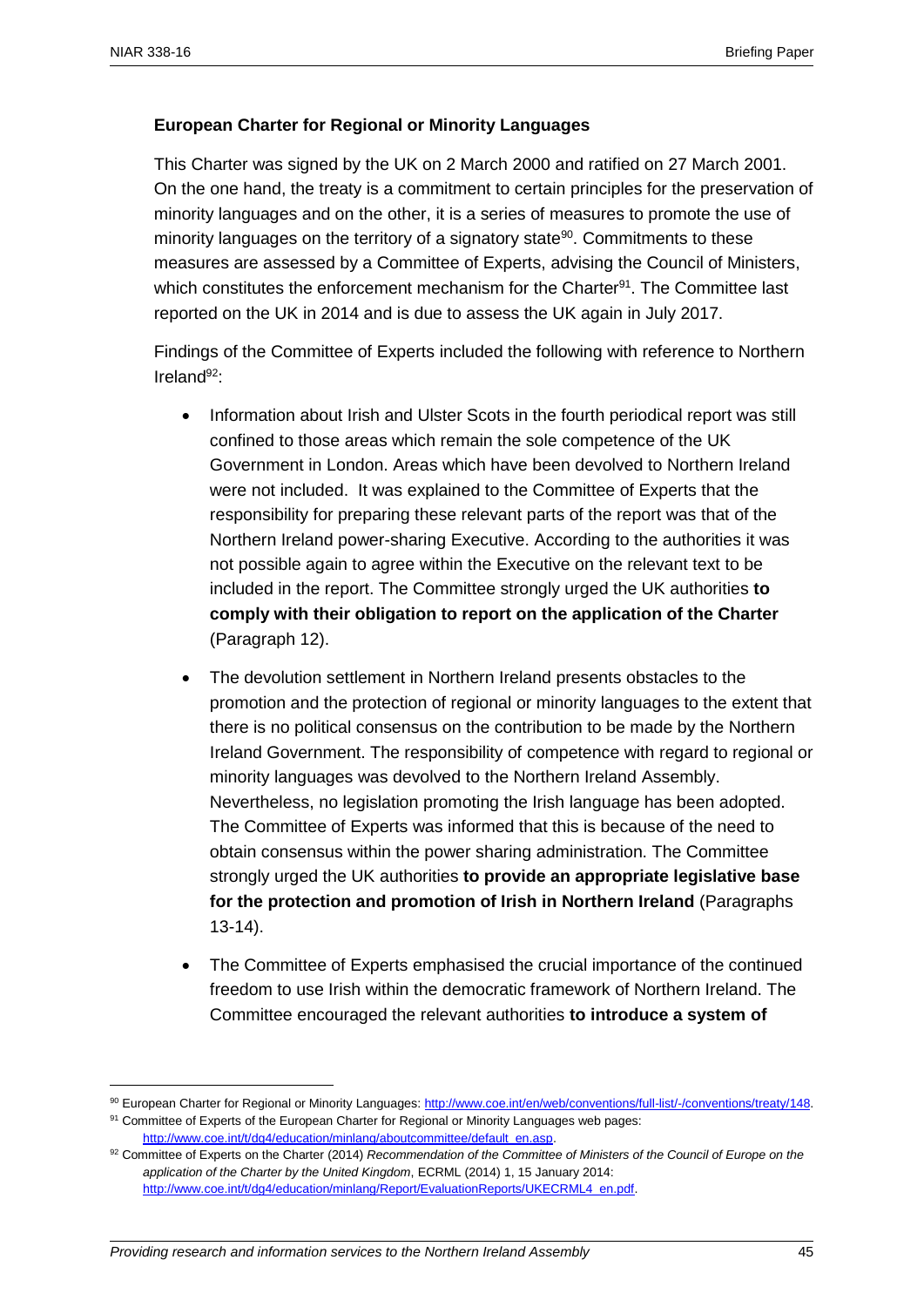**simultaneous translation which facilitates the full use of Irish in the Northern Ireland Assembly** (Paragraphs 235, 238).

Pursuant to the report of the Committee of Experts, the Committee of Ministers of the Council of Europe recommended the UK authorities:

- **Adopt and implement an Irish language policy, preferably through the adoption of legislation providing statutory rights for the Irish speakers**;
- **Strengthen its support for the work done by the Ulster Scots Agency and take measures to establish the teaching of Ulster Scots**.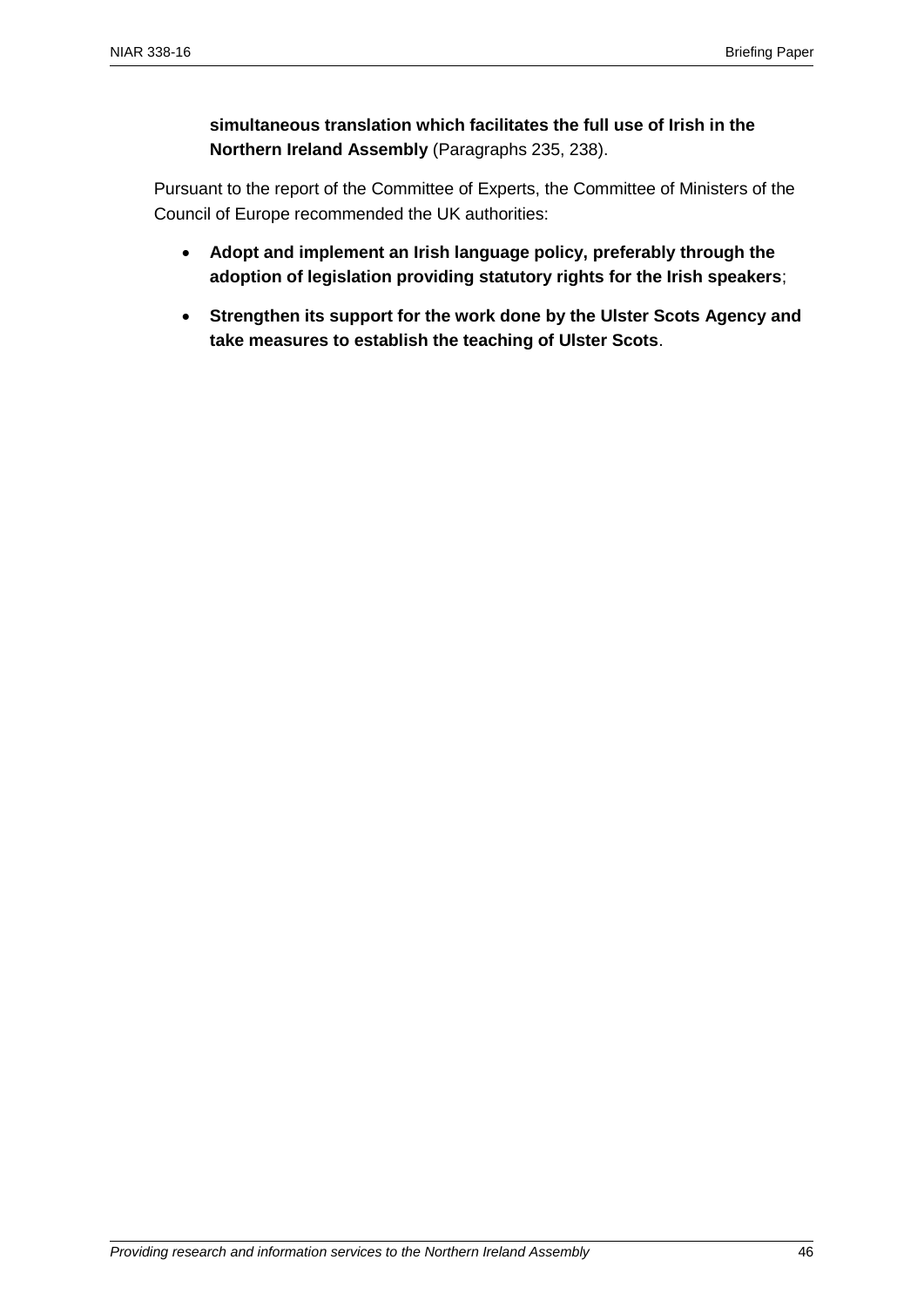## **Council of Europe Convention on Action against Trafficking in Human Beings**

This convention is aimed at supporting victims of human trafficking and also measures for the disruption and conviction of human traffickers. The Convention was signed by the UK on 23 March 2007 and ratified on 17 December 2008.

The implementation of the Convention is overseen by the Group of Experts on Action against Trafficking in Human Beings (GRETA), which visits parties to the Convention and reports on progress<sup>93</sup>. The first GRETA visit to the UK was in 2012. The second evaluation round was commenced in 2015, with an initial report published in October  $2016^{94}$ .

Recommendations with relevance to Northern Ireland include:

- The Northern Ireland Department of Employment and Learning (DEL), through the Employment Agency Inspectorate (EAI), is responsible for regulating private employment agencies which supply temporary workers to hirers. Although there is no licence system, agencies must comply with the Conduct Regulations and the EAI conducts targeted inspections. It regulates sectors not covered by the GLA, such as construction, hospitality, health and entertainment. GRETA considered that **the UK authorities should take further measures to strengthen the remit of the relevant inspectorates (Employment Agency Standards Inspectorate, Employment Agency Inspectorate in Northern Ireland, GLA/GLAA, Her majesty's Revenue and Customs (HRMC) National Minimum Wage, Health and Safety Executive)** (Paragraphs 97, 106).
- In Northern Ireland, applications for compensation are handled in accordance with the Compensation (Northern Ireland) Order 2002 and the Northern Ireland Criminal Injuries Compensation Scheme 2009, which is administered by the Compensation Service of Northern Ireland (CSNI). This is open to victims of human trafficking who have been physically and/or mentally injured in Northern Ireland as a result of being trafficked. However, a victim's claim may be denied or reduced in certain circumstances, such as when the victims has not reported the injury to the police and can offer no reason for not doing so; the victim chose not to co-operate with the CSNI, the police or other authorities during the application for compensation; the victims has a criminal conviction. GRETA urged the UK authorities to **adopt measures and to facilitate and guarantee access to compensation for victims of trafficking in human beings (THB) and in particular to ensure that all victims of human trafficking are eligible for compensation regardless of the nature of the means used, and that the amount of compensation from the Northern Ireland Criminal Injuries**

<sup>93</sup> Group of Experts on Action against Trafficking in Human Beings web pages[: http://www.coe.int/en/web/anti-human-trafficking.](http://www.coe.int/en/web/anti-human-trafficking) <sup>94</sup> GRETA (2016), *Report Concerning the Implementation of the Council of Europe Convention on Action Against Trafficking in Human Beings by the United Kingdom*, GRETA(2016)21: [https://rm.coe.int/CoERMPublicCommonSearchServices/DisplayDCTMContent?documentId=09000016806abcdc.](https://rm.coe.int/CoERMPublicCommonSearchServices/DisplayDCTMContent?documentId=09000016806abcdc)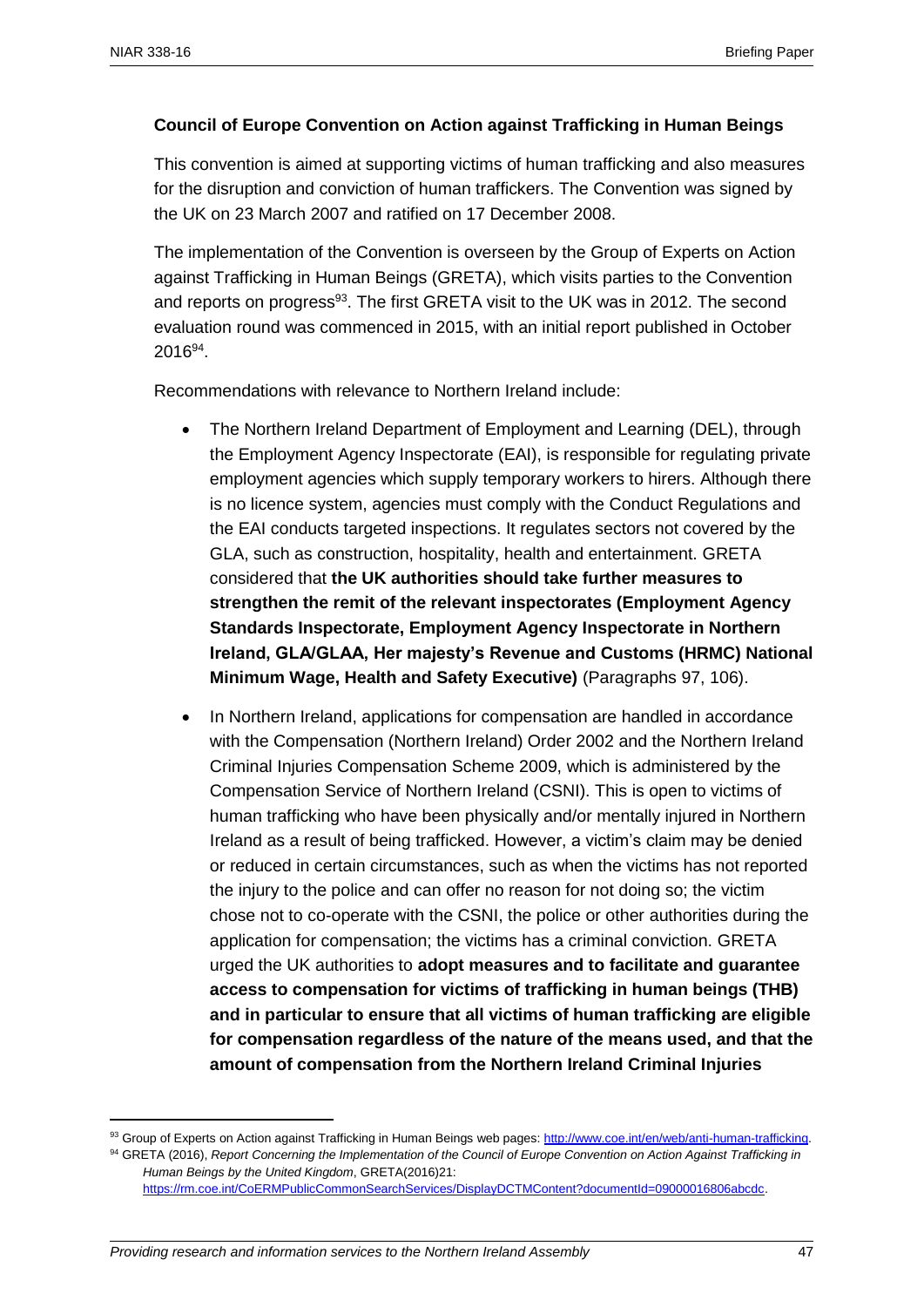**Compensation Authority is not made dependent on the victim's cooperation with authorities or prior convictions** (Paragraphs 238, 245).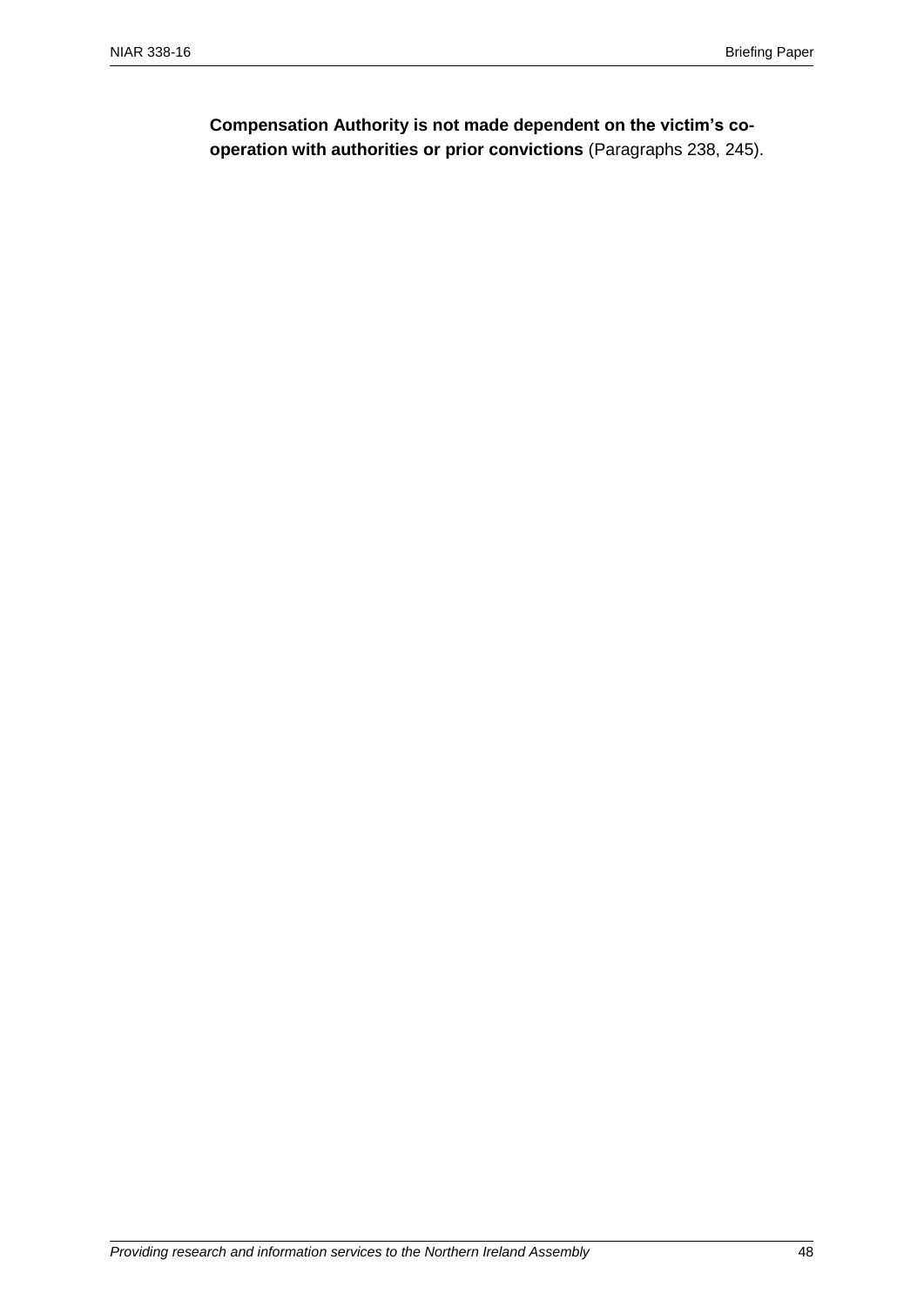## **Framework Convention for the Protection of National Minorities<sup>95</sup>**

Signed on 1 February 1995 and ratified on 15 January 1998. Monitoring of the Framework Convention is through an Advisory Committee<sup>96</sup> which provides evidence for the Council of Ministers to make resolutions. The UK was last visited by the Committee in March 2016, but the last available resolution is from December 2012<sup>97</sup>.

Issues of concern of relevance to Northern Ireland include the following:

- Efforts to design comprehensive anti-discrimination legislation in Northern Ireland as outlined in the St Andrews Agreement, as well as a Bill of Rights for Northern Ireland as outlined in the Good Friday Agreement, have so far not yielded results;
- The situation of Gypsies and Travellers, particularly in the field of access to accommodation and educational attainment and attendance, is of particular concern. There has been a persistent shortage of sites, which can contribute to the establishment of unauthorised developments and encampments, which in turn can generate tensions between Gypsies and Travellers and the settled community, and result in evictions;
- The authorities have not yet adopted comprehensive legislation on the Irish language in Northern Ireland and more could be done to promote the use of this language in the public sphere;
- Gypsies, Travellers and Roma continue to experience low rates of attainment in the education system, as well as low rates of enrolment, high dropout rates, the lack of trained teachers working with pupils from these minorities and the general lack of preparation of schools to integrate children of these minority backgrounds.

The Council of Ministers recommended that the UK:

- **take effective measures to address the accommodation needs of Gypsies and Travellers including by encouraging the delivery of sites and improving the co-ordination of the different levels of authorities involved in sites delivery; ensure that local authorities comply with their responsibilities in sites delivery;**
- **enhance efforts to seek consensus on the introduction of legislation on the Irish language in Northern Ireland and continue to take appropriate measures to protect and develop the Irish language in Northern Ireland;**

<sup>95</sup> Framework Convention for the Protection of National Minorities website: [http://www.coe.int/en/web/minorities/home.](http://www.coe.int/en/web/minorities/home)

<sup>96</sup> Advisory Committee on the Framework Convention for the Protection of National Minorities web pages: [http://www.coe.int/en/web/minorities/advisory-committee.](http://www.coe.int/en/web/minorities/advisory-committee) 

<sup>97</sup> Council of Europe (2012), *Resolution CM/ResCMN(2012)22 on the implementation of the Framework Convention for the Protection of National Minorities by the United Kingdom*, Strasbourg: CoE: [https://search.coe.int/cm/Pages/result\\_details.aspx?ObjectId=09000016805c94cf.](https://search.coe.int/cm/Pages/result_details.aspx?ObjectId=09000016805c94cf)